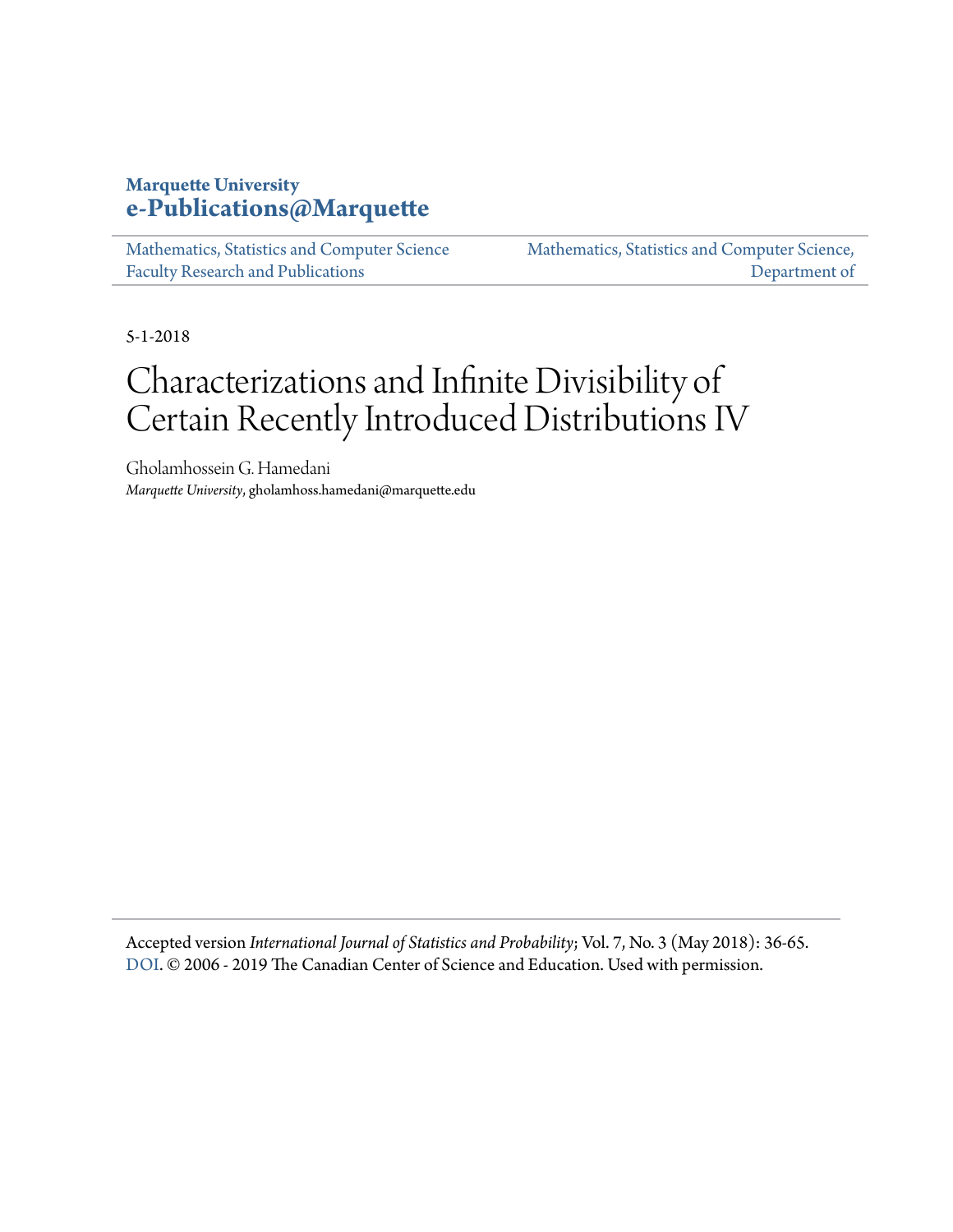**Marquette University**

# **e-Publications@Marquette**

# *Mathematics Faculty Research and Publications/College of Arts and Sciences*

*This paper is NOT THE PUBLISHED VERSION;* **but the author's final, peer-reviewed manuscript.** The published version may be accessed by following the link in th citation below.

*International Journal of Statistics and Probability*, Vol. 7, No. 3 (2018): 36-65. [DOI.](file://vs-fs2/ACAD/LIB/The%20Commons/Projects/IR/IR%20training%20documents/dx.doi.org/10.1016/j.acalib.2009.06.017) This article is © Canadian Center of Science and Education and permission has been granted for this version to appear in [e-Publications@Marquette.](http://epublications.marquette.edu/) Canadian Center of Science and Education does not grant permission for this article to be further copied/distributed or hosted elsewhere without the express permission from Canadian Center of Science and Education.

# Characterizations and Infinite Divisibility of Certain Recently Introduced Distributions IV

#### G.G. Hamedani

Department of Mathematics, Statistics and Computer Science, Marquette University, USA

# Abstract

Certain characterizations of recently proposed univariate continuous distributions are presented in different directions. This work contains a good number of reintroduced distributions and may serve as a source of preventing the reinvention and/or duplication of the existing distributions in the future.

# Keywords

Univariate continuous distributions, Hazard function, Reverse hazard function, Characterizations

# 1. Introduction

This work is a continuation of our previous works (Hamedani and Safavimanesh, 2016) , (Hamedani, 2017) and (Hamedani, 2018) on characterizations and infinite divisibility of distributions introduced in 2016-2018. The current work and our previous published papers mentioned above may serve as a source of preventing the reinvention and/or duplication of the existing distributions in the future. As pointed out in our papers, a good number of proposed distributions have already been introduced in the literature. We believe the authors should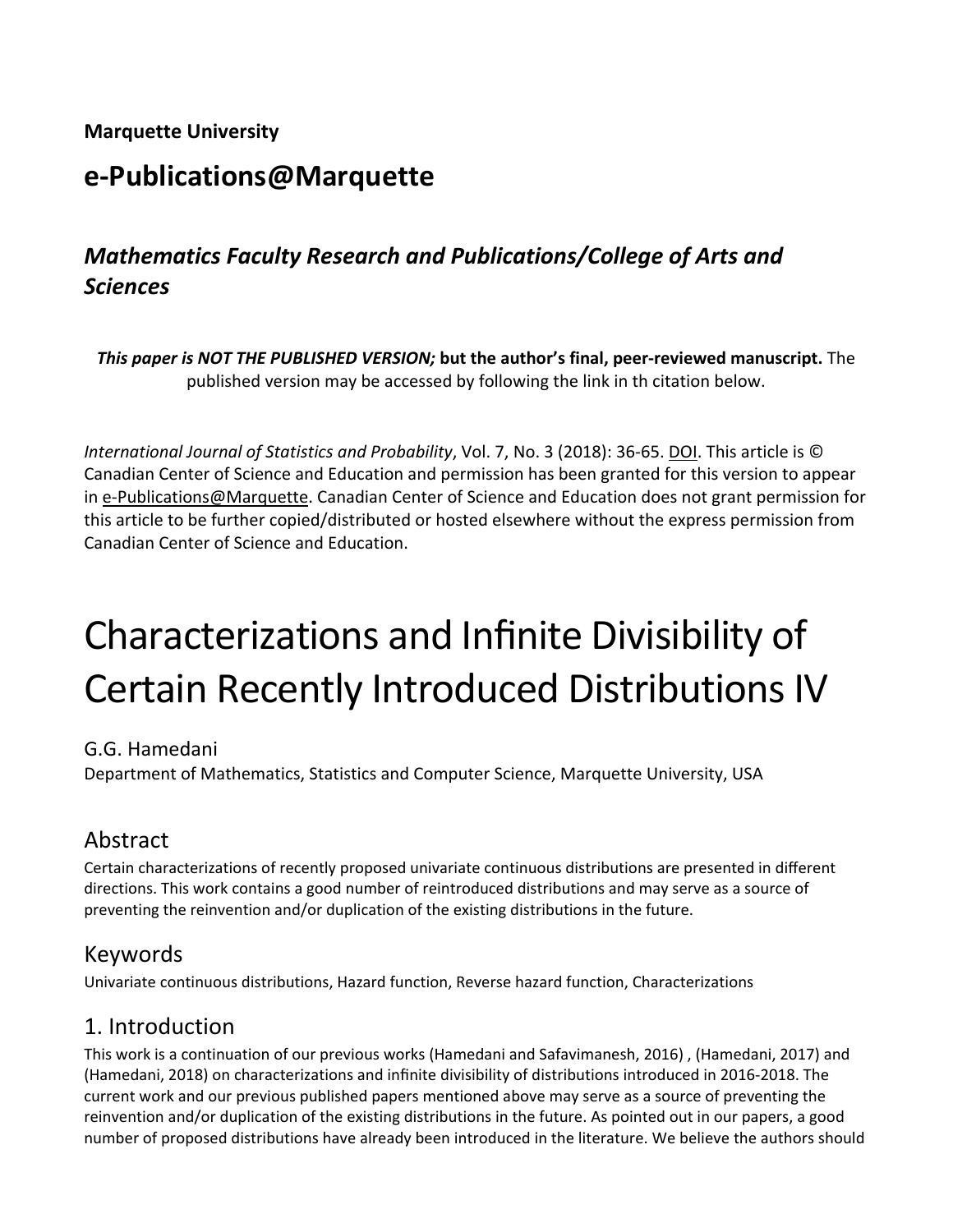do a detailed literature search before spending time on the already existing distributions. In designing a stochastic model for a particular modeling problem, an investigator will be vitally interested to know if their model fits the requirements of a specific underlying probability distribution. To this end, the investigator will rely on the characterizations of the selected distribution. Thus, the problem of characterizing a distribution is an important problem in various fields and has recently attracted the attention of many researchers. Consequently, various characterization results have been reported in the literature. These characterizations have been established in different directions. This work deals with various characterizations of Erlang-Lindley (EL) distribution of Abd El-Monsef et al.; Exponentiated Transmuted Weibull Geometric (ETWG) distribution of Fattah et al.; Transmut-ed Generalized Exponential (TGE) of Khan et al.; Truncated Inverted Generalized Exponential (TIGE) distribution of Genc¸; Transmuted Generalized Inverted Exponential (TGIE) distribution of Elbatal; Kumaraswamy GEV (KumGEV) distribution of Eljabari and Nadarajah; Generalized Exponential-G (GEG) distribution of Maurya et al.; Type II Odd Lindley Exponential (TIIOLE) distribution of Korkmaz and Yousof; Burr-X Exponentiated Fr´echet (BXEF) distribution of Zayed and Butt; Exponentiated Lomax Geometric (ELG) distribution of Hassan and Abd-Allah; Exponential Pareto Power Series (EPPS) distribution of Elbatal et al.; Transmuted Weibull Fr´echet (TWFr) distribution of Ahsan ul Haq et al.; Extended Burr XII (EBXII) distribution of Abouelmagd et al.; Generalized Weibull Burr XII (GWBXII) distribution of Maksaei and Altun; Burr Type XII (BTXII) distribution of Kumar; Gamma Burr XII (GBXII) of Guerra et al.; Generalized Marshall-Olkin-Kumaraswamy-G (GMOKw-G) family of distributions of Chakraborty and Handique; Weibull Burr X (WBX) distribution of Ibrahim et al.; Kumaraswamy Transmuted Pareto (KwTP) distribution of Chhetri et al.; Odd Log-Logistic Logarithmic Generated (OLLL-G) family of distributions of Alizadeh et al.; Marshall-Olkin Extended Inverse Pareto (MOEIP) distribution of Gharib et al.; Marshall-Olkin Extended Inverse Weibull (MOEIW) distribution of Okasha et al.; Upper Truncated Lindley (UTL) distribution of Singh et al.; Transmuted Exponentiated Fr´echet (TEF) distribution of Elbatal et al.; Generalized Inverted Generalized Exponential (GIGE) distribution of Oguntunde and Adejumo; Transmuted Rayleigh (TR) distribution of Ahmad et al.; McDonald Quasi Lindley (McQL) distribution of Roozegar and Esfandiyari; Geometric Weibull Poisson (GWP) distribution of Mansour and Abd Elrazik; SS Transformation of Expo-nential (SSTE) distribution of Kumar et al.; Generalization of the BurrXII-Poisson (GBXIIP) distribution of Muhammad; Log-Logistic Generated Weibull (LLGW) distribution of Abdel-Hamid and Albasuoni; Odd Generalized Exponentiated Linear Failure Rate (OGELFR) distribution of El-Damcese et al.; Transmuted Exponentiated Inverse Rayleigh (TEIR) distribution of Ahsan ul Haq; Transmuted Two-Parameter Lindley (TTL) distribution of Al-Khazaleh et al.; Transmuted Janardan (TJ) distribution of Al-Omari et al.; Exponentiated Generalized Weibull-Gompertz (EGWG) distribution of El-Bassiouny et al.; Complementary Exponentiated BurrXII Poisson (CEBXIIP) distribution of Muhammad; Kumaraswamy Power Function (Kw-PF) distribution of Abdul-Moniem; Odd Burr III-G (OBIII-G) family of distributions of Jamal et al.; Odd Generalized Exponential Generalized Linear Exponential (OGE-GLE) distribution of Luguterah and Nasiru; Exponentiated Inverse Flexible Weibull Extension (EIFWE) distribution of El-Morshedy et al.; Transmuted Weighted Exponential (TWE) distribution of Dar et al.; Beta Transmuted Pareto (BTP) distribution of Chherti et al.; Generalized Burr-G (GBG) family of distributions of Nasir et al.; Exponentiated Weibull-Power Function (EWPF) distribution of Hassan and Assar; Transmuted Two-Parameter Lindley (TTL1) distribution of Kemaloglu and Yilmaz; Marshall-Olkin Log-Logistic Extended Weibull (MOLLEW) distribution of Lepetu et al.; Modified Slash Birnbaum-Saunders (MSBS) distribution of Reyes et al.; Inverse Power Lindley (IPL) distribution of Barco et al.; Weibull Weibull (WW) distribution of Abouelmagd et al.; Beta Generated Kumarswamy-G (BGKw-G) family of distributions of Handique et al.; New Life Model (NLM) of Muhammad; Marshall-Olkin Exponentiated Burr XII (MOEBXII) distribution of Cordeiro et al.; Beta Nadarajah-Haghighi (BNH) distribution of Dias et al.; New Two-Parameter Weibull (NTPW) distribution of Rasekhi et al.; Generalized Half-t (GHT) distribution of Bulut et al.; Gamma Extended-G (GE-G) distribution of Cordeiro et al.; Modified Behrens-Fisher (MB-F) distribution of Nadarajah and Li; Maxwell-Weibull (M-W) distribution of Sharma et al.; Exponentiated Weibull-Exponential (EWE) distribution of Elgarhy et al.; α Logarithmic Transformed (αLT) family of distributions of Dey et al.; Topp-Leone Odd Log-Logistics (TLOLL) family of distributions of Brito et al.; Two-Parameter Maxwell (TP-M) distribution of Dey et al.; Generalized Quadratic Hazard Rate (GQHR) distribution of Sarhan; New Four-Parameter Weibull (NFPW) distribution of Yousof et al.; Odd Lindley Burr XII (OLBXII) distribution of Abouelmagd et al.; Dagum Poisson (DP) distribution of Oluyede et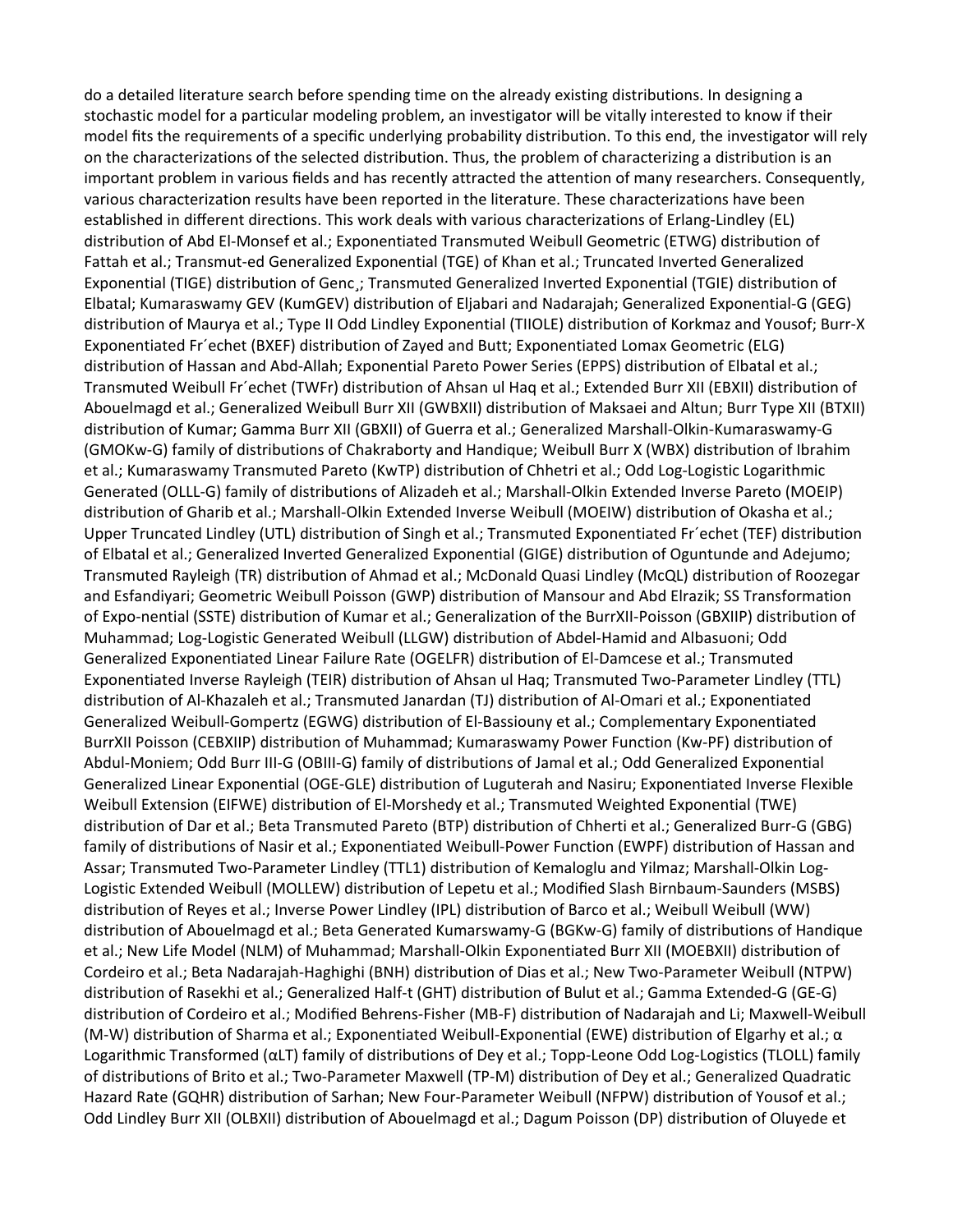al.; Burr XII Modified Weibull (BXIIMW) of Mdlongwa et al.; Burr X Pareto (BXP) of Korkmaz et al.; General Class of Flexible Weibull (GCFW) distributions of Park and Park; Power Lomax Poisson (PLP) distribution of Hassan and Nassr; Modified Weibull Poisson (MWP) distribution of Ghorbani et al.; Exponentiated Power Lindley Geometric (EPLG) distribution of Alizadeh et al.; Generalized Modified Weibull Power Series (GMWPS) distribution of Bagheri et al.; Additive Modified Weibull Odd Log-Logistic-G (AMWOLLG) family of distributions of Ghorbani Et al.; Exponentiated Power Lindley Power Series (EPLPS) distribution of Alizadeh et al.; Weibull-R (W-R) family of distributions of Ghosh and Nadarajah; Wrapped Lindley (WL) distribution of Joshi and Jose; Beta Weibull-G family of distributions of Makubate et al.; Transmuted Weibull Regression (TWR) distribution of Granzotto et al.. These characterizations are presented in different directions: (i) based on the ratio of two truncated moments; (ii) in terms of the hazard function; (iii) in terms of the reverse (reversed) hazard function and (iv) based on the conditional expectation of certain function of the random variable. Note that (i) can be employed also when the cd f (cumulative distribution function) does not have a closed form. In defining the above distributions we shall try to employ the same parameter notation as used by the original authors. We follow the same order as listed above.

1) The cd f of EL is given by

$$
F(x; \theta, k) = 1 - \frac{1}{\Gamma(k)(1+\theta)^2} \{ \theta \Gamma(k) e^{-\theta x} (1+\theta+\theta x) + (1+\theta) \Gamma(k, \theta x) \},\tag{1}
$$

 $x \geq 0$ , where  $\theta > 0$  and  $k \in \mathbb{N}$  are parameters and  $\Gamma(k, x) = \int_{x}^{\infty} w^{k-1} e^{-w} dw$ .

2) The cd f of ETWG is given by

$$
F(x; \alpha, \beta, \sigma, \lambda, p) = \frac{\left[1 - e^{-\left(\frac{x}{\sigma}\right)\beta}\right]^{\alpha}\left[1 + \lambda e^{-\left(\frac{x}{\sigma}\right)\beta}\right]^{\alpha}}{1 - p + p\left[1 - e^{-\left(\frac{x}{\sigma}\right)\beta}\right]^{\alpha}\left[1 + \lambda e^{-\left(\frac{x}{\sigma}\right)\beta}\right]^{\alpha}}, \qquad x \ge 0,
$$
\n(2)

where  $\alpha$ ,  $\beta$ ,  $\sigma$  are all positive,  $|\lambda| \leq 1$  and  $p \in (0, 1)$  are parameters.

3) The *cd f* of TGE is given by

$$
F(x; \alpha, \theta, \lambda) = \left[1 - e^{-\theta x}\right]^{\alpha} \left\{1 + \lambda - \lambda \left(1 - e^{-\theta x}\right)^{\alpha}\right\}, \qquad x \ge 0,
$$

(3)

where  $\alpha$ ,  $\theta$  both positive and  $|\lambda| \leq 1$  are parameters.

**Remark 1.** The TGE distribution of Khan et al. (2017b) is a special case of TEAW distribution of Nofal et al. (2017), which has already been characterized in Hamedani (2017a). We believe that Khan et al. were not aware of Nofal et al.'s paper.

4) The *cd f* of TIGE is given by

$$
F(x; \alpha, \lambda) = E - C(1 - e^{-\lambda/x})^{\alpha}, \qquad 0 \le B \le x \le A \le \infty,
$$
  
\nwhere  $\alpha, \lambda$  are positive parameters and  $E = \{(1 - e^{-\lambda/A})^{\alpha} - (1 - e^{-\lambda/B})^{\alpha}\}^{-1}, C = E(1 - e^{-\lambda/B})^{\alpha}.$  (4)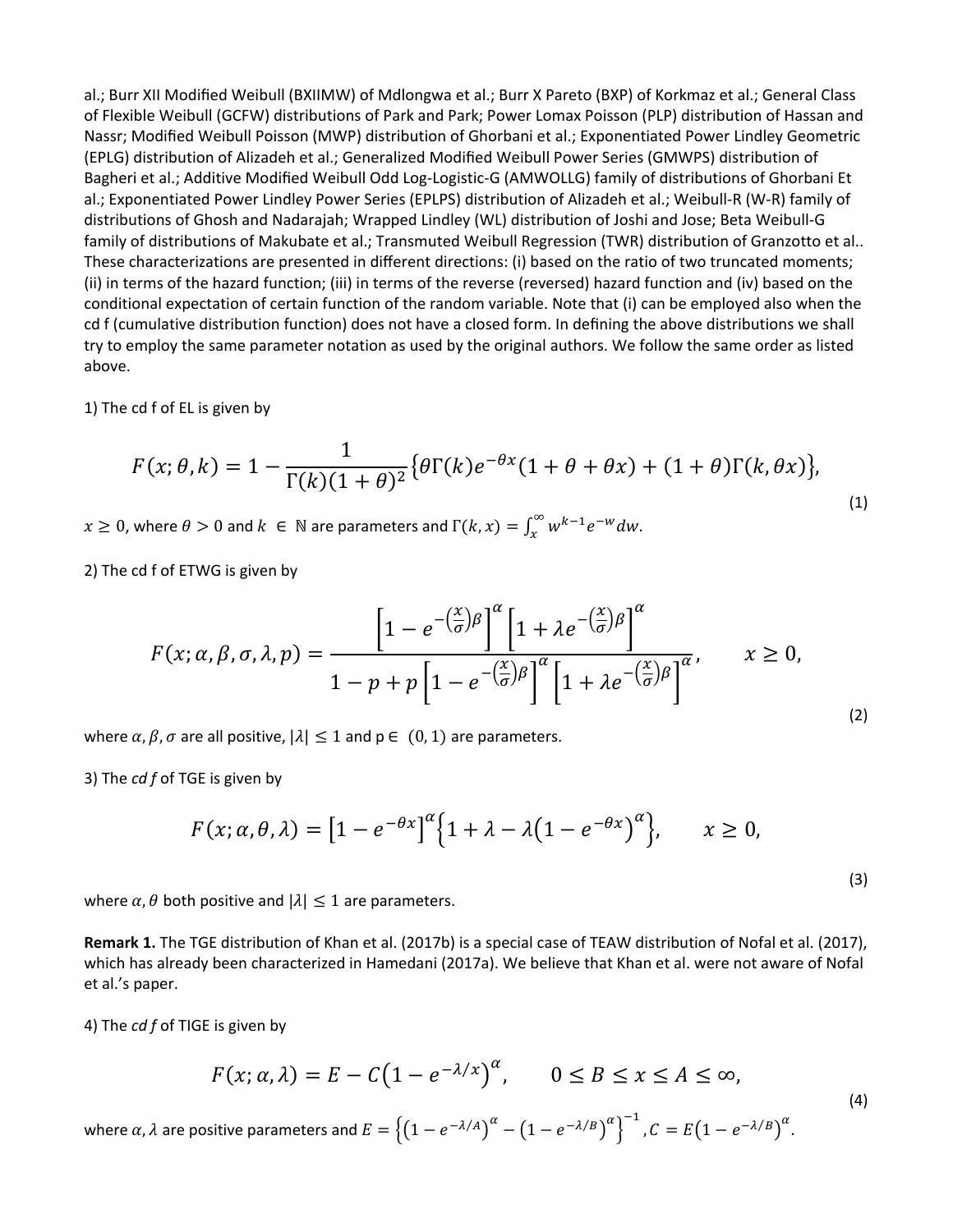Remark 2. The TIGE distribution of Genc¸ (2017) is a special case of INGIW distribution of Khan et al. (2017b), which has already been characterized in Hamedani (2017b). We believe that Genc, was not aware of Khan et al.'s paper.

5) The *cd f* of TGIE is given by

$$
F(x; \alpha, \theta, \lambda) = \left(1 - \left(1 - e^{-\theta/x}\right)^{\alpha}\right) \left(1 + \lambda \left(1 - e^{-\theta/x}\right)^{\alpha}\right), \qquad x \ge 0,
$$
\n<sup>(5)</sup>

where  $\alpha$ ,  $\theta$  both positive and  $|\lambda| \leq 1$  are parameters.

Remark 3. The TGIE distribution of Elbatal (2013) is a special case of TNGIW distribution of Khan et al. (2017a), which has already been characterized in Hamedani (2017b).

6) The *cd f* of KumGEV (WLOG, for  $\mu = 0$ ,  $\sigma = 1$ ) is given by

$$
F(x; a, b, \eta) = 1 - [1 - \exp\{-a(1 + \eta x)^{-1/\eta}\}]^b, \qquad x \ge 0,
$$
\n(6)

where  $a, b, \eta$  are all positive parameters.

7) The cd f of GEG is given by

$$
F(x; \alpha) = \frac{\exp\{(G(x))^\alpha\} - 1}{e - 1}, \qquad x \in \mathbb{R}
$$

where  $\alpha > 0$  is a parameter and  $G(x)$ ,  $g(x)$  are cd f and pd f (probability density function) of the baseline distribution. Remark 4. One may add another parameter to GEG and express (7) as  $F(x; \alpha, \beta) =$  $\frac{\exp[\beta(G(x))^{\alpha}]-1}{e^{\beta}-1}, x \in \mathbb{R}.$ 

8) The cd f of TIIOLE is given by

$$
F(x; \lambda) = 1 - \frac{1 + \exp(-\lambda x)}{2\exp(-\lambda x)} \exp\{1 - \exp(\lambda x)\}, \qquad x \ge 0,
$$
\n(8)

where  $\lambda > 0$  is a parameter.

**Remark 5.** The TIIOLE distribution of Korkmaz and Yousof (2017) is a special case of OL-G distribution of Gomez-Silva et al. (2017), which has been characterized in Hamedani (2017a).

9) The cd f of BXEF is given by

$$
F(x; \theta, \lambda, \beta, \alpha) = \left(1 - \exp\left\{-\left[\frac{1 - \left(1 - e^{-\alpha x^{-\beta}}\right)^{\lambda}}{\left(1 - e^{-\alpha x^{-\beta}}\right)^{\lambda}}\right]^2\right\}\right), \quad x \ge 0,
$$

(7)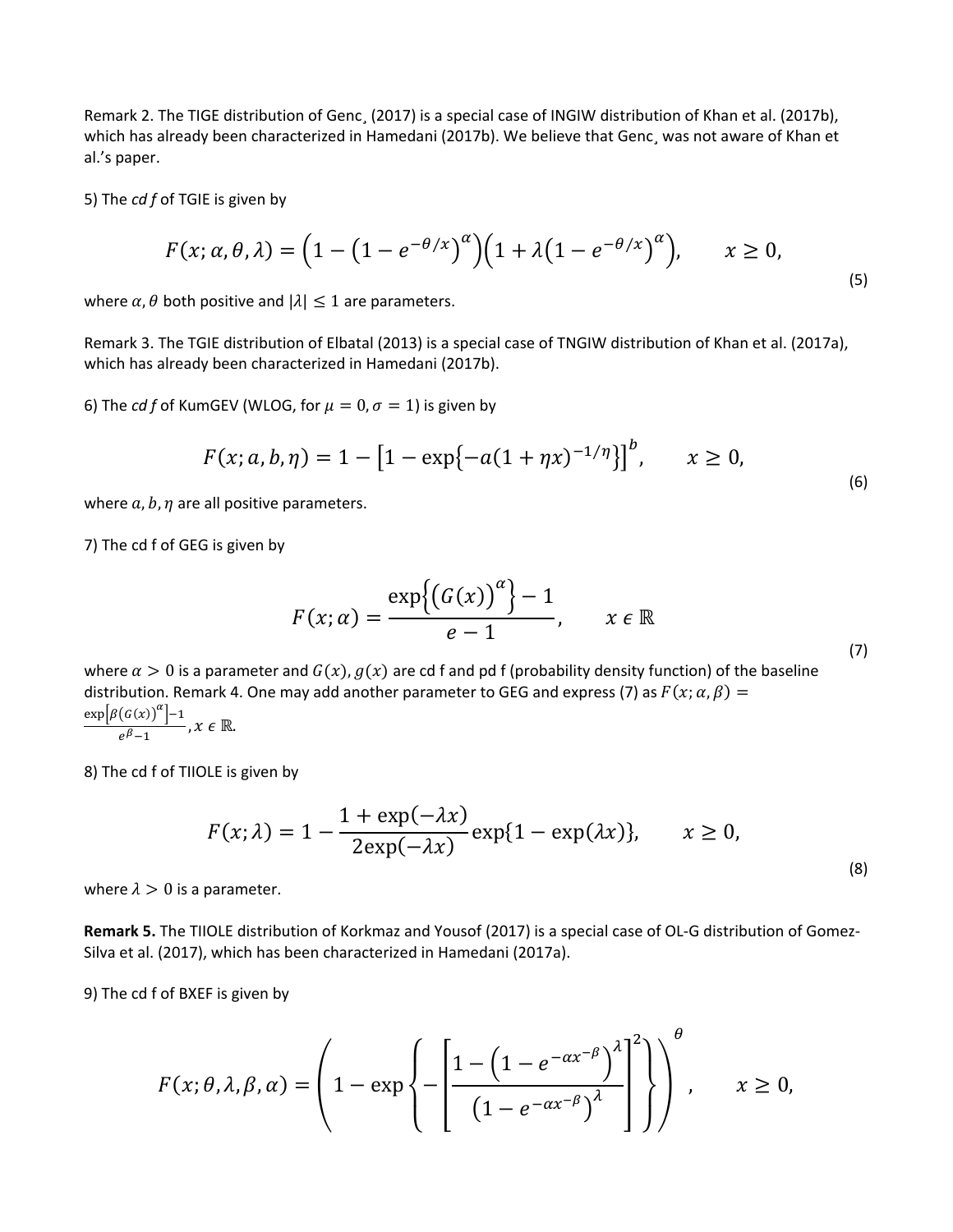where  $\theta$ ,  $\lambda$ ,  $\beta$ ,  $\alpha$  are all positive parameters.

**Remark 6.** The BXEF distribution of Zayed and Butt (2017) is a submodel of BX-G distribution introduced by Yousof et al. (2016), which has been characterized in Hamedani (2017a).

10) The cd f of ELG is given by

$$
F(x; \alpha, \theta, \lambda, p) = \frac{\left[1 - (1 + \lambda x)^{-\theta}\right]^{\alpha}}{1 - p\{1 - [1 - (1 + x\lambda)^{-\theta}]^{\alpha}\}}, \qquad x \ge 0,
$$
\n(10)

where  $\alpha$ ,  $\theta$ ,  $\lambda$  all positive and  $p(0 < p < 1)$  are parameters.

11) The cd f of EPPS is given b

$$
F(x; \alpha, \theta, \lambda, \mu) = 1 - \frac{c \left[ \theta e^{-\alpha \left( \frac{x}{\mu} \right)^{\lambda}} \right]}{c(\theta)}, \qquad x \ge 0,
$$
\n(11)

where  $\alpha$ ,  $\theta$ ,  $\lambda$ ,  $\mu$  are all positive parameters and  $c(\theta) = \sum_{n=1}^{\infty} a_n \theta^n$ ,  $a_n \ge 0$ .

**Remark 7**. The EPPS distribution of Elbatal et al. (2017) is a submodel of RGTLPS distribution introduced by Condino and Domma (2016), which has been characterized in Hamedani (2017a).

12) The cd f of TWFr, for  $a = 1$ , is given by

$$
F(x; \beta, \gamma, \lambda, 1, b) = \left(1 - \exp\left\{-\left[\frac{e^{-\left(\frac{\gamma}{x}\right)^{\beta}}}{1 - e^{-\left(\frac{\gamma}{x}\right)^{\beta}}}\right]^{b}\right)\right) \times \left[1 + \lambda \exp\left\{-\left[\frac{e^{-\left(\frac{\gamma}{x}\right)^{\beta}}}{1 - e^{-\left(\frac{\gamma}{x}\right)^{\beta}}}\right]^{b}\right\}\right],
$$
  
 $x \ge 0,$  (12)

where  $\beta$ ,  $\gamma$ ,  $b$  all positive and  $\lambda(|\lambda| \leq 1)$  are parameters.

13) The *cd f* of EBXII is given by

$$
F(x; \alpha, \beta, \nu, a, b) = \left(1 - \exp\left\{-a\left[(1 + x^{\alpha})^{\beta} - 1\right]^b\right\}\right)^{\nu}, \qquad x \ge 0
$$
\n<sup>(13)</sup>

where  $\alpha$ ,  $\beta$ ,  $\nu$ ,  $a$ ,  $b$  are all positive parameters.

**Remark 8.** The EBXII distribution of Abouelmagd et al. (2017) is a minor extension of FPBXII distribution introduced by Afify et al. (2017), which has been characterized in Hamedani (2017a).

14) The *cd f* of GWBXII is given, by the authors as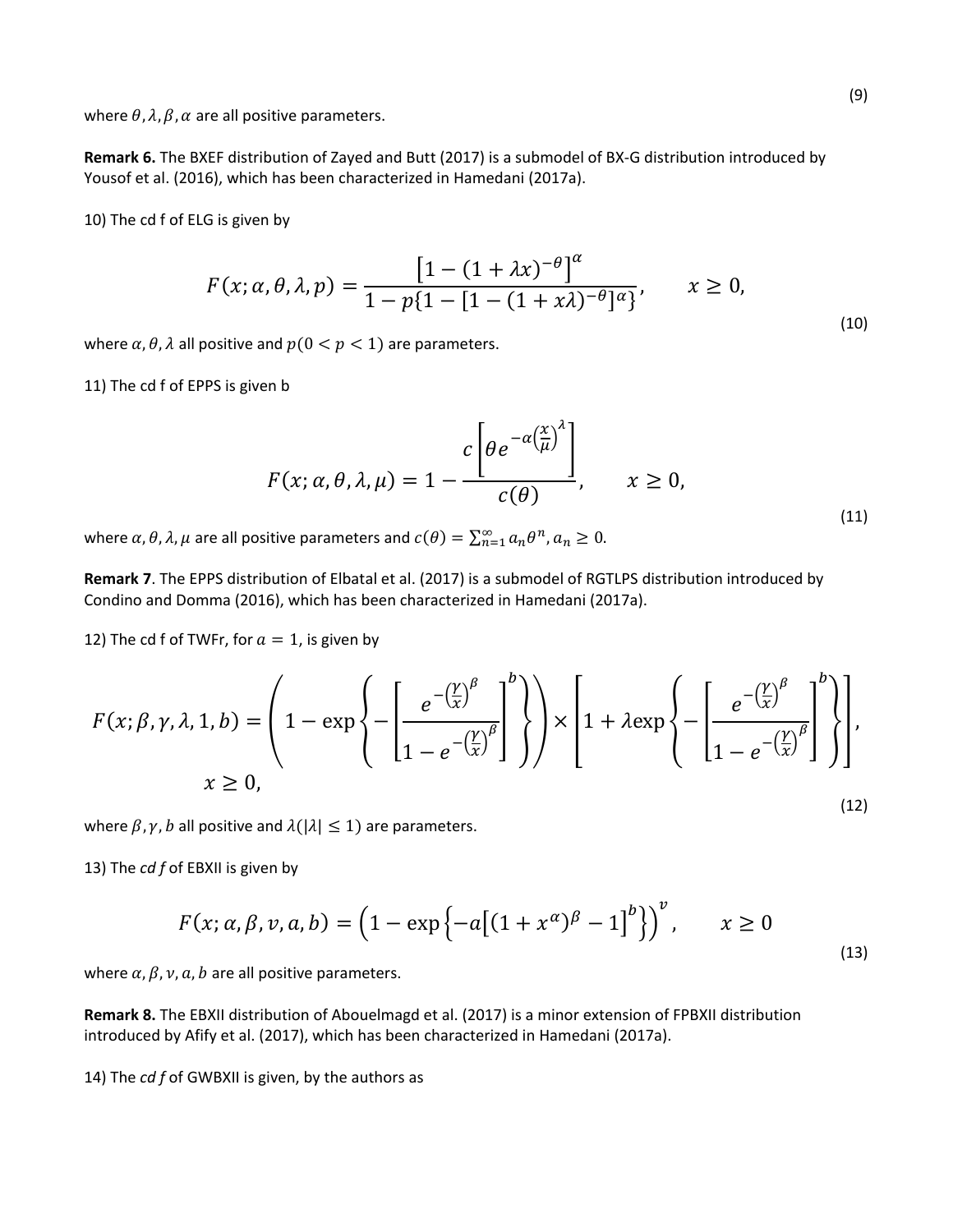$$
F(x; \alpha, \beta, s, u, k) = 1 - \exp\left\{-a\left(-\log\left[1+\left(\frac{x}{s}\right)^u\right]^{-k}\right)^{\beta}\right\}, x \ge 0.
$$

It is easy to see that the cd f can be written as

$$
F(x; \alpha, \beta, s, u, k) = 1 - \exp\left\{-ak^{\beta}\left(\log\left[1+\left(\frac{x}{s}\right)^{u}\right]\right)^{\beta}\right\}, x \ge 0.
$$

and WLOG, we can set  $k = 1$ .

Therefore, the *cd f* of GWBXII (WLOG, we can set  $k = 1$ ) is given by

$$
F(x; \alpha, \beta, s, u, 1) = 1 - \exp\left\{-a\left(\log\left[1 + \left(\frac{x}{s}\right)^{u}\right]\right)^{\beta}\right\}, \qquad x \ge 0.
$$
\n<sup>(14)</sup>

where  $\alpha$ ,  $\beta$ ,  $s$ ,  $u$  are all positive parameters.

15) The cd f of BTXII is given by

$$
F(x; \alpha, \beta) = 1 - (1 + x^{\alpha})^{-\beta}, \qquad x \ge 0,
$$
\n(15)

where  $\alpha$ ,  $\beta$  are all positive parameters.

**Remark 9.** The BTXII distribution of Kumar (2017) is a special submodel of TBTXII distribution introduced by Al-Khazaleh (2016), which has been characterized in Hamedani (2017a).

16) The *cd f* of GBXII is given by

$$
F(x; a, c, d, s) = \frac{\gamma \left(a, d \log \left[1 + \left(\frac{x}{s}\right)^c\right]\right)}{\Gamma(a)}, \qquad x \ge 0,
$$
\n<sup>(16)</sup>

where  $a, c, d$ , s are all positive parameters and  $\gamma(a, z) = \int_0^z t^{a-1} e^{-t} dt$ .

**Remark 10.** The GBXII distribution of Guerra et al. (2017) is a special submodel of G-P distribution introduced by Alzaatreh et al. (2012) as well as a special submodel of GEW distribution of Cordeiro et al.(2016). Both distributions (G-P and GEW) have been characterized in the Research Monograph by Hamedani and Maadooliat (2017).

17) The *cd f* of GMOKw-G is given by

$$
F(x; \alpha, \theta, a, b) = 1 - \left[ \frac{\alpha [1 - G(x)^a]^b}{1 - (1 - \alpha)[1 - G(x)^a]^b} \right]^{\theta}, \qquad x \in \mathbb{R}
$$
\n(17)

where  $\alpha$ ,  $\theta$ ,  $\alpha$ ,  $b$  are all positive parameters and and  $G(x)$  is the baseline *cd f* with corresponding *pd f g*(*x*).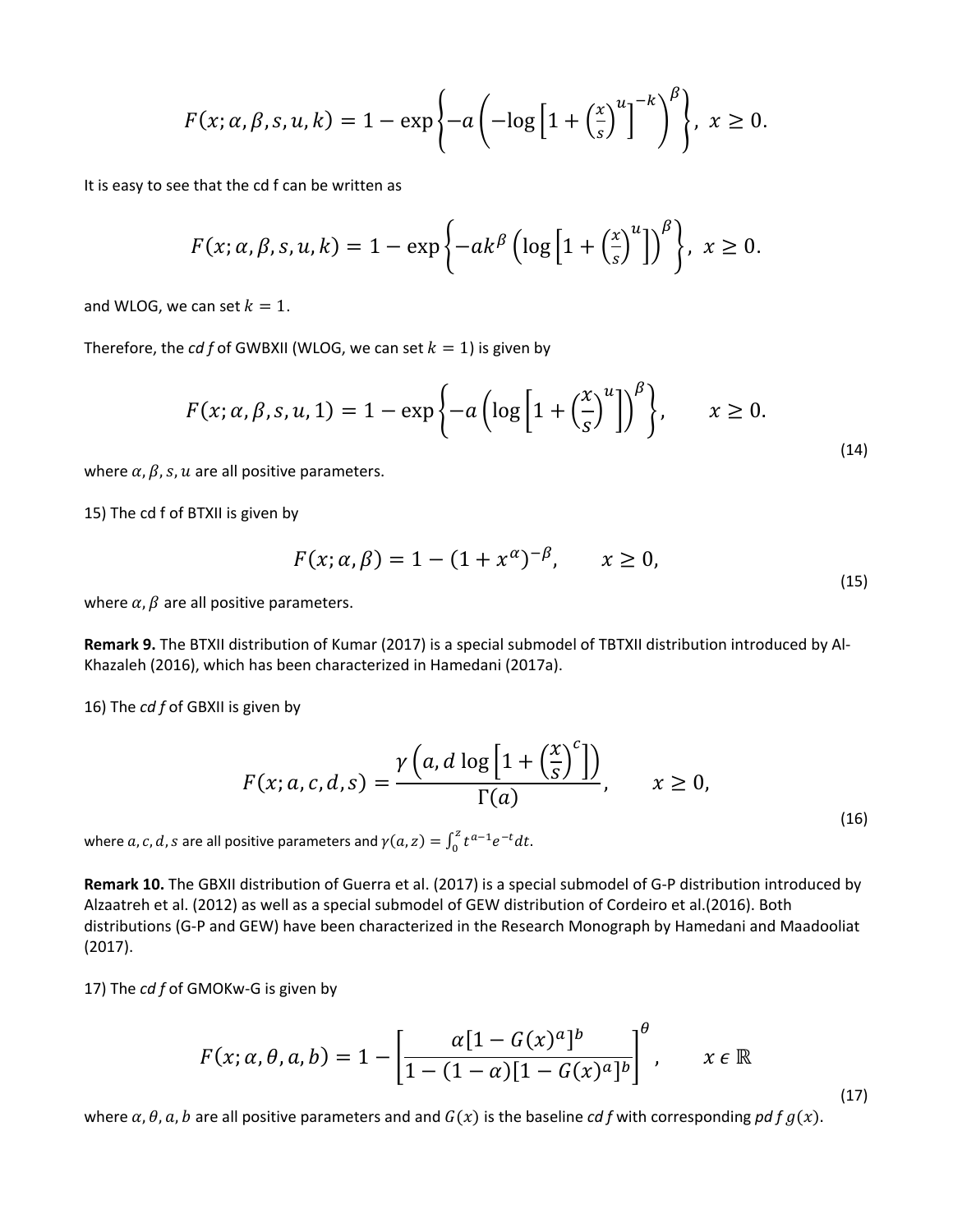**Remark 11.** A slightly more general case of the GMOKw-G distribution has been characterized in Hamedani (2017a).

18) The *cd f* of WBX is given by

$$
F(x; \alpha, \beta, \theta, \lambda) = 1 - \exp\left\{-\alpha \frac{\left(1 - e^{-(\lambda x)^2}\right)^{\theta \beta}}{\left[1 - \left(1 - e^{-(\lambda x)^2}\right)^{\theta}\right]^{\beta}}\right\}, \qquad x \ge 0,
$$
\n(18)

where  $\alpha$ ,  $\beta$ ,  $\theta$ ,  $\lambda$  are all positive parameters.

19) The *cd f* of KwTP is given by

$$
F(x; \alpha, \theta, \lambda, a, b) = 1 - [1 - G(x; \alpha, \theta, \lambda)^{a}]^{b}, \quad x \in \mathbb{R},
$$
  
=  $1 - \left\{1 - \left[1 - \left(\frac{\theta}{x}\right)^{a}\right]^{a} \left[1 + \lambda \left(\frac{\theta}{x}\right)^{a}\right]^{a}\right\}, \quad x \ge 0,$  (19)

where  $\alpha$ ,  $\theta$ ,  $\alpha$ ,  $b$  all positive and  $\lambda(|\lambda| \leq 1)$  are parameters.

**Remark 12.** The distribution  $F(x; \alpha, \theta, \lambda, a, b) = 1 - [1 - G(x; \alpha, \theta, \lambda)^a]^b$ ,  $x \in \mathbb{R}$ , has been considered by several authors before. In fact a more general case was proposed by Mahmoud et al. (2015). For  $\lambda = 0$ , the *cd* f (37) was taken up by Bourguignon et al. (2013).

20) The *cd f* of OLLL-G is given by

$$
F(x; \alpha, \beta, \eta) = \left(\frac{1}{\log(1-\beta)}\right) \log\left[1 - \frac{\beta G(x; \eta)^{\alpha}}{G(x; \eta)^{\alpha} + \bar{G}(x; \eta)^{\alpha}}\right], \qquad x \in \mathbb{R}
$$
\n(20)

where  $\alpha > 0$ ,  $0 < \beta < 1$  are parameters and  $G(x; \eta)$  is the baseline *cd f* with corresponding *pd f g*(*x*;  $\eta$ ).

**Remark 13.** The Zografos-Balakrishnan Odd Log-Logistic (ZBOLL-G) distribution with *cd f*

$$
F(x; \alpha, \beta, \tau) = \frac{1}{\Gamma(\beta)} \gamma \left[ \beta, -\log \left\{ 1 - \frac{G(x; \tau)^{\alpha}}{G(x; \tau)^{\alpha} + \bar{G}(x; \tau)^{\alpha}} \right\} \right],
$$

where  $x \in \mathbb{R}, \alpha > 0, \beta > 0$  was proposed by Cordeiro et al. (2016). The OLLL-G distribution seems to be a simple variation of ZBOLL-G, which has been characterized in the Research Monograph by Hamedani and Maadooliat (2017).

21) The *cd f* of MOEIP is given by

$$
F(x; \alpha, \beta, \delta) = 1 - \delta \left[ 1 - \left( \frac{x}{x + \beta} \right)^{\alpha} \right] \left[ \delta - (\delta - 1) \left( \frac{x}{x + \beta} \right)^{\alpha} \right]^{-1},
$$
\n(21)

 $x \geq 0$ , where  $\alpha$ ,  $\beta$ ,  $\delta$  are positive parameters.

**Remark 14.**  $\bar{F}(x)$  in equation (6) of Gharib et al. (2017) should be replaced with  $F(x)$ .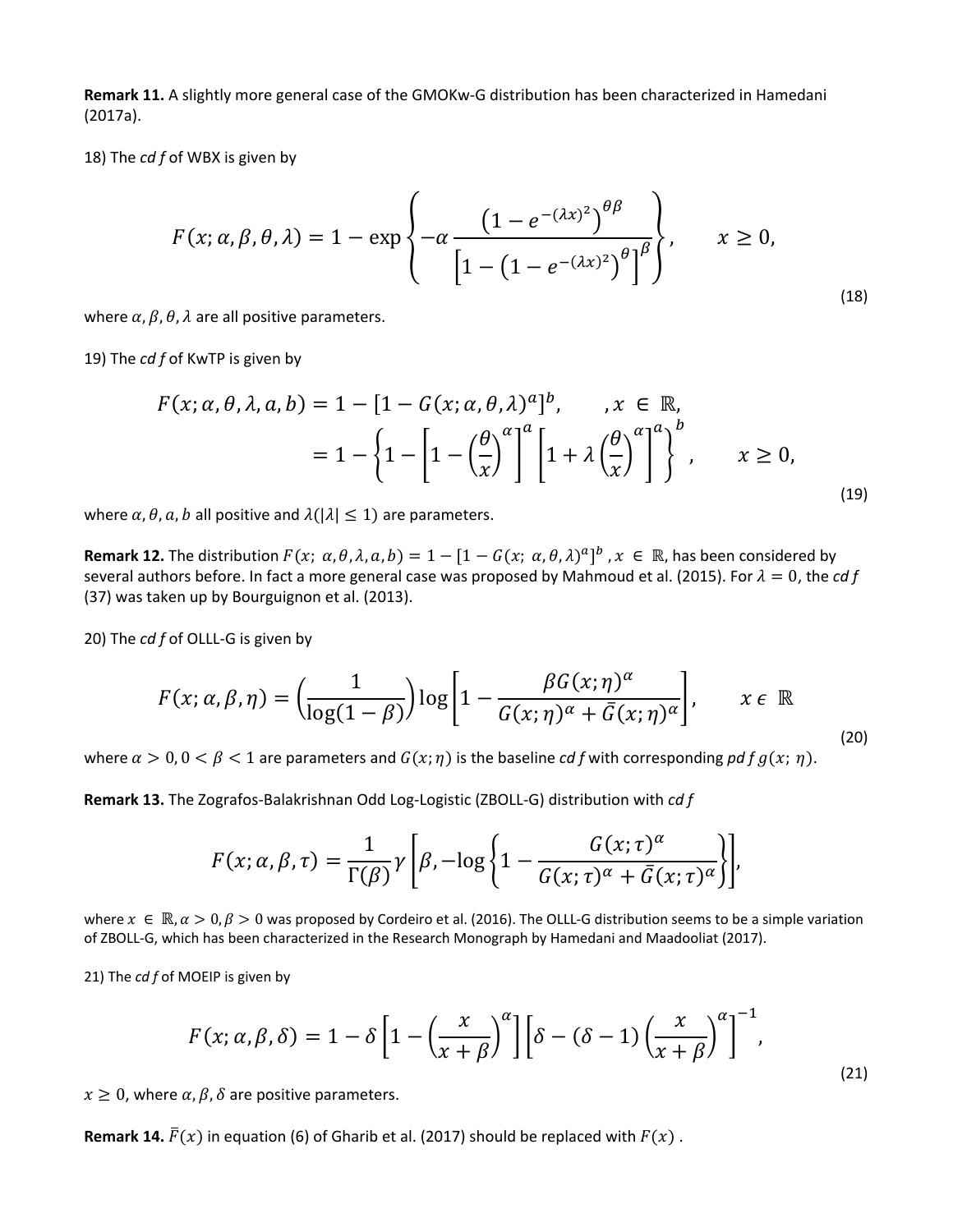22) The *cd f* of MOEIW is given by

$$
F(x; \theta, \eta) = e^{-\alpha x^{-\beta}} \left[ \theta - (\theta - 1)e^{-\alpha x^{-\beta}} \right]^{-1}, \qquad x \ge 0,
$$
\n<sup>(22)</sup>

where  $\alpha$ ,  $\beta$ ,  $\theta$  are positive parameters.

**Remark 15.** The MOEIW distribution was introduced under the name of Marshall-Olkin Fr´echet (M-OF) distribution by Krishna et al. (2013). The latter has been characterized in the Research Monograph by Hamedani and Maadooliat (2017).

23) The *cd f* of UTL is given by

$$
F(x; \theta, \eta) = \frac{e^{\theta \eta} \{1 + \theta - [1 + \theta(1+x)]e^{-\theta x}\}}{(1+\theta)(e^{\theta \eta} - 1) - \theta \eta}, \qquad 0 \le x \le \eta,
$$
\n
$$
(23)
$$

where  $\theta$ ,  $\eta$  are positive parameters.

24) The *cd f* of TEF, is given by

$$
F(x; \alpha, \beta, \theta, \lambda) = \left[1 - \left(1 - e^{-\left(\frac{\theta}{x}\right)^{\beta}}\right)^{\alpha}\right] \left[1 + \lambda \left(1 - e^{-\left(\frac{\theta}{x}\right)^{\beta}}\right)^{\alpha}\right],
$$
\n(24)

 $x \geq 0$ , where  $\alpha$ ,  $\beta$ ,  $\theta$  positive and  $\lambda(|\lambda| \leq 1)$  are parameters.

25) The *cd f* of GIGE is given by

$$
F(x; \alpha, \gamma, \lambda) = 1 - \left(1 - e^{-\gamma \left(\frac{\lambda}{x}\right)}\right)^{\alpha}, \qquad x \ge 0,
$$
\n<sup>(25)</sup>

where  $\alpha$ ,  $\gamma$ ,  $\lambda$  are positive parameters.

Remark 16. The GIGE distribution is a special case of, at least two distributions. We mention here, the Exponentiated-Exponential Fr´echet (EEFr) distribution of Mansoor et al. which has been characterized in the Research Monograph by Hamedani and Maadooliat (2017).

26) The *cd f* of TR is given by

$$
F(x; \theta, \lambda) = \left(1 - \exp\left(-\frac{x^2}{2\theta^2}\right)\right) \left(1 + \lambda \exp\left(-\frac{x^2}{2\theta^2}\right)\right), \qquad x \ge 0,
$$
\n<sup>(26)</sup>

where  $\theta$ ,  $\lambda$  are positive parameters.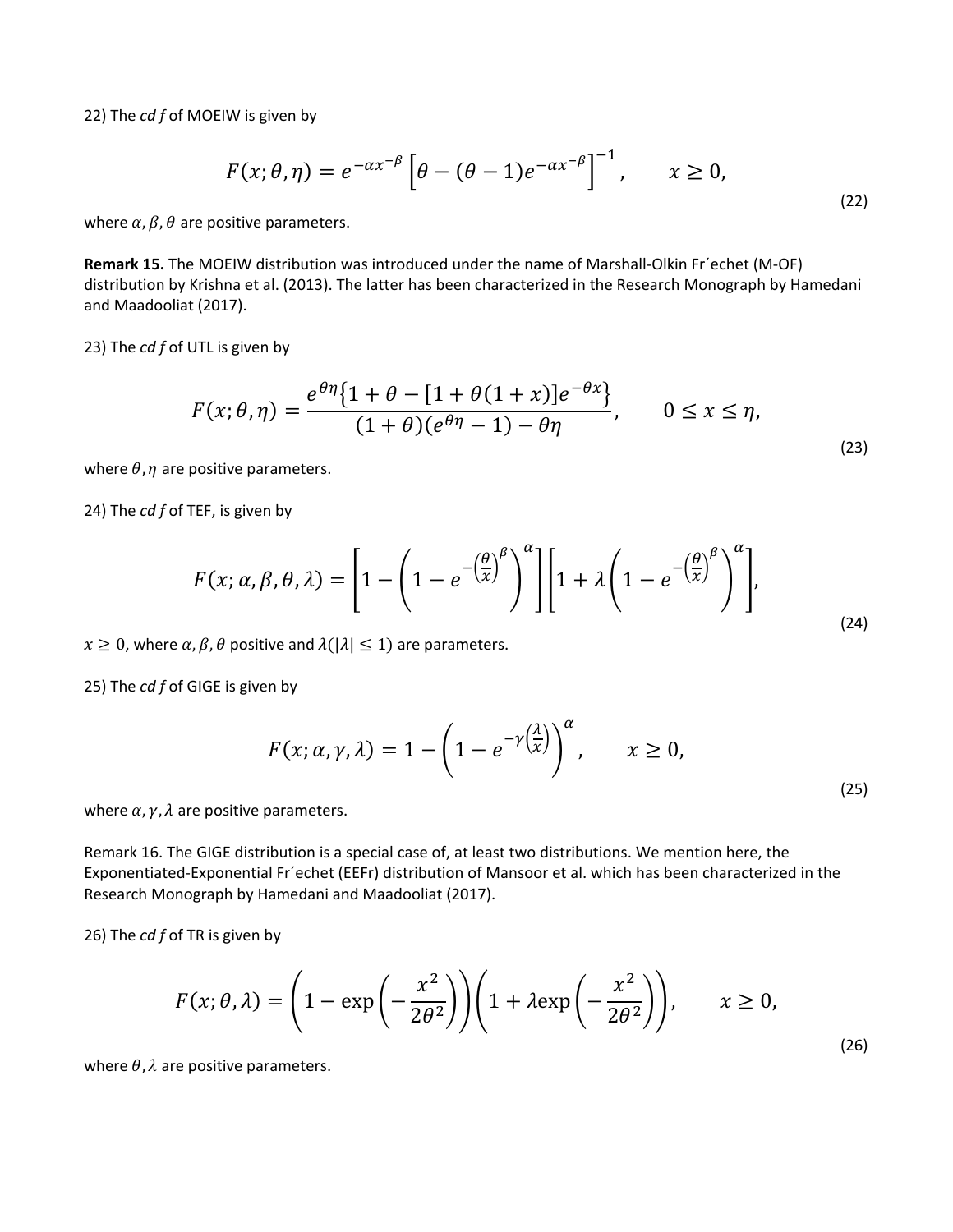**Remark 17.** The TR distribution is a special case of the Kumaraswamy-Transmuted Exponentiated Modified Weibull (Kw-TEMW) distribution of Al-babtain et al. (Communications in Statist. Theory-Methods, forthcoming) which has been characterized in Hamedani (IJSP, forthcoming).

27) The *cd f* of McQL is given by

$$
F(x; a, b, c, a, \theta) = I\left(\left[1 - \frac{1 + \alpha + \theta x}{\alpha + 1}e^{-\theta x}\right]^c a/c, b\right), \qquad x \ge 0,
$$
\n<sup>(27)</sup>

where  $a, b, c, \theta$  all positive and  $\alpha > -1$  are positive parameters.

**Remark 18**. For  $a = c$  the McQL distribution of Roozegar and Esfandiary (2015) reduces to the Kumaraswamy Quasi Lindley (KQL) distribution of Elbatal and Elgarhy (2013). The KQL distribution has characterized in the Research Monograph by Hamedani and Maadooliat (2017).

28) The *cd f* of GWP is given by

$$
F(x; \alpha, \beta, \lambda, \pi) = \frac{(1 - \pi)[1 - \exp(-\lambda + \lambda e^{-(\beta x)^{\alpha}})]}{1 - e^{-\lambda} - \pi + \pi \exp(-\lambda + \lambda e^{-(\beta x)^{\alpha}})}, \qquad x \ge 0,
$$
\n(28)

where  $\alpha$ ,  $\beta$ ,  $\lambda$  all positive and  $\pi$ ( $0 < \pi < 1$ ) are parameters.

29) The *cd f* of SSTE is given by

$$
F(x; \theta) = \cos\left(\frac{\pi}{2}e^{-\theta x}\right), \ \ x \ge 0,
$$
\n<sup>(29)</sup>

where  $\theta > 0$  is a parameter.

30) The *cd f* of GBXIIP is given by

$$
F(x; a, \alpha, \beta, \lambda) = \left(\frac{1 - \exp\left(\lambda\left((1 + x^{\alpha})^{-\beta} - 1\right)\right)}{1 - e^{-\lambda}}\right)^a, \qquad x \ge 0,
$$
\n
$$
(30)
$$

where  $\alpha$ ,  $\alpha$ ,  $\beta$ ,  $\lambda$  are positive parameters.

31) The *cd f* of LLGW is given by

$$
F(x; \alpha, \beta, \gamma) = 1 - \left(1 + \left(\alpha x^{\beta}\right)\right)^{-1}, \qquad x \ge 0,
$$
\n<sup>(31)</sup>

where  $\alpha$ ,  $\beta$ ,  $\gamma$  are positive parameters.

**Remark 19.** The LLGW distribution of Abdel-Hamid and Albasuoni (2016) is a special submodel of TBTXII distribution introduced by Al-Khazaleh (2016), which has been characterized in Hamedani (2017a). Furthermore, LLGW distribution reduces to BTXII distribution for  $\gamma = 1$ , please see Remark 9.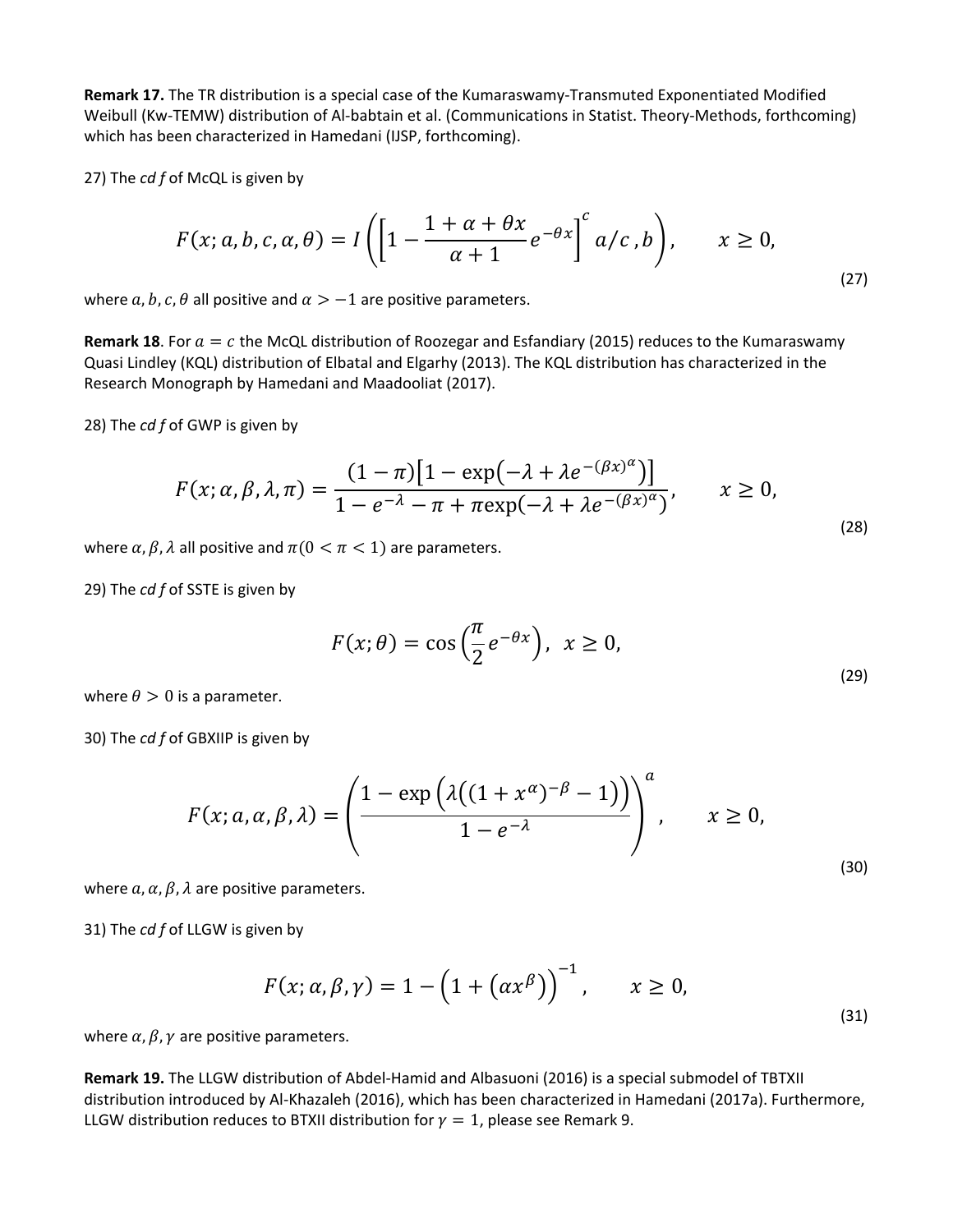32) The *cd f* of OGELFR is given by

$$
F(x; \alpha, \beta, a, b) = \left[1 - e^{-\alpha \left(e^{\alpha x + \frac{b}{2}x^2} - 1\right)}\right]^{\beta}, \qquad x \ge 0,
$$
\n<sup>(32)</sup>

where  $\alpha$ ,  $\beta$ ,  $\alpha$ ,  $b$  are positive parameters.

**Remark 20.** The OGELFR distribution of El-Damcese et al. (2016) is a special submodel of Exponentiated Weibull Rayleigh (EWR) distribution of Elgarhy, which has been characterized in Hamedani (2017a).

33) The *cd f* of TEIR is given by

$$
F(x; \alpha, \beta, \theta, \lambda) = \left(e^{-\frac{\theta \alpha}{x^2}}\right) \left[1 + \lambda - \lambda \left(e^{-\frac{\theta \alpha}{x^2}}\right)\right], \qquad x \ge 0,
$$
\n<sup>(33)</sup>

where  $\alpha$ ,  $\beta$ ,  $\theta$  are positive and  $\lambda(|\lambda| \leq 1)$  are parameters.

**Remark 21.** The TEIR distribution of Ahsan ul Haq (2016) is a special submodel of Transmuted Kumaraswamy Exponentiated Inverse Rayleigh (TKEIR) distribution of Badr (2017), which has been characterized in Hamedani (2017a).

34) The *cd f* of TTL is given by

$$
e^{-2\theta x} \left[ \theta \left( e^{\theta x} - 1 \right) + \left( e^{\theta x} - \theta x - 1 \right) \right] \times
$$

$$
F(x; \alpha, \theta, \lambda) = \frac{\left[ e^{\theta x} (\alpha + \theta) + \lambda (\alpha + \theta + \alpha \theta x) \right]}{(\alpha + \theta)^2}
$$
(34)

where  $\theta > 0$ ,  $\alpha > -\theta$ ,  $\lambda(|\lambda| \leq 1)$  are parameters.

35) The *cd f* of TJ is given by

$$
F(x; \alpha, \theta) = 1 - \left(1 + \frac{\theta \alpha x}{\theta + \alpha^2}\right) e^{-\frac{\theta}{\alpha}x}, \qquad x \ge 0,
$$
\n<sup>(35)</sup>

where  $\theta > 0$ ,  $\alpha > 0$  are parameters.

**Remark 22.** The TJ distribution of Al-Omari et al. (2017) is similar to the Maxwell Length Biased (MLB) distribution of Saghir et al. (2016) whose *cd f* is  $F(x; \alpha, \theta) = 1 - \left(1 + \frac{x^2}{2\alpha^2}\right)e^{-\frac{x^2}{2\alpha^2}}, x \ge 0$ . The MLB distribution has been characterized in Hamedani (2017a).

36) The *cd f* of EGWG is given by

$$
F(x;a,b,c,d,\theta) = \left[1 - e^{-ax^b\left(e^{cx^d}-1\right)}\right]^{\theta}, \qquad x \ge 0,
$$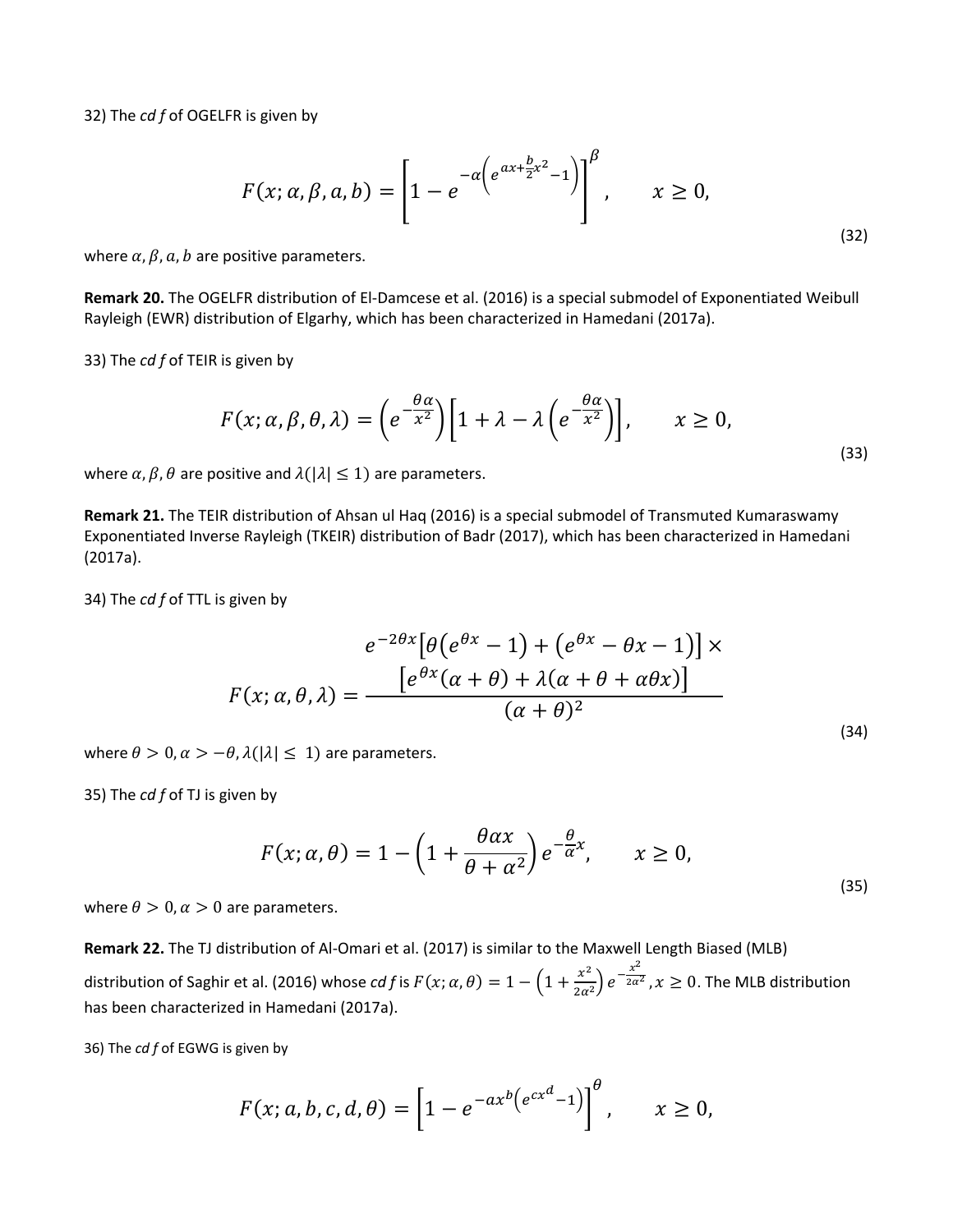where  $a, b, c, d, \theta$  are all positive parameters.

**Remark 23.** The EGWG distribution of El-Bassiouny et al. (2017) is the same as the one proposed by El-Damcese et al. (2015). The EGWG distribution is in turn a special case of EWR distribution of Elgarhy (2015) which has been characterized in Hamedani (2017a).

37) The *cd f* of CEBXIIP is given by

$$
F(x; \alpha, \beta, \lambda, \theta) = \frac{\exp\left(\lambda \left(1 - (1 + x^{\alpha})^{-\beta}\right)^{\theta}\right) - 1}{\exp(\lambda) - 1}, \qquad x \ge 0,
$$
\n<sup>(37)</sup>

where  $\alpha$ ,  $\beta$ ,  $\lambda$ ,  $\theta$  are all positive parameters.

**Remark 24.** The CEBXIIP distribution of Muhammad (2017) is a special case of Poisson-G (Po-G) family of distributions of Abouelmagd et al. (2017) if one takes  $G(x) = (1 - (1 + x^{\alpha})^{-\beta})^{\theta}$  in the formula for the Po-G distribution. The Po-G distribution has been characterized in Hamedani (2018).

38) The *cd f* of Kw-PF is given by

$$
F(x; a, b, \lambda, \theta) = 1 - \left[1 - \left(\frac{x}{\lambda}\right)^{a\theta}\right]^b, \qquad 0 \le x \le \lambda
$$
\n(38)

where  $a, b, \lambda, \theta$  are all positive parameters.

39) The *cd f* of OBIII-G is given by

$$
F(x; c, \theta) = \left[1 + \left(\frac{1 - G(x; \theta)}{G(x; \theta)}\right)^{c}\right]^{-k}, \qquad x \in \mathbb{R}
$$
\n(39)

where  $c, k, \theta$  are all positive parameters and  $G(x; \theta)$  is the base *cd f* with corresponding *pd f g*( $x; \theta$ ).

**Remark 25.** The OBIII-G distribution of Jamal et al. (2017) is the same as the one proposed by Arifa et al. (2017), called Modified Burr III G (MBIIIG) distribution, which has been characterized in Hamedani (2017a).

40) The *cd f* of OGE-GLE is given by

$$
F(x; \alpha, a, b, c, \lambda) = \left[1 - e^{-\lambda \left(e^{\left(ax + \frac{bx^2}{2}\right)^c} - 1\right)}\right]^{a}, \quad x \ge 0,
$$

where  $\alpha$ ,  $a$ ,  $b$ ,  $c$ ,  $\lambda$  are all positive parameters.

(40)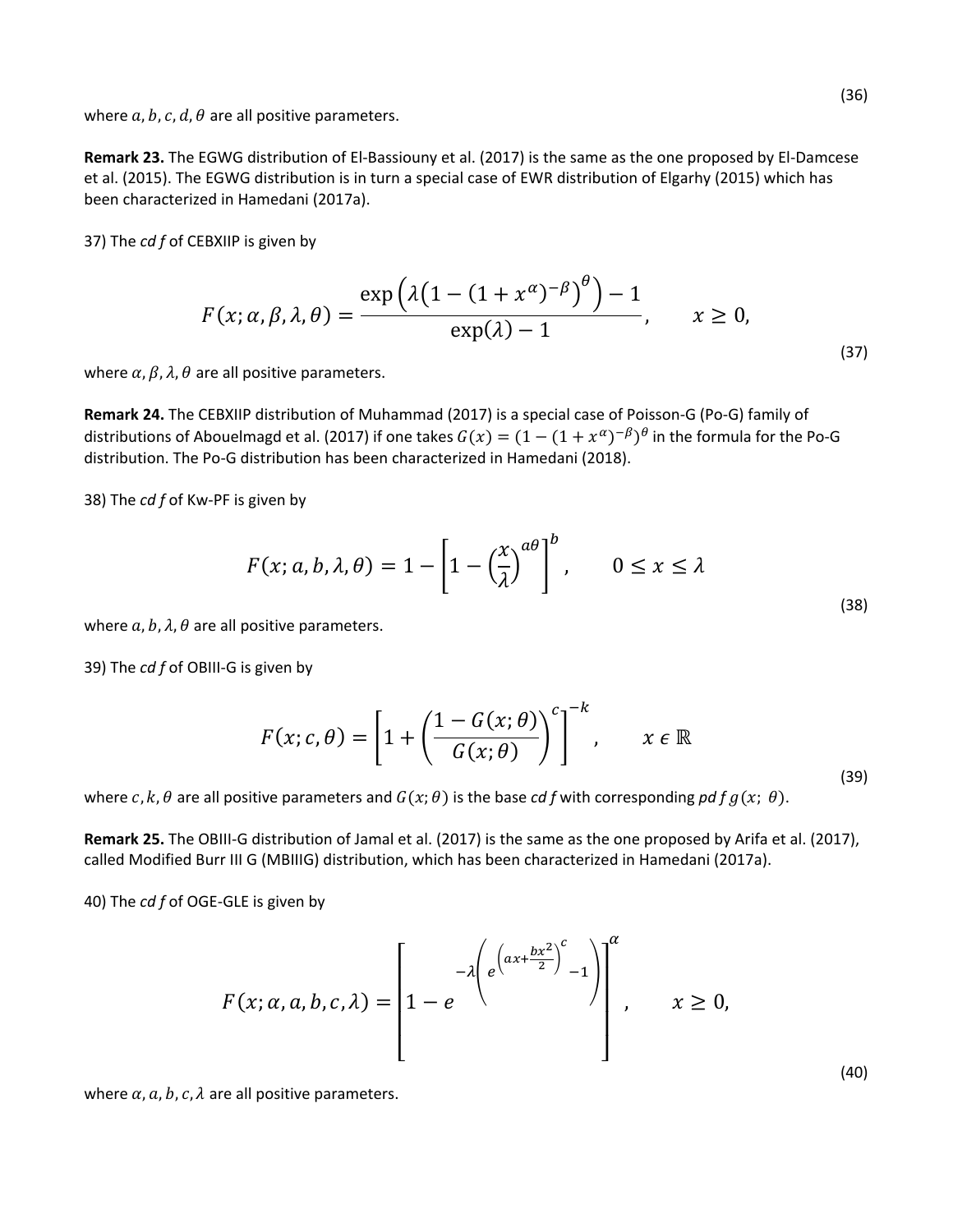**Remark 26.** The OGE-GLE distribution of Luguterah and Nasiru (2017) is a special case of the distribution of Abdelall (2016), called Odd Generalized Exponential Modified Weibull (OGEMW) distribution, which has been characterized in Hamedani and Safavimanesh (2017).

41) The *cd f* of EIFWE is given by

$$
F(x; \alpha, \beta, \lambda) = e^{-\lambda e^{\alpha/x - \beta x}},
$$
\n(41)

where  $\alpha$ ,  $\beta$ ,  $\lambda$  are all positive parameters.

**Remark 27**. For  $\lambda = 1$ , the EIFWE distribution of EI-Morshedy et al. (2017) is the same as the one proposed by the same authors (listed in the different order) in (2015), called Inverse Flexible Weibull Extension (IFWE) distribution. The IFWE has been characterized in a Research Monograph by Hamedani and Maadooliat (2017).

42) The *cd f* of TWE is given by

$$
F(x; \lambda, \omega) \frac{\Gamma(\omega + 1) - \Gamma(\omega + 1, \lambda x)\Gamma(\omega + 1) + \beta \Gamma(\omega + 1, \lambda x)}{\Gamma(\omega + 1)^2}, \qquad x \ge 0,
$$
\n(42)

where  $\lambda > 0$ ,  $\omega \ge 0$  and  $\beta(|\beta| \le 1)$  are parameters.

43) The cd f of BTP is given by

$$
F(x; \alpha, a, b, x_0) = \frac{1}{B(a, b)} \int_0^{\left[1 - \left(\frac{x_0}{x}\right)^{\alpha}\right] \left[1 + \lambda \left(\frac{x_0}{x}\right)^{\alpha}\right]} w^{\alpha - 1} (1 - w)^{b - 1} dw, \qquad x \ge x_0,
$$
\n
$$
(43)
$$

where  $\alpha$ ,  $a$ ,  $b$ , and  $\lambda(|\lambda| \leq 1)$  are parameters.

**Remark 28.** For  $\lambda = 0$ , the BTP distribution of Chhetri et al. (2017) reduces to Generalized Beta Exponentiated Pareto (GBEP) distribution of Mead (2014). The GBEP distribution has been characterized in the Research Monograph by Hamedani and Maadootiat (2017).

44) The *cd f* of GBG is given by

$$
F(x; c, k, \eta) = 1 - \left[1 + \left(-\log(\bar{G}(x; \eta))\right)^c\right]^{-k}, \qquad x \in \mathbb{R}
$$
\n<sup>(44)</sup>

where *c*, *k* are positive parameters and  $G(x; \eta)(\overline{G}(x; \eta) = 1 - G(x; \eta))$  is the baseline *cd* f with the corresponding *pd f*  $q(x; \eta)$ , which may depend on the vector parameter  $\eta$ .

45) The *cd f* of EWPF is given by

$$
F(x; \alpha, \beta, \lambda, \theta, a) = \left[1 - \exp\left(-\alpha \left(\frac{x^{\theta}}{\lambda^{\theta} - x^{\theta}}\right)^{\beta}\right)\right]^{a},
$$

 $0 \leq x \leq \lambda$ , where  $\alpha$ ,  $\beta$ ,  $\lambda$ ,  $\theta$ ,  $\alpha$  are all positive parameters.

(45)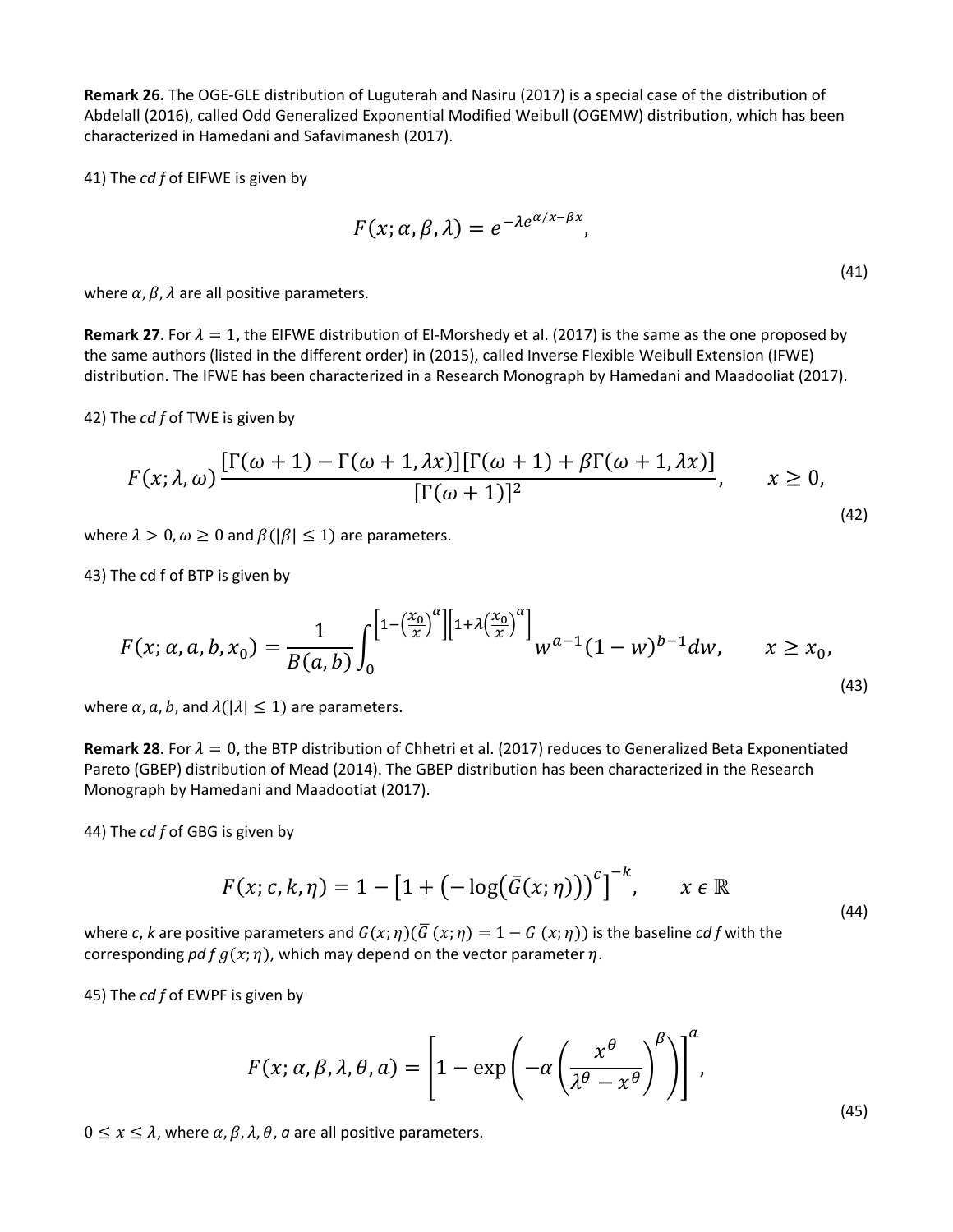**Remark 29.** For  $a = 1$ , the EWPF distribution of Hassan and Assar (2017) reduces to Weibull Power Function (WPF) distribution of Tahir et al. (2014). The WPF distribution has been characterized in the Research Monograph by Hamedani and Maadootiat (2017).

46) The  $cdf$  of TTL<sub>1</sub> is given by

$$
F(x; \alpha, \theta, \lambda) = (1 + \lambda) \left[ 1 - \left( \frac{\theta + \alpha + \alpha \theta x}{\theta + \alpha} \right) e^{-\theta x} \right] - \lambda \left[ 1 - \left( \frac{\theta + \alpha + \alpha \theta x}{\theta + \alpha} \right) e^{-\theta x} \right]^2,
$$
\n(46)

 $x \ge 0$ , where  $\alpha > 0$ ,  $\theta > 0$ ,  $\lambda(|\lambda| \le 1)$  are parameters.

**Remark 30**. The TLL1 distribution of Kemaloglu and Yilmaz (2017) is the same as the TTL distribution of Al-Khazaleh et al. (2016). The TTL distribution is numbered 34) in the present work. TTL<sub>1</sub> (TTL) has been characterized in Hamedani (2017a).

47) The *cd f* of MOLLEW is given by

$$
F(x; c, \alpha, \delta, \eta) = 1 - \frac{\delta (1 + x^c)^{-1} e^{-\alpha H(x; \eta)}}{1 - (1 - \delta)(1 + x^c)^{-1} e^{-\alpha H(x; \eta)}}, \qquad x \ge 0,
$$
\n(47)

where  $\alpha > 0$ ,  $\delta > 0$  are parameters and  $H(x; \eta)$  is a non-negative differentiable function with  $\lim_{x\to 0^+}H(x;\eta) = 0$ ,  $h(x;\eta) = H(x;\eta)$ , which may depend on the parameter  $\eta$ .

48) The *cd f* of MSBS is given by

$$
F(x; \alpha, \beta, \gamma) = \int_0^x \frac{t^{-3/2} (t + \beta) \gamma}{\alpha \beta^{1/2}} \int_0^\infty u^\gamma e^{-2u^\gamma} \phi(ua_t(\alpha, \beta)) du,
$$
\n(48)

 $x \geq 0$ , where  $\alpha, \beta, \gamma$  are positive parameters,  $\phi(\cdot)$  is pd f of standard normal distribution and  $a_x(\alpha, \beta) =$  $\left(\sqrt{\frac{x}{\beta}}-\sqrt{\frac{\beta}{x}}\right)/\alpha.$ 

49) The *cd f* of IPL is given by

$$
F(x; \alpha, \beta) = \left(1 + \frac{\beta x^{-\alpha}}{1+\beta}\right) e^{-\beta x^{-\alpha}}, \qquad x \ge 0,
$$
\n<sup>(49)</sup>

where  $\alpha$ ,  $\beta$  are positive parameters.

**Remark 31.** The IPL distribution of Barco et al. (2017) is the same as the Generalized Inverse Lindley (GIL) distribution of Asgharzadeh et al. (2016). The GIL distribution has been characterized in Hamedani (2017a).

50) The *cd f* of WW is given by

$$
F(x; \alpha, \beta, \lambda, \gamma) = 1 - \exp\left\{-\alpha \left[e^{\lambda x^{\gamma}} - 1\right]^{\beta}\right\}, \qquad x \ge 0,
$$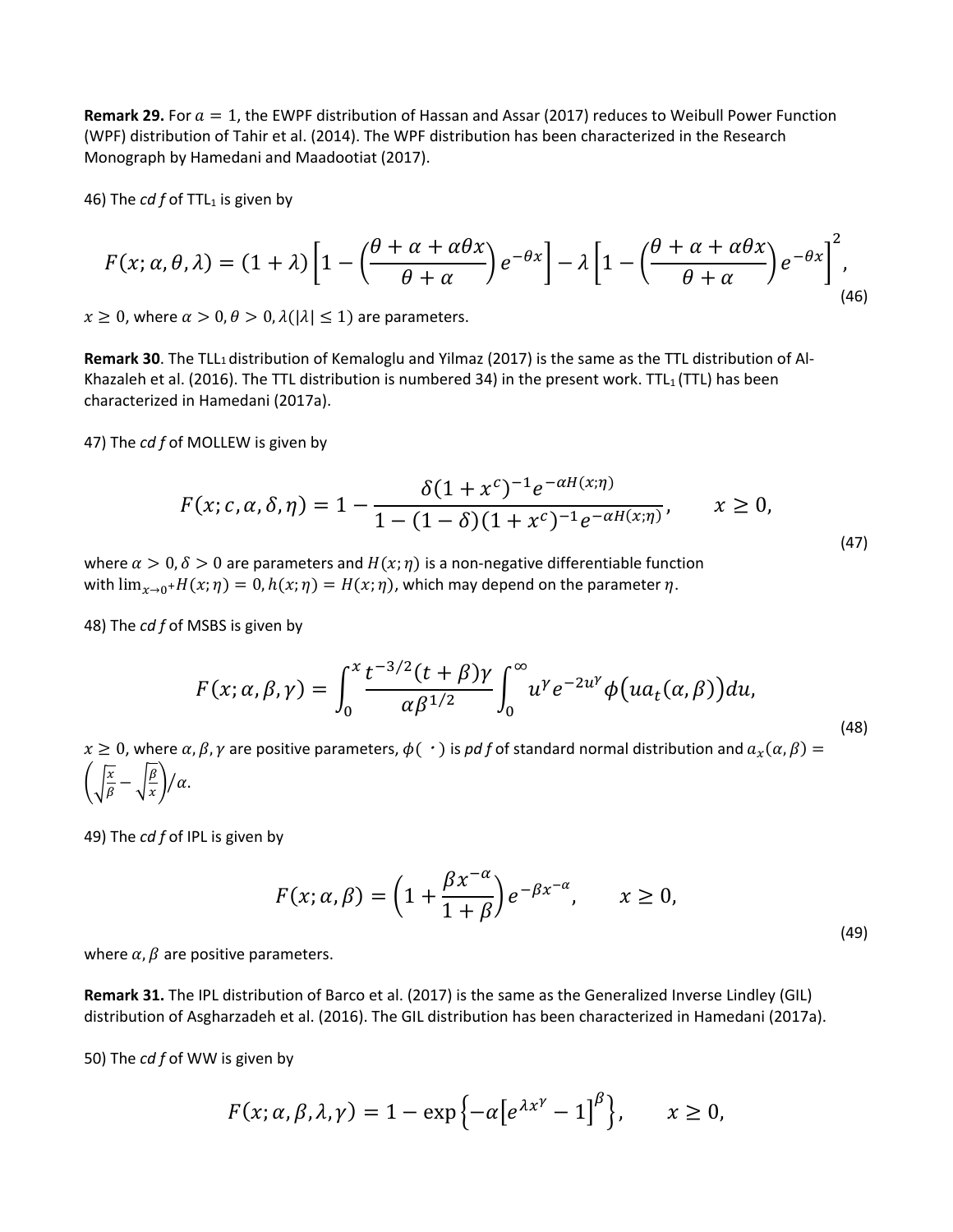where  $\alpha$ ,  $\beta$ ,  $\lambda$ ,  $\gamma$  are positive parameters.

**Remark 32.** The  $cdf F(x; \alpha, \beta, \lambda, a) = \left[1 - \exp \left\{-\alpha \left[e^{\lambda x^{\gamma}}-1\right]^{\beta}\right\}\right]$  $\alpha$ ,  $x \geq 0$ , is of the form (50), which has been characterized in Hamedani (2017a). Similarly, *cd f s F*  $(x; \theta, \gamma, a, b) = 1 - \left\{1 - \left[1 - \exp\left\{\left[-\frac{\theta}{\gamma}(e^{\gamma x} - 1)\right]\right\}\right]^a\right\}$  $\int_a^b$ ,  $x \geq 0$  and  $F\left(x;\alpha,\beta,a,b\right)=1-\exp\left\{-a\bigl[\exp\bigl(e^{\alpha x-\beta/x}\bigr)-1\bigr]^b\right\}, x\geq 0,$  which have been characterized in the Research Monograph by Hamedani and Maadooliat (2017).

51) The *cd f* of BGKw-G is given by

$$
F(x;a,b,m,n) = \frac{1}{B(m,n)} \int_0^{1-[1-G(x)^a]^b} t^{m-1} (1-t)^{n-1} dt,
$$
\n(51)

 $x \geq 0$ , where a, b, m, n are positive parameters.

**Remark 33**. The  $cdf F(x; \alpha, \beta) = \frac{1}{B(\alpha, \beta)} \int_0^{Q(x)} t^{\alpha-1} (1-t)^{\beta-1} dt$ ,  $x \in \mathbb{R}$  where  $Q(x)$  is an absolutely continuous  $cdf$ has been introduced before and has been characterized in Hamedani (2016). Letting  $Q(x) = 1 - [1 - G(x)^{a}]^{b}$  in  $F(x; \alpha, \beta)$ , we arrive at (101).

52) The *cd f* of NLM is given by

$$
F(x; \alpha) = e^{x^{\alpha} \ln 2} - 1, 0 \le x \le 1,
$$
\n(52)

where  $\alpha$  is a positive parameter.

53) The *cd f* of MOEBXII is given by

$$
F(x; \alpha, \lambda, c, p) = \frac{1 - \{1 - [1 - (1 + x^c)^{-k}]^{\lambda}\}}{1 - \overline{\alpha} \{1 - [1 - (1 + x^c)^{-k}]^{\lambda}\}}, \qquad x \ge 0,
$$
\n
$$
(53)
$$

where  $\alpha$ ,  $\lambda$ ,  $c$ ,  $p$  are all positive parameters and  $\bar{\alpha} = 1 - \alpha$ .

**Remark 34.** The cd f  $F(x; \alpha, \lambda, p) = \begin{cases} \frac{1 - (\bar{G}(x))^\lambda}{1 - \alpha(\bar{G}(x))^\lambda} \end{cases}$  $\frac{1-p(\bar{G}(x))^{2}}{1-p(\bar{G}(x))^{2}}$  $\alpha$ ,  $x \in \mathbb{R}$ , where  $G(x)$  baseline cd f was introduced by Dias et

al. (2016). Letting  $\alpha=1$  , renaming  $p$  as  $1-\alpha$  (for  $\alpha>0$ ) and  $G(x)=\left(1-\{1-[1-(1+x^c)^{-k}]\lambda\}\right)^{1/\lambda}$ ,  $x\geq$ 0, we arrive at (53). Thus, *cd f* (53) is a special case of Dias et al. distribution.

54) The *cd f* of BNH is given by

$$
F(x; \alpha, \lambda, a, b) = \frac{1}{B(a, b)} \int_0^{1 - \exp\{1 - (1 + \lambda x)^{\alpha}\}} t^{\alpha - 1} (1 - t)^{b - 1} dt,
$$

 $x \geq 0$ , where  $\alpha$ ,  $\lambda$ ,  $a$ ,  $b$  are all positive parameters.

(54)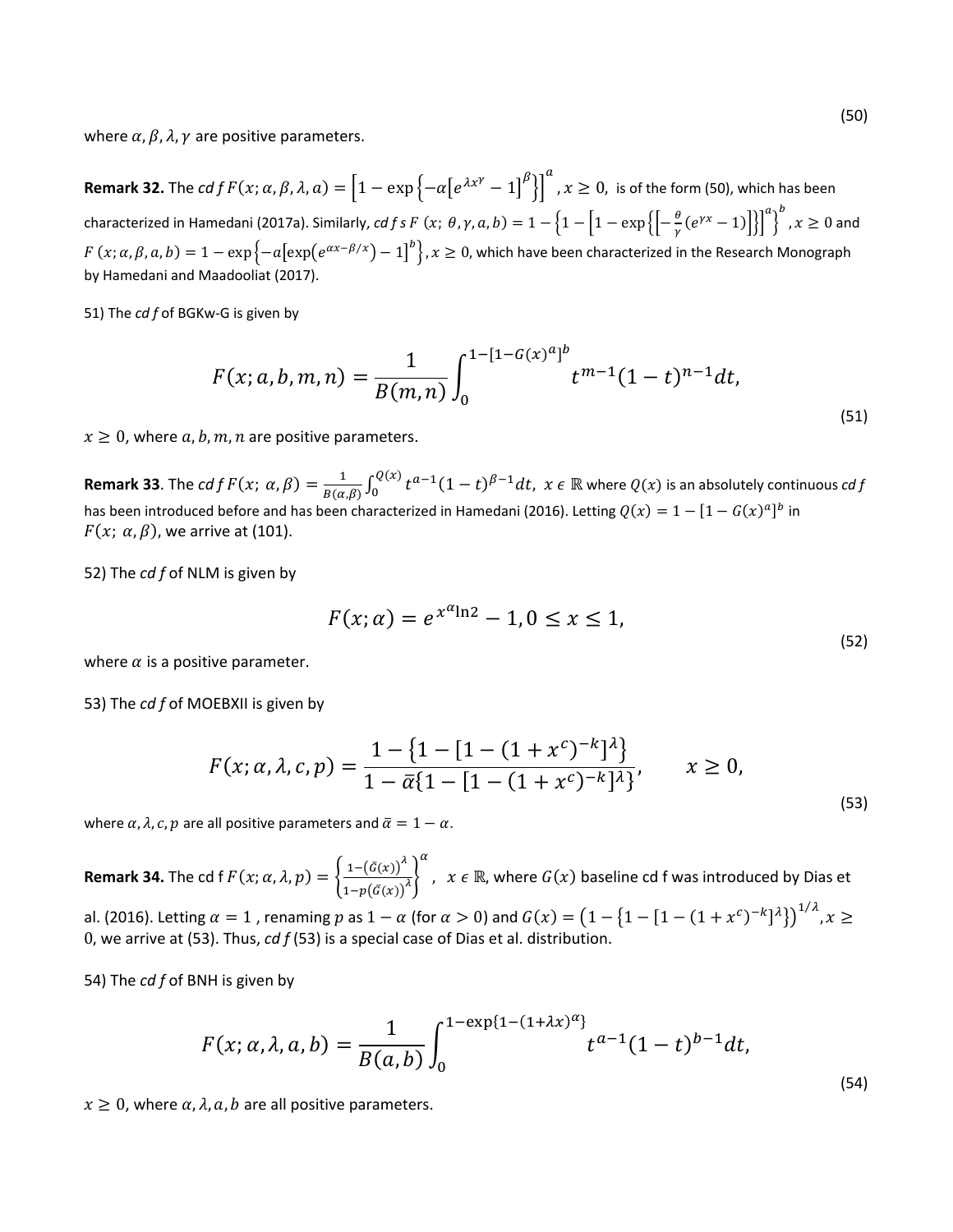**Remark 35.** As pointed out in Remark 33, the *cd f F*  $(x; \alpha, \beta) = \frac{1}{B(\alpha, \beta)} \int_0^{Q(x)} t^{\alpha-1} (1-t)^{\beta-1} dt$ ,  $x \in \mathbb{R}$  where  $Q(x)$  is an absolutely continuous *cd f* has been introduced before and has been characterized in Hamedani (2016). Letting  $Q(x) = 1 - \exp\{1 - (1 + \lambda x)^{\alpha}\}\$ in  $F(x; \alpha, \beta)$ , we arrive at (54).

55) The *cd f* of NTPW is given by

$$
F(x; \theta, \beta) = \left(1 - \exp\left\{-\left[e^{x^{\beta}} - 1\right]^{2}\right\}\right)^{\theta}, \qquad x \ge 0,
$$
\n<sup>(55)</sup>

where  $\theta$ ,  $\beta$  are all positive parameters.

**Remark 36.** The *cd f F*  $(x; \theta, \beta)$  give in (55) has been characterized in Hamedani (2017a) under the name BrX-W. 56) The *pd f* of GHT is given by

$$
F(x; \alpha, \beta, \theta, \eta) = C_1 x^{\alpha - 1} (1 + C_2 x^{2\alpha})^{-\frac{\eta}{2\alpha} - \frac{1}{2}}, \qquad x > 0,
$$
\n(56)

where  $\alpha$ ,  $\beta$ ,  $\theta$ ,  $\eta$  are all positive parameters,  $C_1 = \frac{\sqrt{2} \alpha \beta^{\alpha/2}}{\sqrt{\pi} \eta^{\alpha/2} \theta^{\alpha}}$  and  $C_2 = \frac{\beta^{\alpha}}{2 \eta^{\alpha} \theta^{2\alpha}}$ .

57) The cd f of GE-G is given by

$$
F(x; \alpha, \beta, \tau) = \frac{\beta^{\alpha}}{\Gamma(\alpha)} \int_0^{\frac{G(x; \tau)}{\overline{G}(x; \tau)}} t^{\alpha - 1} e^{-\beta t} dt, \qquad x \in \mathbb{R}
$$
\n(57)

where  $\alpha$ ,  $\beta$  are all positive parameters and  $G(x; \tau)$  is the baseline *cd f* with corresponding *pd f g*( $x; \tau$ ), depending on the parameter vector  $\tau$ .

58) The *cd f* of MB-F is given by

$$
F(x; a, b, c, d) = \frac{b^a d^c}{\Gamma(a + c)} \int_0^\infty z^{a+c-1} e^{d\mathcal{Z}} \operatorname{erf}\left(\sqrt{xz/2}\right)
$$
  
 
$$
\times {}_1F_1(a; a + c; -(b - d)z) dz,
$$

for  $x \geq 0$ , and

$$
F(x;a,b,c,d) = C x^{-1/2} \left(\frac{x}{2} + d\right)^{\frac{1}{2}-a-c} {}_{2}F_{1}\left(a; a+c-\frac{1}{2}; a+c; \frac{d-b}{\frac{x}{2}+d}\right)
$$

and

$$
F(x;a,b,c,d) = Cx^{-1/2} \left(\frac{x}{2} + b\right)^{\frac{1}{2}-a-c} {}_{2}F_{1}\left(c;a+c-\frac{1}{2};a+c;\frac{b-d}{\frac{x}{2}+b}\right)
$$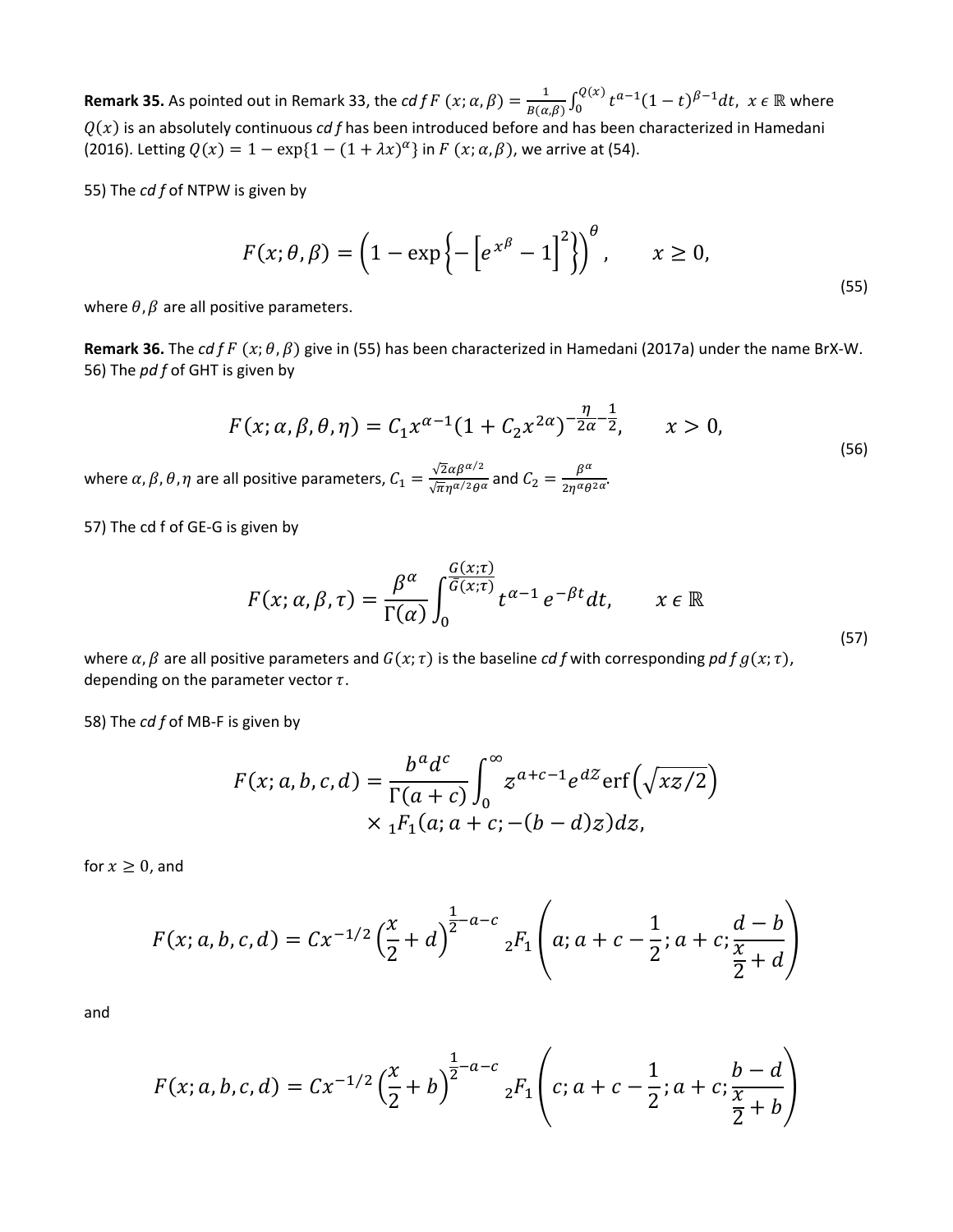for  $x > 0$ ,  $\frac{a-b}{\frac{x}{a+d}}$  $\left|\frac{\frac{a-b}{x}}{\frac{x}{2}+d}\right|$  < 1 and  $\left|\frac{\frac{b-a}{x}}{\frac{x}{2}+b}\right|$  $\left|\frac{b-d}{\frac{x}{2}+b}\right|$  < 1 respectively, where a, b, c, d are all positive parameters,  $C = \frac{b^ad^c\Gamma\left(a+c-\frac{1}{2}\right)}{\sqrt{2\pi}\Gamma(a+c)}$ . We will take up here the more interesting case of  $b = d$ . Similar conclusions can be made for the above two cases as well. The *cd f* of MB-F, for the case of  $b = d$ , is given by

$$
F(x;a,b,c) = \frac{2b^{a+c}}{\Gamma(a+c)} \int_0^\infty z^{2a+2c-1} e^{bz^2} \operatorname{erf}\left(\sqrt{\frac{x}{2}}z\right) dz
$$
\n
$$
\int_0^{a+c} \overline{\Gamma(a+c-\frac{1}{2})} \tag{58}
$$

where  $C = \frac{b^{a+c} \Gamma(a+c-\frac{1}{2})}{\sqrt{2\pi}\Gamma(a+c)}.$ 

59) The cd f of M-W is given by

$$
F(x; \theta, \eta) = \frac{2}{\sqrt{\pi}} \int_0^{\frac{x^{\eta}}{2\theta^2}} u^{1/2} e^{-u} du, \qquad x \ge 0,
$$
\n(59)

where  $\theta$ ,  $\eta$  are positive parameters.s

60) The *cd f* of EWE is given by

$$
F(x; \alpha, \beta, \lambda, a) = \left[1 - \exp\left(-\alpha \left(e^{\lambda x} - 1\right)^{\beta}\right)\right]^a, \qquad x \ge 0,
$$
\n<sup>(60)</sup>

where  $\alpha$ ,  $\beta$ ,  $\lambda$ ,  $\alpha$  are positive parameters.

**Remark 37.** The *cd f F* (x;  $\alpha$ ,  $\beta$ ,  $\lambda$ ,  $\alpha$ ) give in (60) is a special case of the Exponentiated Weibull Rayleigh (EWR) distribution of Elgarhy. The EWR distribution has been characterized in Hamedani (2017a).

61) The  $cdf$  of  $\alpha$ LT are given by

$$
F(x; \alpha) = \begin{cases} 1 - \frac{\log[\alpha - (\alpha - 1)G(x)]}{\log \alpha} & \text{if } \alpha > 0, \alpha \neq 1 \\ G(x), & \text{if } \alpha = 1 \end{cases} \quad x \in \mathbb{R} \tag{61}
$$

where  $\alpha$  is a parameter and  $G(x)$  is the baseline *cd f* with *pd f g(x)*.

62) The *cd f* of TLOLL is given by

$$
F(x; a, b, \xi) = \left\{1 - \left[1 - \frac{G(x; \xi)^a}{G(x; \xi)^a + \overline{G}(x; \xi)^a}\right]^2\right\}, \qquad x \in \mathbb{R}
$$

where a, b are positive parameters and  $G(x; \xi)$  is the baseline *cd f* with pd  $f(x; \xi)$ , which depends on the parameter vector  $\xi$ .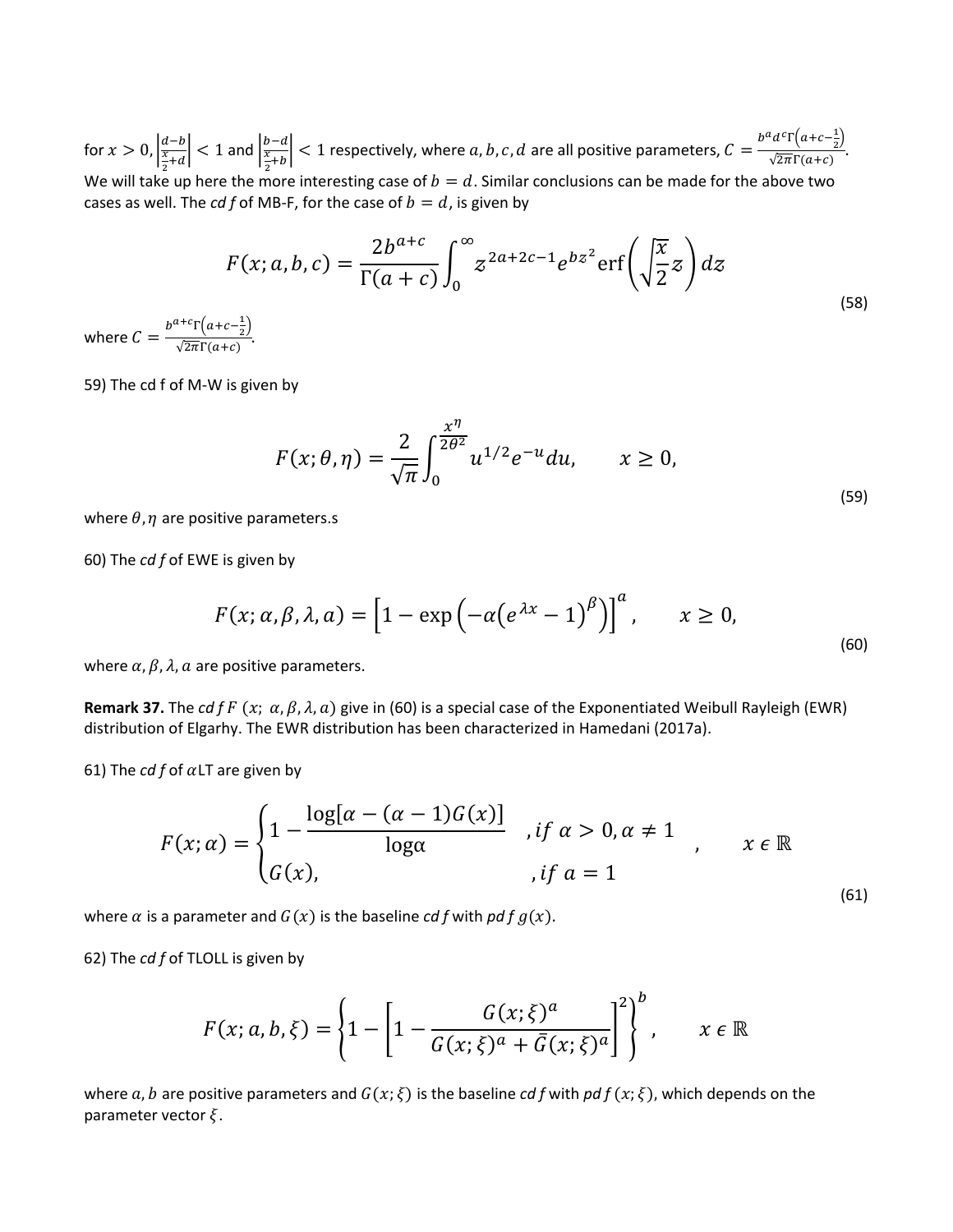**Remark 38.** The *cd f F (x; a, b,*  $\xi$ *)* given above is similar to the New Family (NF) of distributions of Alizadeh et al. (2015). The *cd f* of NF distribution is given by

$$
F(x;a,b,\alpha,\xi)=1-\left\{1-\left[\frac{G(x;\xi)^a}{G(x;\xi)^a+\bar{G}(x;\xi)^a}\right]^a\right\}^b, \quad x \in \mathbb{R}
$$

The NF distribution has been characterized in the Research Monograph by Hamedani and Maadooliat(2017). 63) The *cd f* of TW-M is given by

$$
F(x; \theta, \mu) = \frac{2}{\sqrt{\pi}} \int_0^{\theta(x-\mu)^2} u^{1/2} e^{-u} du, \qquad x \ge \mu,
$$
\n(63)

(62)

where  $\theta > 0$  and  $\mu \in \mathbb{R}$  are parameters.

64) The *cd f* of GQHR is given by

$$
F(x; a, b, c, d) = \left[1 - e^{-\left(ax + \frac{b}{2}x^{2} + \frac{c}{3}x^{3}\right)}\right]^{d}, \qquad x \ge 0,
$$
\n(64)

where  $a \geq 0$ ,  $c \geq 0$ ,  $d > 0$  and  $b \geq -2\sqrt{ac}$  are parameters.

**Remark 39**. The  $cdf F(x; a, b, c, d)$  given in (64) is a special case of the Exponentiated Generalized (EG) class of distributions of Cordeiro et al. (2013). The *cd f* of EG distribution is given by

$$
F(x; \alpha, \beta) = [1 - \{1 - G(x)\}^{\alpha}]^{\beta}, \qquad x \in \mathbb{R}
$$

where  $G(x)$  is the baseline distribution. Taking  $\alpha=1$ ,  $G(x)=1-e^{-\left(ax+\frac{b}{2}x^2+\frac{c}{3}x^3\right)}, x>0$ , we arrive at (64) .The EG distribution has been characterized in Hamedani (2016). The *cd f* given in (64) is also a special case of the Kumaraswamy Quadratic Hazard Rate (KQHR) distribution of Elbatal and Aryal (2013). The KQHR has been characterized in Hamedani (2017).

65) The *cd f* of NFPW is given by

$$
F(x; a, b, \beta, \lambda) = \left[1 - e^{(-ax^{\beta})}\right]^{b} \times \left\{1 + \lambda - \lambda\left[1 - e^{(-ax^{\beta})}\right]^{b}\right\}, \qquad x \ge 0,
$$
\n<sup>(65)</sup>

where  $a, b, \beta$  and  $\lambda(|\lambda| \leq 1)$  are parameters.

**Remark 40.** The *cd f* given in (65) is a special case of the Kumaraswamy-Tansmuted Exponentiated Modified Weibull (KwTEMW) distributions of Al-babtain et al. (2015). The *cd f* of KwTEMW distribution is given by

$$
F(x; \alpha, \beta, \theta, \gamma, a, b, \lambda) = 1 - \left\{1 - \left[1 - e^{-(\theta x + \gamma x^{\beta})}\right]^{\alpha a} \times \left[1 + \lambda - \lambda \left(1 - e^{-(\theta x + \gamma x^{\beta})}\right)^{\alpha}\right]^a\right\}^b,
$$

 $x \ge 0$ , where  $\alpha$ ,  $\beta$ ,  $\theta$ ,  $\gamma$ ,  $a$ ,  $b$ ,  $\lambda$  ( $|\lambda| \le 1$ ) are parameters. Taking  $a = b = 1$  and  $\theta = 0$ , we arrive at (65). The KwTEMW distribution has been characterized in Hamedani (2018).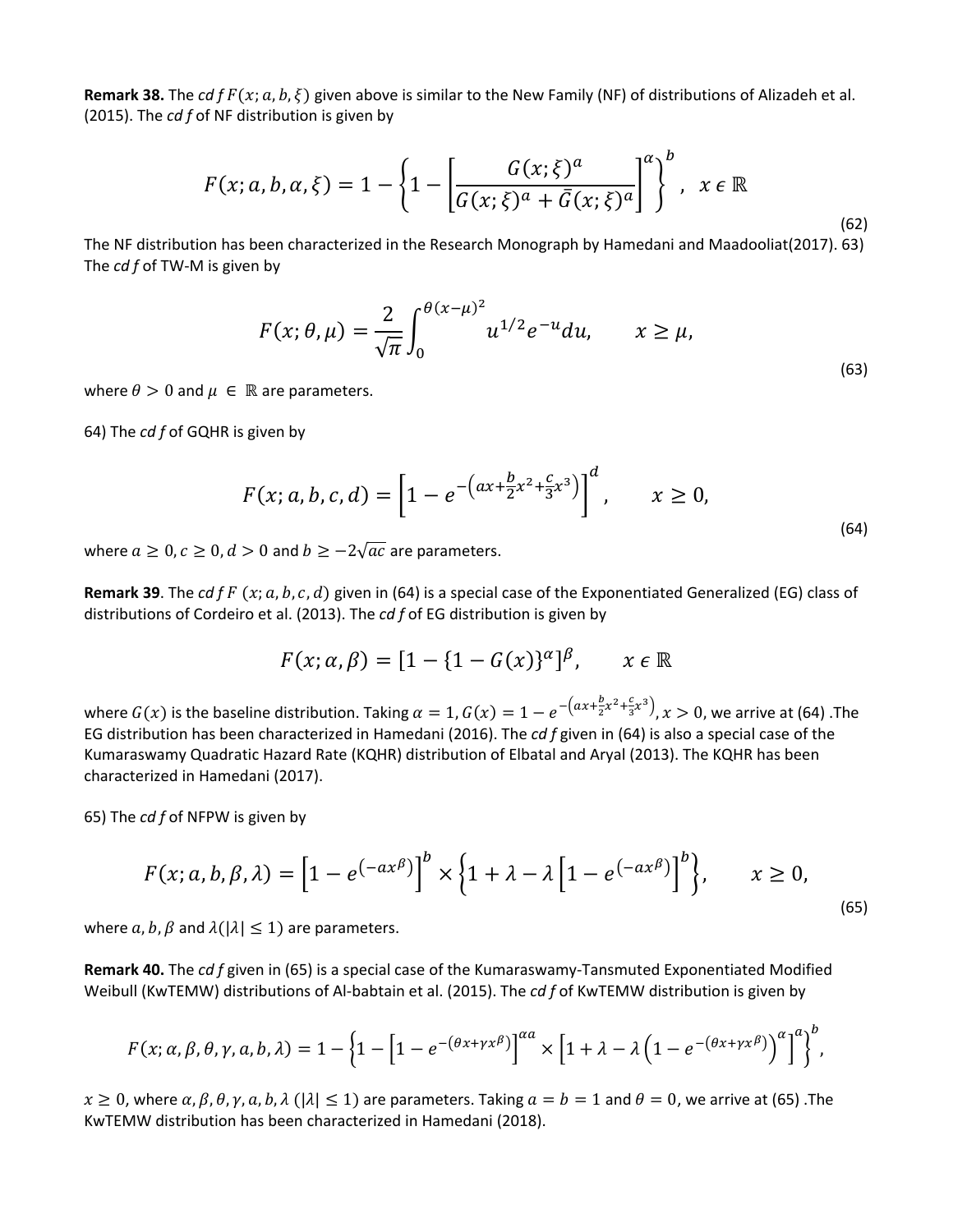66) The cd f of OLBXII is given by

$$
F(x; \alpha, \beta, \sigma, \theta) = 1 - \frac{1 + \theta \left[ 1 + \left( \frac{x}{\sigma} \right)^{\alpha} \right]^{\beta}}{1 + \theta} \exp \left\{ \theta \left( 1 - \left[ 1 + \left( \frac{x}{\sigma} \right)^{\alpha} \right]^{\beta} \right) \right\},\tag{66}
$$

 $x \geq 0$ , where  $\alpha$ ,  $\beta$ ,  $\sigma$ ,  $\theta$  are positive parameters.

67) The *cd f* of DP is given by

$$
F(x; \lambda, \gamma, \beta, \theta) = \frac{1 - \exp(\theta[1 + \lambda x^{-\gamma}]^{-\beta})}{1 - e^{\theta}}, \qquad x \ge 0,
$$
\n
$$
(67)
$$

where  $\lambda$ ,  $\gamma$ ,  $\beta$ ,  $\theta$  are all positive parameters.

68) The *cd f* of BXIIMW is given by

$$
F(x; c, k, \alpha, \beta, \lambda) = 1 - (1 + x^c)^{-k} e^{-\alpha x^{\beta} e^{\lambda x}}, \qquad x \ge 0,
$$
\n
$$
(68)
$$

where  $c, k, \alpha, \beta$  all positive and  $\lambda \geq 0$  are parameters.

69) The *cd f* of BXP is given by

$$
F(x; \alpha, \beta, \delta) = \left(1 - \exp\left\{-\left[\left(\frac{x}{\beta}\right)^{\alpha} - 1\right]^{2}\right\}\right)^{\delta}, \qquad x \ge \beta,
$$
\n(69)

where  $\alpha$ ,  $\beta$ ,  $\delta$  are positive parameters.

**Remark 41.** The *cd f* given in (69) is a special case of the Exponentiated Weibull-Pareto (EW-P) distributions of Afify et al. (2016). The *cd f* of EW-P distribution is given by

$$
F(x; \alpha, \theta, a, b) = \left(1 - \exp\left\{-\left[\left(\frac{x}{\theta}\right)^{\alpha} - 1\right]^b\right\}\right)^{\alpha}, \qquad x \ge \theta,
$$

where  $\alpha$ ,  $\theta$ ,  $\alpha$ ,  $b$  are positive parameters. Taking  $b = 2$ , we arrive at (69) .The EW-P distribution has been characterized in Hamedani and Maadooliat (2017).

70) The *cd f* of GCFW is given by

$$
F(x; \alpha, \beta, \mu) = 1 - \exp\{-\exp\{\mu + \alpha \log H_1(x) + \beta \log H_2(x)\}\},\tag{70}
$$

where  $\alpha > 0$ ,  $\beta > 0$  and  $\mu$  are parameters,  $H_i(x)$ ,  $i = 1,2$  are non-negative and nondecreasing for all  $x \ge 0$  with  $_{-\rightarrow\infty}H_{i}=\infty$  and  $h_{i}(x)=\frac{d}{dx}H_{i}(x)$ .

71) The *cd f* of PLP is given by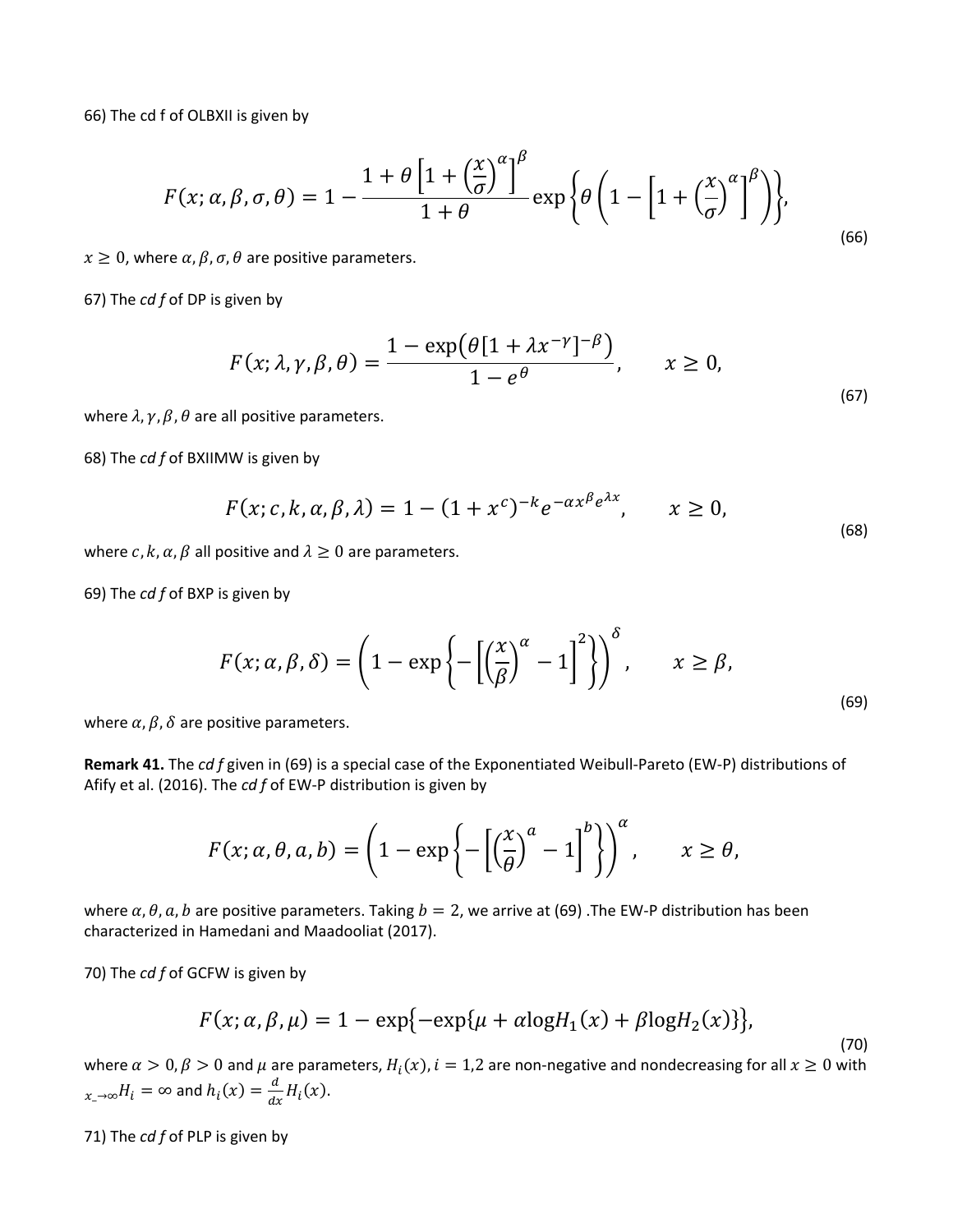$$
F(x; \alpha, \beta, \theta, \lambda) = \frac{e^{\theta} - e^{-\theta \left[1 - \lambda^{\alpha(\lambda + x^{\beta})^{-\alpha}}\right]}}{e^{\theta} - 1}, \qquad x \ge 0,
$$
\n<sup>(71)</sup>

where  $\alpha$ ,  $\beta$ ,  $\theta$  and  $\lambda$  are positive parameters.

**Remark 42.** The *cd f* given in (71) is a special case of the Truncated Weibull-G (TW-G) distributions of Najarzadegan et al. (2017). The TW-G distribution of Najarzadegan et al. is not new either since this distribution was introduced by Gomes et al. (2015), which is characterized in Hamedani and Maadooliat (2017).

72) The *cd f* of MWP is given by

$$
F(x; \alpha, \beta, \gamma, \theta) = \frac{\exp\{\theta(1 - e^{-\alpha x - \beta x^{\gamma}})\}}{e^{\theta} - 1}, \qquad x \ge 0,
$$
\n<sup>(72)</sup>

where  $\alpha$ ,  $\beta \geq 0$ ,  $\alpha + \beta > 0$ ,  $\gamma$ ,  $\theta > 0$  are parameters.

73) The *cd f* of EPLG is given by

$$
F(x; \alpha, \beta, \gamma, \lambda, \theta) = \frac{(1 - \theta) \left[ 1 - \left( 1 + \frac{\lambda x^{\beta}}{\lambda + 1} \right) e^{-\lambda x^{\beta}} \right]^{\alpha}}{1 - \theta \left[ 1 - \left( 1 + \frac{\lambda x^{\beta}}{\lambda + 1} \right) e^{-\lambda x^{\beta}} \right]^{\alpha}}, \qquad x \ge 0,
$$
\n(73)

where  $\alpha$ ,  $\beta$ ,  $\lambda$ ,  $\theta > 0$  are parameters.

74) The *cd f* of GMWPS is given by

$$
F(x; \alpha, \beta, \lambda, \theta) = \frac{C\left(\theta\left(1 - \exp\{-\alpha x^{\gamma} e^{\lambda x}\}\right)^{\beta}\right)}{C(\theta)}, \qquad x \ge 0,
$$
\n(74)

where  $\alpha, \beta, \theta > 0$  and  $\lambda, \gamma \ge 0$  are parameters and  $C(\theta) = \sum_{n=1}^{\infty} a_n \theta^n$ ,  $a'_i$  s are nonnegative real numbers.

**Remark 43.** The *cd f* given in (146) is a special case of the general form of

$$
F(x) = \frac{C(\theta t(x)^{\alpha})}{C(\theta)}, \qquad x \ge 0,
$$

mentioned in Tahmasebi and Jafari (2016) in which they set  $t(x) = 1 - \exp\left\{-\frac{\beta}{\gamma}(e^{\gamma x} - 1)\right\}$ . Taking  $t(x) =$  $\big(1-\exp\{\alpha x^\gamma e^{\lambda x}\}\big)^\beta$  in the above  $F(x)$ , yields (74). The distribution of Tahmasebi and Jafari (2016) is characterized in Hamedani and Safavimanesh (2017b).

75) The *cd f* of AMWOLLG (WLOG, for  $\delta = \eta = 1$ ) is given by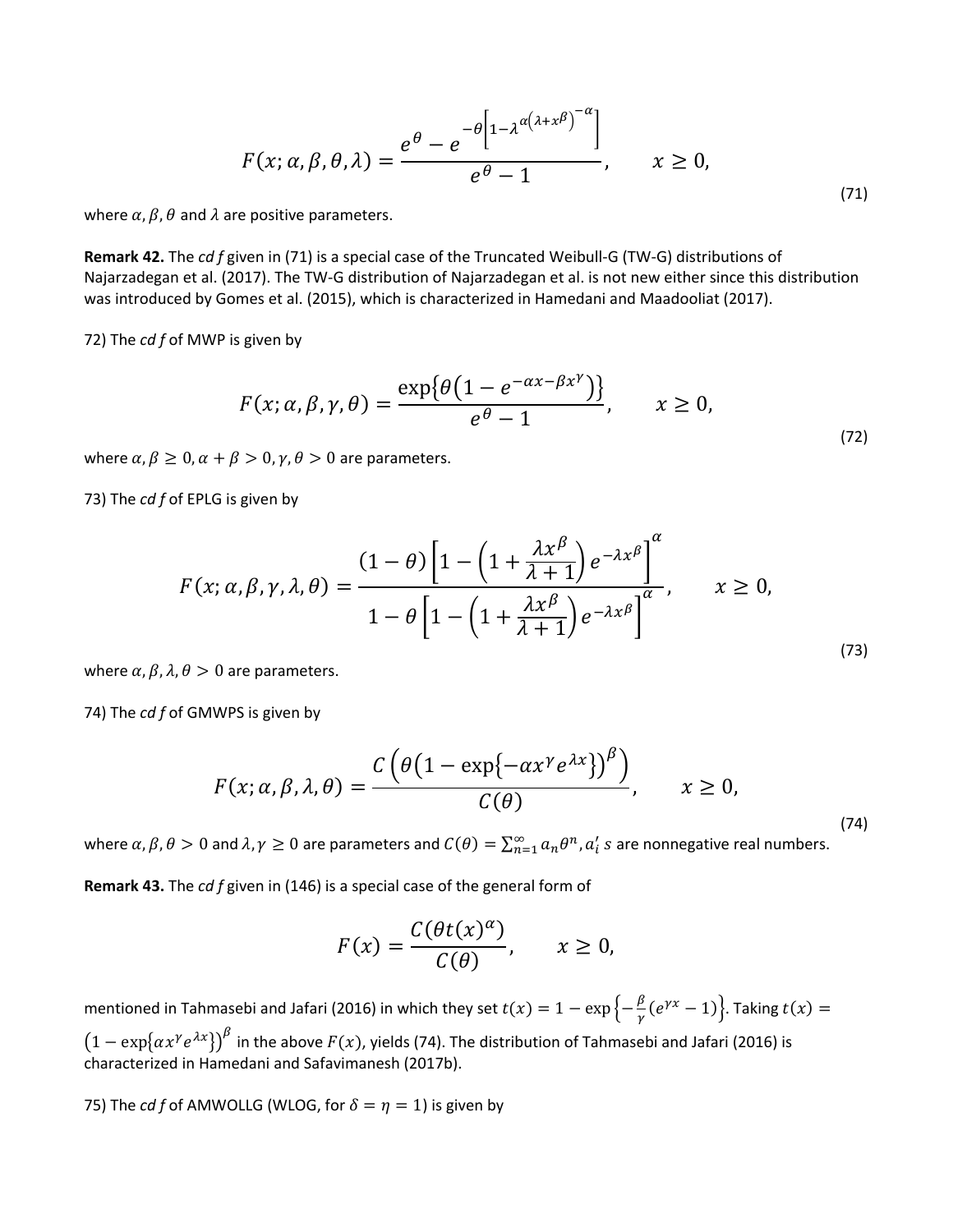$$
F(x; \alpha, \beta, \gamma, \lambda) = 1 - \exp\left\{-\left(\alpha\left(-\log\bar{G}(x; \theta)\right)\right)e^{\gamma\left(-\log\bar{G}(x; \theta)\right)} + e^{\lambda\left(-\log\bar{G}(x; \theta)\right) - \beta} - e^{-\beta}\right\}, \qquad x \in \mathbb{R}
$$
\n(75)

where  $\alpha$ ,  $\beta > 0$  and  $\lambda$ ,  $\gamma \geq 0$  are parameters.

76) The *cd f* of EPLPS is given by

$$
F(x; \alpha, \beta, \lambda, \theta) = 1 - \frac{C\left(\theta - \theta \left[1 - \left(1 + \frac{\lambda x^{\beta}}{\lambda + 1}\right)e^{-\lambda x^{\beta}}\right]^{a}\right)}{C(\theta)}, \quad x \ge 0,
$$
\n(76)

where  $\alpha, \beta, \lambda, \theta > 0$  are parameters and  $C(\theta) = \sum_{n=1}^{\infty} a_n \theta^n$ ,  $a'_i$  s are nonnegative real numbers.

77) The cd f of W-R is given by

$$
F(x; \gamma, c) = 1 - \exp\left\{-\frac{1}{\gamma^c} \left[-\log(1 - F_R(x))\right]^c\right\}, \qquad x \in \mathbb{R},
$$
\n(77)

where  $\gamma$ ,  $c > 0$  are parameters and  $F_R(x)$ ,  $f_R(x)$  are *cd f* and *pd f* of the special distribution taken in Ghosh and Nadarajah (2018).

78) The *cd f* of WL is given by

$$
F(x; \lambda) = \frac{1}{1 - e^{-2\pi}} \left( 1 - e^{-\lambda x} - \frac{\lambda x}{\lambda + 1} e^{-\lambda x} \right) + \frac{2\pi \lambda}{\lambda + 1} \left( 1 - e^{-\lambda x} \right) \times \left( \frac{e^{-2\pi \lambda}}{(1 - e^{-2\pi \lambda})^2} \right),\tag{78}
$$

 $0 \le x \le 2\pi$ , where  $\lambda > 0$  is a parameter.

79) The cd f of BW-G is given by

$$
F(x; \alpha, \beta, a, b) = \frac{1}{B(a, b)} \int_0^{1 - \exp\left\{-\alpha \left[\frac{G(x; \theta)}{\bar{G}(x; \theta)}\right]^{\beta}\right\}}, \quad x \in \mathbb{R}
$$

(79)

where  $\alpha$ ,  $\beta$ ,  $\alpha$ ,  $b$  are positive parameters and  $G(x; \theta)$ ,  $g(x; \theta)$  are *cd f* and *pd f* of the baseline distribution which depends on the parameter vector  $\theta$ .

**Remark 44**. The  $cdfF(x; \alpha, \beta) = \frac{1}{B(\alpha, \beta)} \int_0^{Q(x)} t^{\alpha-1} (1-t)^{\beta-1} dt$ ,  $x \in \mathbb{R}$ , where  $Q(x)$  is an absolutely continuous *cd f* has been introduced before and has been characterized in Hamedani (2016). Letting  $Q(x) = 1 \exp \left\{ \alpha \left| \frac{G(x;\theta)}{\bar{G}(x;\theta)} \right. \right.$  $\frac{\overbrace{\overbrace{\overline{G}}(x;\theta)}}{\overline{G}(x;\theta)}$  $\left\{\beta\right\}$  in  $F(x; \alpha, \beta)$ , we arrive at (79).

80) The *cd f* of TWR is given by

$$
F(x|\beta,\lambda,\gamma(t)) = 1 - \exp\left[-\left(\frac{x}{\gamma(t)}\right)^{\beta}\right] \times \left\{1 - \lambda + \lambda \exp\left[-\left(\frac{x}{\gamma(t)}\right)^{\beta}\right]\right\}, \qquad x \ge 0,
$$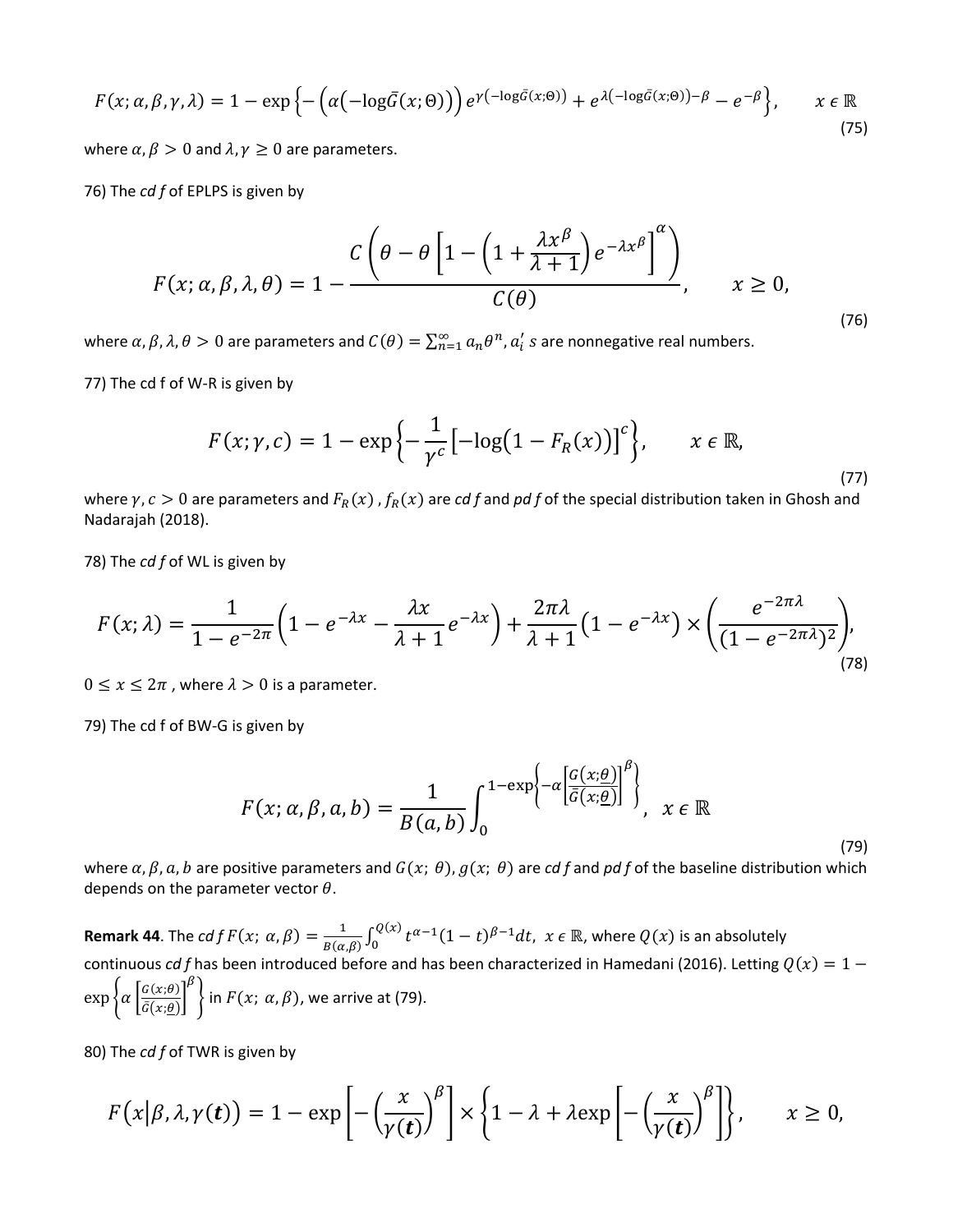where  $\beta > 0$ ,  $\lambda$  ( $|\lambda| \le 1$ ) are parameters and  $\gamma(t)$  as a parameter depending on a covariate vector  $t =$  $(1, t_1, \ldots, tp)'$  given by  $\gamma(t) = \gamma_0 + \gamma_1 t_1 + \ldots + \gamma_p t_p$ .

#### 2. Characterizations of Distributions

We present our characterizations  $(i) - (iv)$  in four subsections.

#### 2.1 Characterizations Based on Two Truncated Moments

This subsection deals with the characterizations of distributions listed in Section 1 based on the ratio of two truncated moments. Our first characterization employs a theorem due to Gl¨anzel (1987), see Theorem 1 of Appendix A . The result, however, holds also when the interval  $H$  is not closed, since the condition of the Theorem is on the interior of  $H$ .

**Proposition 1.1.** Let  $X: \Omega \to (0, \infty)$  be a continuous random variable and let  $q_2(x) = \left(1 - \left(1 - \frac{1}{x}\right)^2\right)$ 

 $\beta\left(ax+\frac{b}{2}x^2\right)\bigg)^{1/\beta}$  $\big)$  $1-\alpha$ and  $q_1(x) = q_2(x) \left(1 - \beta \left(ax + \frac{b}{2}x^2\right)\right)^{-1}$ for  $x > 0$ . Then for  $\beta < 0$ , the random variable X

as *cd*  $f(1)$  if and only if the function  $\xi$  defined in Theorem 1 is of the form

$$
\xi(x) = (1 - \beta) \left( 1 - \beta \left( ax + \frac{b}{2} x^2 \right) \right), x > 0.
$$

Proof. Suppose the random variable  $X$  has  $\frac{cd}{f(1)}$ , then

$$
(1 - F(x))E[q_1(X)|X \ge x] = \frac{\alpha}{1 - \beta} \left(1 - \beta \left(ax + \frac{b}{2}x^2\right)\right)^{\frac{1}{\beta} - 1}, x > 0,
$$

and

$$
(1 - F(x))E[q_2(X)|X \ge x] = \alpha \left(1 - \beta \left(ax + \frac{b}{2}x^2\right)\right)^{1/\beta}, x > 0,
$$

Further,

$$
\xi(x)q_1(x) - q_2(x) = -\beta q_2(x) > 0, \quad \text{for } x > 0.
$$

Conversely, if  $\xi$  is of the above form, then

$$
s'(x) = \frac{\xi'(x)q_1(x)}{\xi(x)q_1(x) - q_2(x)} = \frac{(1-\beta)(a+bx)}{1-\beta\left(ax+\frac{b}{2}x^2\right)}, \qquad x > 0,
$$

and consequently

(80)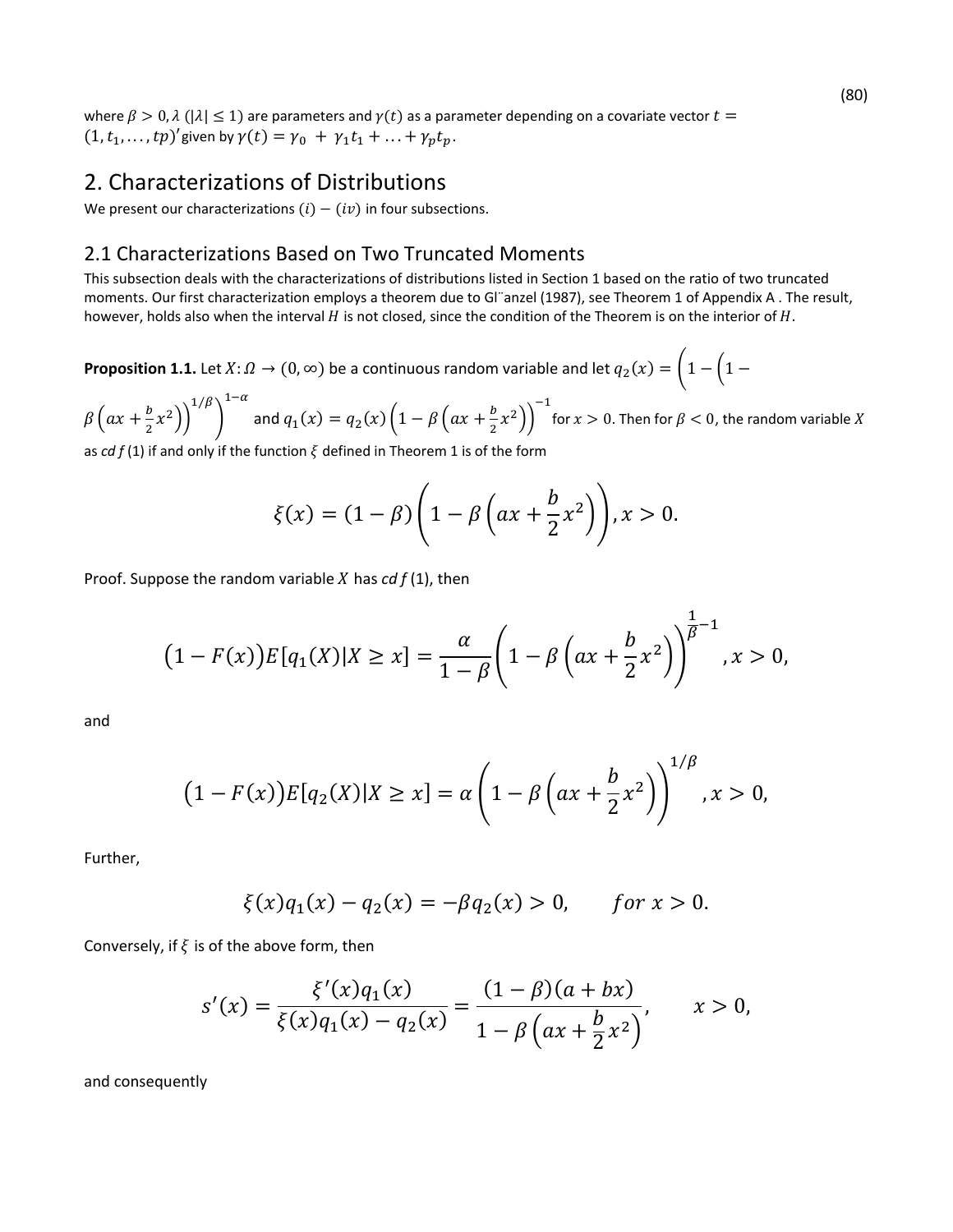$$
s(x) = -\frac{1-\beta}{\beta}\log\left\{1-\beta\left(ax+\frac{b}{2}x^2\right)\right\}, \qquad x > 0.
$$

Now, according to Theorem 1, *X* has *cd*  $f(1)$ .

**Corollary 1.1.** Let  $X: \Omega \to (0, \infty)$  be a continuous random variable and let  $q_2(x)$  be as in Proposition 1.1. For  $\beta$ 0, the random variable X has *cd f* (1) if and only if there exist functions  $q_1$  and  $\zeta$  defined in Theorem 1 satisfying the following differential equation

$$
\frac{\xi'(x)q_1(x)}{\xi(x)q_1(x)-q_2(x)} = \frac{(1-\beta)(a+bx)}{1-\beta\left(ax+\frac{b}{2}x^2\right)}, \qquad x > 0.
$$

**Remark 1.1.** The general solution of the differential equation in Corollary 1.1 is

$$
\xi(x) = \left[1 - \beta \left(ax + \frac{b}{2}x^2\right)\right]^{1 - \frac{1}{\beta}} \left[-\int (1 - \beta)(a + bx)\left[1 - \beta \left(ax + \frac{b}{2}x^2\right)\right]^{\frac{1}{\beta} - 2} x\right],
$$
  

$$
(q_1(x))^{-1} q_2(x) dx + D
$$

where  $D$  is a constant. We like to point out that one set of functions satisfying the above differential equation is given in Proposition 1.1 with  $D = 0$ . Clearly, there are other triplets  $(q_1, q_2, \xi)$  which satisfy conditions of Theorem1.

Clearly, a Proposition, a Corollary and a Remark similar to the Proposition 1.1, Corollary 1.1 and Remark 1.1 can be stated for each of the distributions mentioned in the Introduction. For each of these distributions, we give below, the functions  $q_1$ ,  $q_2$  and  $\zeta$  corresponding to Theorem 1.

$$
2. \quad q_1(x) = \frac{\left\{1 - p + p \left[1 - e^{-\left(\frac{x}{\sigma}\right)^{\beta}}\right]^{\alpha} \left[1 + \lambda e^{-\left(\frac{x}{\sigma}\right)^{\beta}}\right]^{\alpha}}}{\left[1 - \lambda + 2\lambda e^{-\left(\frac{x}{\sigma}\right)^{\beta}}\right] \left[1 + \lambda e^{-\left(\frac{x}{\sigma}\right)^{\beta}}\right]^{\alpha-1}}, q_2(x) = q_1(x) \left[1 - e^{-\left(\frac{x}{\sigma}\right)^{\beta}}\right]^{\alpha}, \text{ and } \xi(x) = \frac{1}{2} \left\{1 + \left[1 - e^{-\left(\frac{x}{\sigma}\right)^{\beta}}\right]^{\alpha}\right\} \text{ for } x > 0.
$$

**6.**  $q_1(x) = \left[1 - \exp\{-a(1 + \eta x)^{-1/\eta}\}\right]^{1-b}, q_2(x) = q_1(x) \exp\{-a(1 + \eta x)^{-1/\eta}\}\$ and  $\xi(x) \frac{1}{2} \left\{1 + \frac{1}{2}a(1 + \eta x)^{-1/\eta}\right\}$  $\exp\{-a(1 + \eta x)^{-1/\eta}\}\$  for  $x > 0$ .

**7.** 
$$
q_1(x) = 1
$$
,  $q_2(x) = \exp\{(G(x))^{\alpha}\}\$  and  $\xi(x) = \frac{1}{2}\Big\{e + \exp\{(G(x))^{\alpha}\}\Big\}$  for  $x \in \mathbb{R}$ 

**10.** 
$$
q_1(x) = \left\{ 1 - p \left\{ 1 - \left[ 1 - (1 + \lambda x)^{-\theta} \right]^\alpha \right\} \right\}^2
$$
,  $q_2(x) = q_1(x) \left[ 1 - (1 + \lambda x)^{-\theta} \right]^\alpha$  and  $\xi(x) \frac{1}{2} \left\{ 1 + \left[ 1 - (1 + \lambda x)^{-\theta} \right]^\alpha \right\}$  for  $x > 0$ .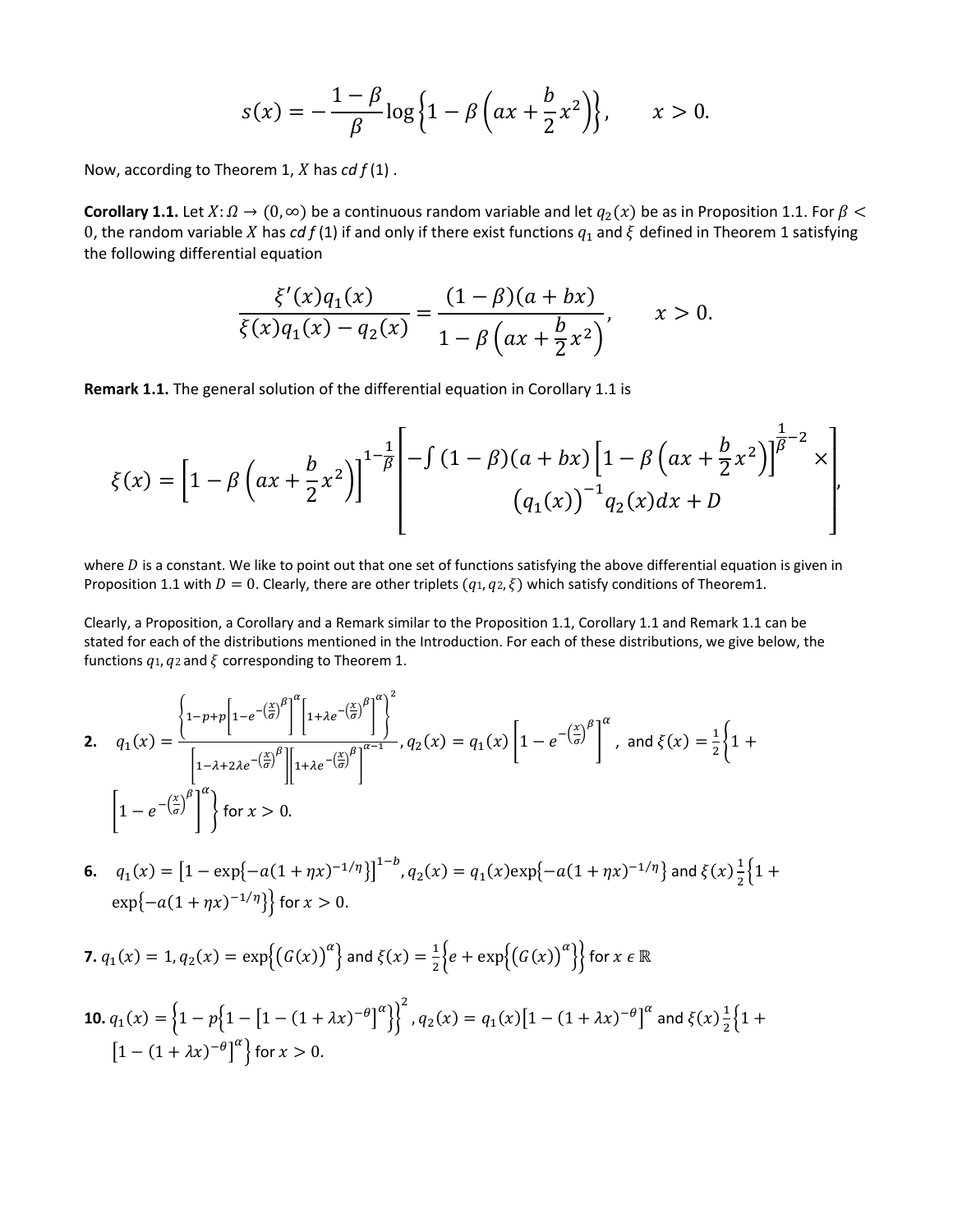$$
12. \ q_1(x) = \frac{\left[1 - e^{-\left(\frac{x}{x}\right)^{\beta}}\right]^{b+1} \exp\left\{\left[\frac{e^{-\left(\frac{x}{x}\right)^{\beta}}}{1 - e^{-\left(\frac{x}{x}\right)^{\beta}}}\right]^{b}}{1 - \lambda + 2\lambda \exp\left\{-\left[\frac{e^{-\left(\frac{x}{x}\right)^{\beta}}}{1 - e^{-\left(\frac{x}{x}\right)^{\beta}}}\right]^{b}}\right\}, q_2(x) = q_1(x)e^{-b\left(\frac{x}{x}\right)^{\beta}} \text{ and } \xi(x) = \frac{1}{2}\left\{1 + e^{-b\left(\frac{x}{x}\right)^{\beta}}\right\} \text{ for } x > 0.
$$
\n
$$
14. \ q_1(x) \equiv 1, q_2(x) = \exp\left\{-a\left(\log\left[1 + \left(\frac{x}{s}\right)^{u}\right]\right)^{\beta}\right\} \text{ and } \xi(x) = \frac{1}{2}\exp\left\{-a\left(\log\left[1 + \left(\frac{x}{s}\right)^{u}\right]\right)^{\beta}\right\} \text{ for } x > 0.
$$
\n
$$
18. \ q_1(x) = \frac{1 - \left[\left(1 - e^{-(\lambda x)^2}\right)^{\beta}\right]^{b+1}}{\left(1 - e^{-(\lambda x)^2}\right)^{\beta\beta-1}} \exp\left\{-\alpha\frac{\left(1 - e^{-(\lambda x)^2}\right)^{\beta\beta}}{\left[1 - \left(1 - e^{-(\lambda x)^2}\right)^{\beta}\right]^{\beta}}\right\}, q_2(x) = q_1(x)e^{-(\lambda x)^2} \text{ and } \xi(x) = \frac{1}{2}e^{-(\lambda x)^2} \text{ for } x > 0.
$$
\n
$$
0.
$$

19. 
$$
q_1(x) = \left\{1 - \left[1 - \left(\frac{\rho}{x}\right)^{\alpha}\right]^{\alpha}\left[1 + \lambda \left(\frac{\rho}{x}\right)^{\alpha}\right]^{1-b}, q_2(x) = q_1(x)\left\{\left[1 - \left(\frac{\rho}{x}\right)^{\alpha}\right]\right\}^{\alpha}\right\} \text{ and } \xi(x) = \frac{1}{2}\left\{1 + \left[1 - \left(\frac{\rho}{x}\right)^{\alpha}\right]^{\alpha}\left[1 + \lambda \left(\frac{\rho}{x}\right)^{\alpha}\right]^{\alpha}\right\} \text{ for } x > 0.
$$
  
\n21.  $q_1(x) = x^{1-\alpha}\left[\delta - (\delta - 1)\left(\frac{x}{x+\beta}\right)^{\alpha}\right]^2, q_2(x) = q_1(x)(x+\beta)^{-1} \text{ and } \xi(x) = \frac{\alpha}{\alpha+1}(x+\beta)^{-1} \text{ for } x > 0.$   
\n23.  $q_1(x) = (1+x)^{-1}, q_2(x) = q_1(x)e^{-\theta(x-\eta)} \text{ and } \xi(x) = \frac{1}{2}\left(1 + e^{-\theta(x-\eta)}\right) \text{ for } 0 < x < \eta.$   
\n24.  $q_1(x) = \left[1 - \lambda + 2\lambda\left(1 - e^{-\left(\frac{\rho}{x}\right)^{\beta}}\right)^{\alpha}\right]^{-1}, q_2(x) = q_1(x)\left(1 - e^{-\left(\frac{\rho}{x}\right)^{\beta}}\right) \text{ and } \xi(x) = \frac{\alpha}{\alpha+1}\left(1 - e^{-\left(\frac{\rho}{x}\right)^{\beta}}\right) \text{ for } x > 0.$   
\n28.  $q_1(x) = e^{-\lambda(\beta x)^{\alpha}}\left[1 - e^{-\lambda} - \pi + \text{max}(1 - \lambda + \lambda e^{-\lambda(\beta x)^{\alpha}}\right]^2, q_2(x) = q_1(x)e^{-\lambda(\beta x)^{\alpha}} \text{ and } \xi(x) = \frac{1}{2}e^{-\lambda(\beta x)^{\alpha}} \text{ for } x > 0.$   
\n29.  $q_1(x) = \left[\sin\left(\frac{\pi}{2}e^{-\theta x}\right)\right]^{-1}, q_2(x) = q_1(x)e^{-\theta x}$  and  $\xi(x) = \frac{1}{2}e^{-\theta x}$  for  $x > 0.$   
\n30

**43.** 
$$
q_1(x) = \left[1 - \lambda + 2\lambda \left(\frac{x_0}{x}\right)^{\alpha}\right]^{-1} \left[1 + \lambda \left(\frac{x_0}{x}\right)^{\alpha}\right]^{-\alpha} \left\{\left(\frac{x_0}{x}\right)^{\alpha} \left[1 - \lambda + \lambda \left(\frac{x_0}{x}\right)^{\alpha}\right]\right\}^{-\beta}, q_2(x) = q_1(x) \left[1 - \left(\frac{x_0}{x}\right)^{\alpha}\right]^{\alpha}
$$
  
and  $\xi(x) = \frac{1}{2} \left\{1 + \left[1 - \left(\frac{x_0}{x}\right)^{\alpha}\right]^{\alpha}\right\}$  for  $x > x_0$ .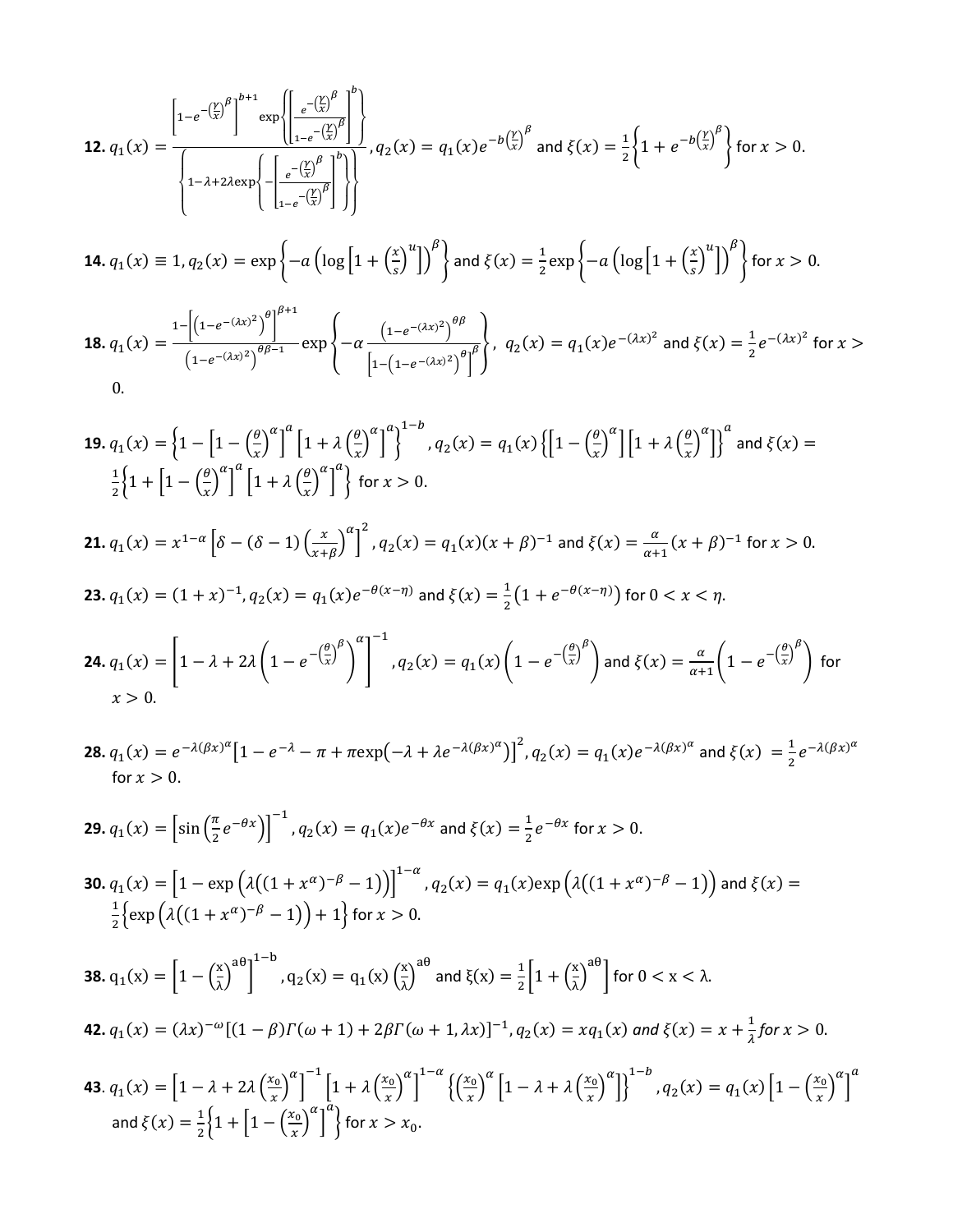44. 
$$
q_1(x) = (1 + (-\log(G(x;\eta)))^c)^{k-1}
$$
,  $q_2(x) = q_1(x)(1 + (-\log(G(x;\eta)))^c)^{-1}$  and  $\xi(x) = \frac{1}{2}(1 + (-\log(G(x;\eta)))^c)^{-1}$  for  $x \in \mathbb{R}$   
\n47.  $q_1(x) = [1 - (1 - \delta)(1 + x^c)^{-1}e^{-\alpha t/(x;\eta)})^2$ ,  $q_2(x) = q_1(x)(1 + x^c)^{-1}e^{-\alpha t/(x;\eta)}$  and  $\xi(x) = \frac{1}{2}(1 + x^c)^{-1}e^{-\alpha t/(x;\eta)}$  for  $x > 0$ .  
\n48.  $q_1(x) = \{(x + \beta)\int_0^\infty u^y e^{-2u^y} \phi(ua_x(\alpha, \beta))du\}^{-1}q_2(x) = x^{-1}q_1(x)$  and  $\xi(x) = \frac{1}{2}x^{-1/2}$  for  $x > 0$ .  
\n50.  $q_1(x) = 1$ ,  $q_2(x) = \exp(-\alpha[e^{4x^y} - 1]^{\beta} + \lambda x^y]$  and  $\xi(x) = \frac{1}{2}\exp(-\alpha[e^{4x^y} - 1]^{\beta}]$  for  $x > 0$ .  
\n51.  $q_1(x) = e^{-x^{\alpha} \ln 2}$ ,  $q_2(x) = q_1(x)(\ln 2)x^{\alpha}$  and  $\xi(x) = \frac{1}{2}(\ln 4(\ln 2)x^{\alpha})$  for  $0 < x < 1$ .  
\n55.  $q_1(x) = x^{\alpha}(1 = C_2x^{2\alpha})^{-1/2}$ ,  $q_2(x) = q_1(x)(1 = C_2x^{2\alpha})^{-1/2}$  and  $\xi(x) = \frac{\pi}{n}a(1 = C_2x^{2\alpha})^{-1/2}$  for  $x > 0$ .  
\n56.  $q_1(x) = \overline{a}(x; \tau)^{\alpha+1} \exp\left\{\frac{\beta(\sigma(x;\tau))}{\zeta(x;\tau)}\right\}$ ,  $q_2(x) = q_1(x)G(x; \tau)^{\alpha}$  and  $\xi(x) = \frac{1}{$ 

 $\frac{1}{2}\left\{1+\left[1-\left(1+\frac{\lambda x^{\beta}}{\lambda+1}\right)e^{-\lambda x^{\beta}}\right]\right\}$ 

 $\alpha$  for  $x > 0$ .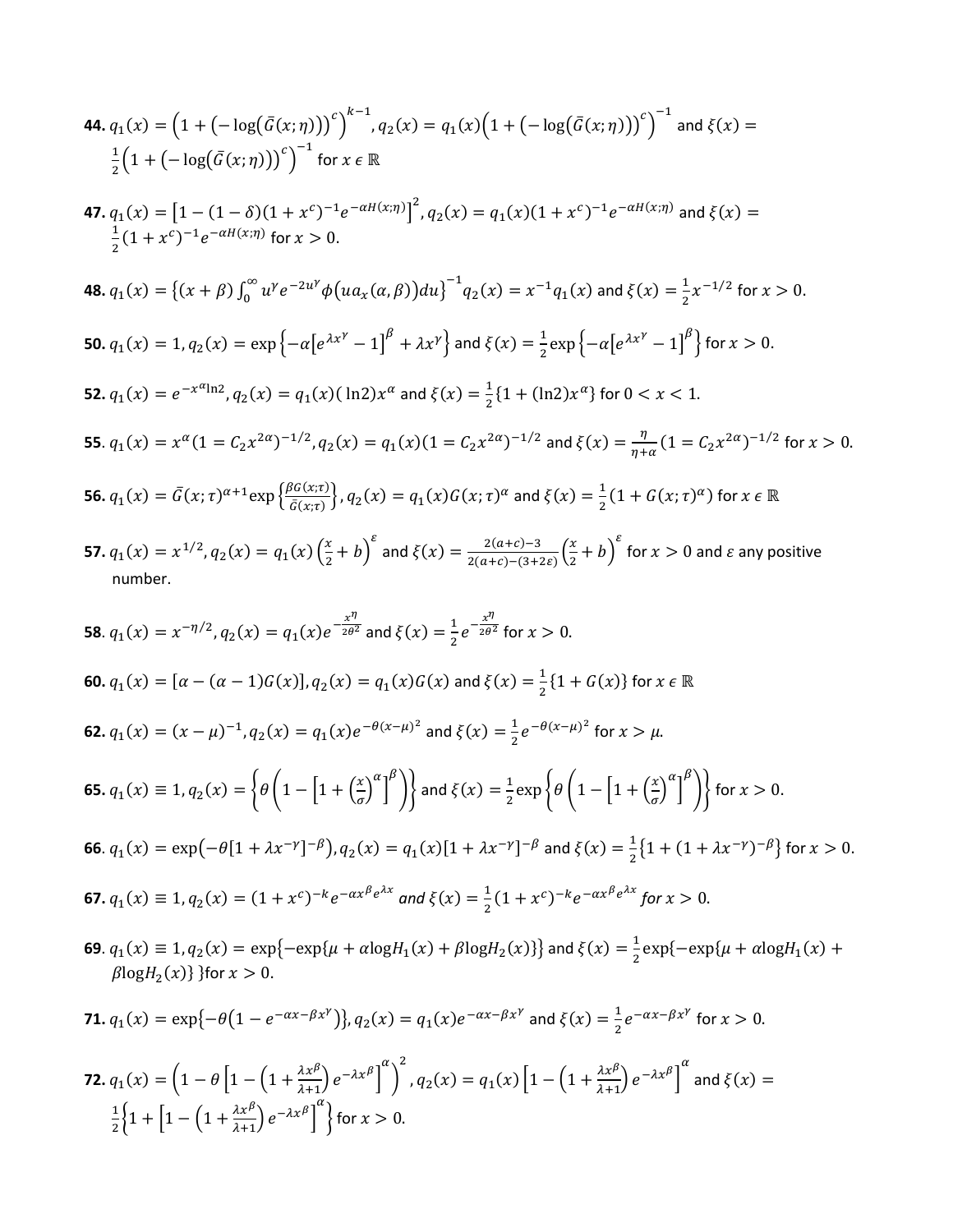**74.** 
$$
q_1(x) = \left(\frac{1}{\bar{G}(x;\theta)} \left\{ \alpha e^{\gamma(-\log \bar{G}(x;\theta))} (\gamma(-\log \bar{G}(x;\theta)) + 1) + \lambda e^{\lambda(-\log \bar{G}(x;\theta)) - \beta} \right\} \times \exp\left\{ -\left(\alpha(-\log \bar{G}(x;\theta))\right) e^{\gamma(-\log \bar{G}(x;\theta))} + e^{\lambda(-\log \bar{G}(x;\theta)) - \beta} - e^{-\beta} \right\} \right\}^{-1}, q_2(x) = q_1(x)G(x;\theta) \text{ and } \xi(x) = \frac{1}{2} \{1 + G(x;\theta)\} \text{ for } x > 0.
$$

**75.** 
$$
q_1(x) = \left( C' \left( \theta - \theta \left[ 1 - \left( 1 + \frac{\lambda x^{\beta}}{\lambda + 1} \right) e^{-\lambda x^{\beta}} \right]^{\alpha} \right) \right)^{-1}
$$
,  $q_2(x) = q_1(x) \left[ 1 - \left( 1 + \frac{\lambda x^{\beta}}{\lambda + 1} \right) e^{-\lambda x^{\beta}} \right]^{\alpha}$  and  $\xi(x) = \frac{1}{2} \left\{ 1 + \left[ 1 - \left( 1 + \frac{\lambda x^{\beta}}{\lambda + 1} \right) e^{-\lambda x^{\beta}} \right]^{\alpha} \right\}$  for  $x > 0$ .

**76.** 
$$
q_1(x) \equiv 1
$$
,  $q_2(x) = \exp\left\{-\frac{1}{r^c} \left[-\log(1 - F_R(x))\right]^c\right\}$  and  $\xi(x) = \frac{1}{2} \exp\left\{-\frac{1}{r^c} \left[-\log(1 - F_R(x))\right]^c\right\}$  for  $x \in \mathbb{R}$ 

**77.** 
$$
q_1(x) = \left[\frac{1+x}{1-e^{-2\pi\lambda}} + \frac{2\pi e^{-2\pi\lambda}}{(1-e^{-2\pi\lambda})^2}\right]^{-1}
$$
,  $q_2(x) = q_1(x)e^{-\lambda x}$  and  $\xi(x) = \frac{1}{2}\left[e^{-\lambda x} + e^{-2\pi\lambda}\right]$  for  $x \in (0, 2\pi)$ .

**78.** 
$$
q_1(x) = \left\{1 - \lambda + 2\lambda \exp\left[-\left(\frac{x}{\gamma(t)}\right)^{\beta}\right]\right\}^{-1}
$$
,  $q_2(x) = q_1(x) \left[-\left(\frac{x}{\gamma(t)}\right)^{\beta}\right] \exp\left(\frac{x}{\gamma(t)}\right) = \frac{1}{2} \exp\left[-\left(\frac{x}{\gamma(t)}\right)^{\beta}\right]$  for  $x > 0$ .

#### 2.2 Characterization in Terms of Hazard Function

The hazard function,  $h_F$ , of a twice differentiable distribution function, F, satisfies the following first order differential equation  $\frac{f'(x)}{f(x)} = \frac{h_F'(x)}{h_F(x)} - h_F(x)$ . It should be mentioned that for many univariate continuous distributions, the above equation is the only differential equation available in terms of the hazard function. In this subsection we present non-trivial characterizations of EL (for  $k = 1$ ), ETWG (for  $\lambda = 0$ ), KumGEV, GEG, ELG (for  $\alpha = 1$ ), TWFr (for  $\lambda = 0$ ), GWBXII, WBX, KwTP, MOEIP, UTL, TEF (for  $\lambda = 0$ ), GBXIIP (for  $\alpha = 1$ ), TTL (for  $\lambda = 0$ 0), Kw-PF, GBG, WW, NLM,  $\alpha$ TL, OLBXII, BXIIMW, GCFW, MWP, AMWOLLG, EPLPS, W-G and TWR distributions in terms of the hazard function, which are not of the above trivial form.

**Proposition 2.1**. Let  $X: \Omega \to (0, \infty)$  be a continuous random variable. The random variable X has *cd f* (1) (for  $k =$ 1) if and only if its hazard function  $h_F(x)$  satisfies the following differential equation.

$$
h'_F(x) - \frac{\theta^2}{\theta^2(x+1) + (1+\theta)} h_F(x) = -\frac{\theta^3(1+\theta)[\theta^2(x+1) + (1+\theta)]}{[\theta^2(1+\theta)x + (1+\theta)^3]^2}, \qquad x > 0.
$$

Proof. If X has  $cd f(1)$  for  $k = 1$ , then clearly the above differential equation holds. If the differential equation holds, then

$$
\frac{d}{dx}\{[\theta^2(x+1)+(1+\theta)]^{-1}h_F(x)\} = \frac{\theta^3(1+\theta)}{[\theta^2(1+\theta)x+(1+\theta)^3]^2}
$$

$$
= \theta \frac{d}{dx}\{[\theta^2(1+\theta)x+(1+\theta)^3]^{-1}\},\
$$

from which we arrive at the hazard function corresponding to the *cd f* (1) .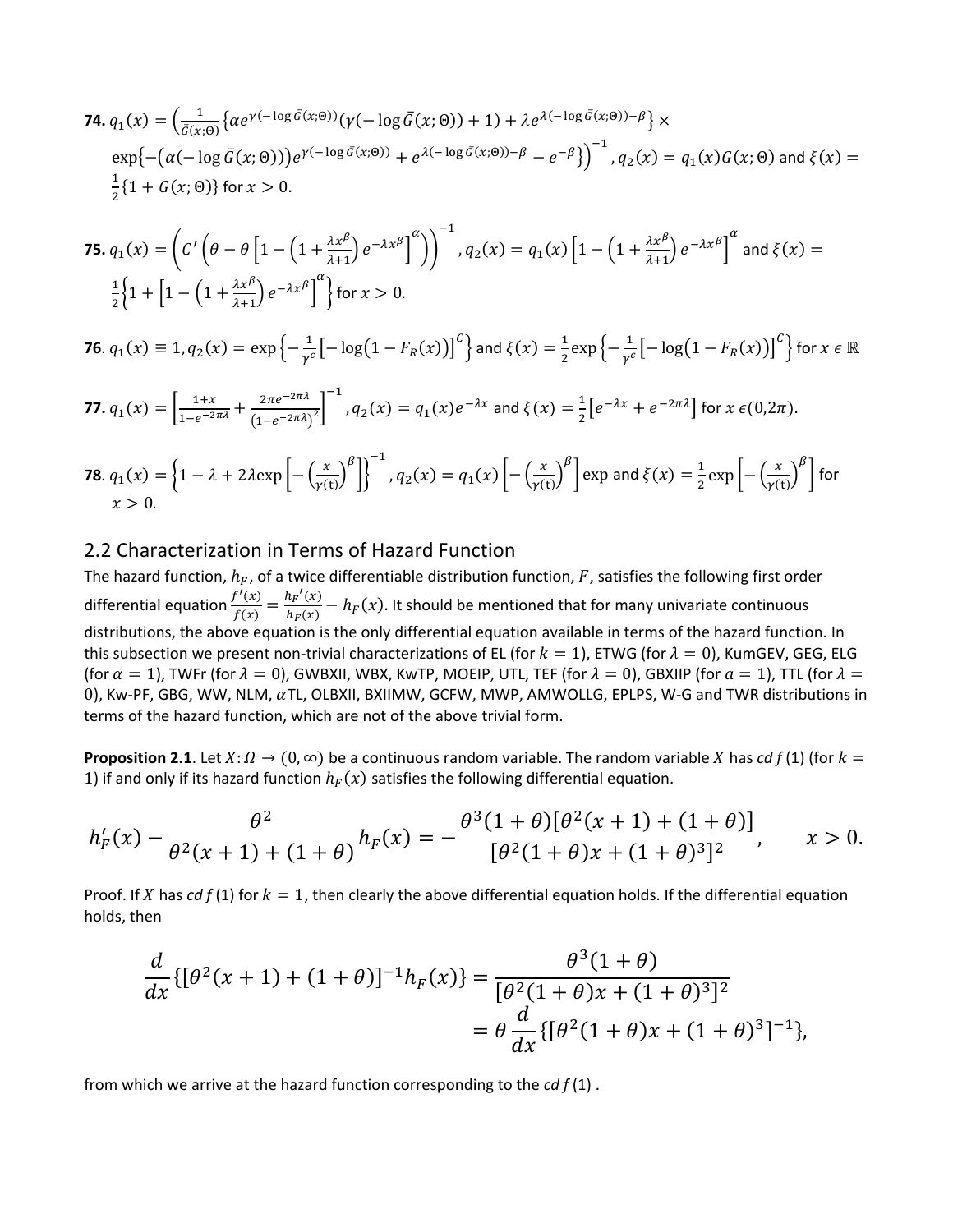A Proposition similar to that of Proposition 2.1 will be stated (without proof) for each one of the distributions listed in subsection 2.1.

**Proposition 2.2.** Let  $X: \Omega \to (0, \infty)$  be a continuous random variable. The random variable X has *cd f* (2) (for  $\lambda =$ 0), if and only if its hazard function  $h_F(x)$ satisfies the following differential equation

$$
h'_{F}(x) + \frac{\beta x^{\beta-1}}{\sigma^{\beta}} h_{F}(x) = \frac{\alpha \beta}{\sigma} e^{-\left(\frac{x}{\sigma}\right)^{\beta}} \frac{d}{dx} \left\{ \frac{\left(\frac{x}{\sigma}\right)^{\beta-1} \left[1 - e^{-\left(\frac{x}{\sigma}\right)^{\beta}}\right]^{\alpha-1}}{\left[1 - e^{-\left(\frac{x}{\sigma}\right)^{\beta}}\right] \left\{1 - p + p\left[1 - e^{-\left(\frac{x}{\sigma}\right)^{\beta}}\right]^{\alpha} \left[1 + \lambda e^{-\left(\frac{x}{\sigma}\right)^{\beta}}\right]^{\alpha}}\right\} \cdot x > 0.
$$

**Proposition 2.3.** Let  $X: \Omega \to (0, \infty)$  be a continuous random variable. The random variable X has *cd*  $f(6)$ , if and only if its hazard function  $h_F(x)$  satisfies the following differential equation

$$
h'_F(x) - \alpha (1 + \eta x)^{-(\frac{1}{\eta} + 1)} h_F(x) = ab \exp\{-\alpha (1 + \eta x)^{-1/\eta}\} \frac{d}{dx} \left\{ \frac{(1 + \eta x)^{-(\frac{1}{\eta} + 1)}}{1 - \exp\{-\alpha (1 + \eta x)^{-1/\eta}\}} \right\}, \qquad x < 0.
$$

**Proposition 2.4**. Let  $X: \Omega \to R$  be a continuous random variable. The random variable X has cd f (7), if and only if its hazard function  $h_F(x)$  satisfies the following differential equation

$$
h'_{F}(x) - ag(x)\big(G(x)\big)^{\alpha-1}h_{F}(x) = \alpha \exp\big\{\big(G(x)\big)^{\alpha}\big\}\frac{d}{dx}\left\{\frac{g(x)\big(G(x)\big)^{\alpha-1}}{e-\exp\big\{\big(G(x)\big)^{\alpha}\big\}}\right\}, \qquad x \in \mathbb{R}.
$$

**Proposition 2.5.** Let  $X: \Omega \to (0, \infty)$  be a continuous random variable. The random variable X has *cd*  $f(10)$ , for  $\alpha = 1$ , if and only if its hazard function  $h_F(x)$  satisfies the following differential equation

$$
h'_{F}(x) + \lambda (1 + \lambda x)^{-1} h_{F}(x) = \frac{p\lambda^{2} \theta^{2} (1 + \lambda x)^{-(\theta+2)}}{[1 - p(1 + \lambda x)^{-\theta}]^{2}}, \qquad x > 0.
$$

**Proposition 2.6.** Let  $X: \Omega \to (0, \infty)$  be a continuous random variable. The random variable X has cd f (12), for  $\lambda = 0$ , if and only if its hazard function  $h_F(x)$  satisfies the following differential equation

$$
h'_F(x) - b\beta x^{-(\beta+1)}h_F(x) = b\beta\gamma^{\beta}e^{-b(\frac{\gamma}{x})^{\beta}} \frac{d}{dx}\left\{\frac{x^{-(\beta+1)}}{\left[1-e^{-(\frac{\gamma}{x})^{\beta}}\right]^{b+1}}\right\}, \qquad x > 0.
$$

**Proposition 2.7.** Let  $X: \Omega \to (0, \infty)$  be a continuous random variable. The random variable X has *cd f* (14), if and only if its hazard function  $h_F(x)$  satisfies the following differential equation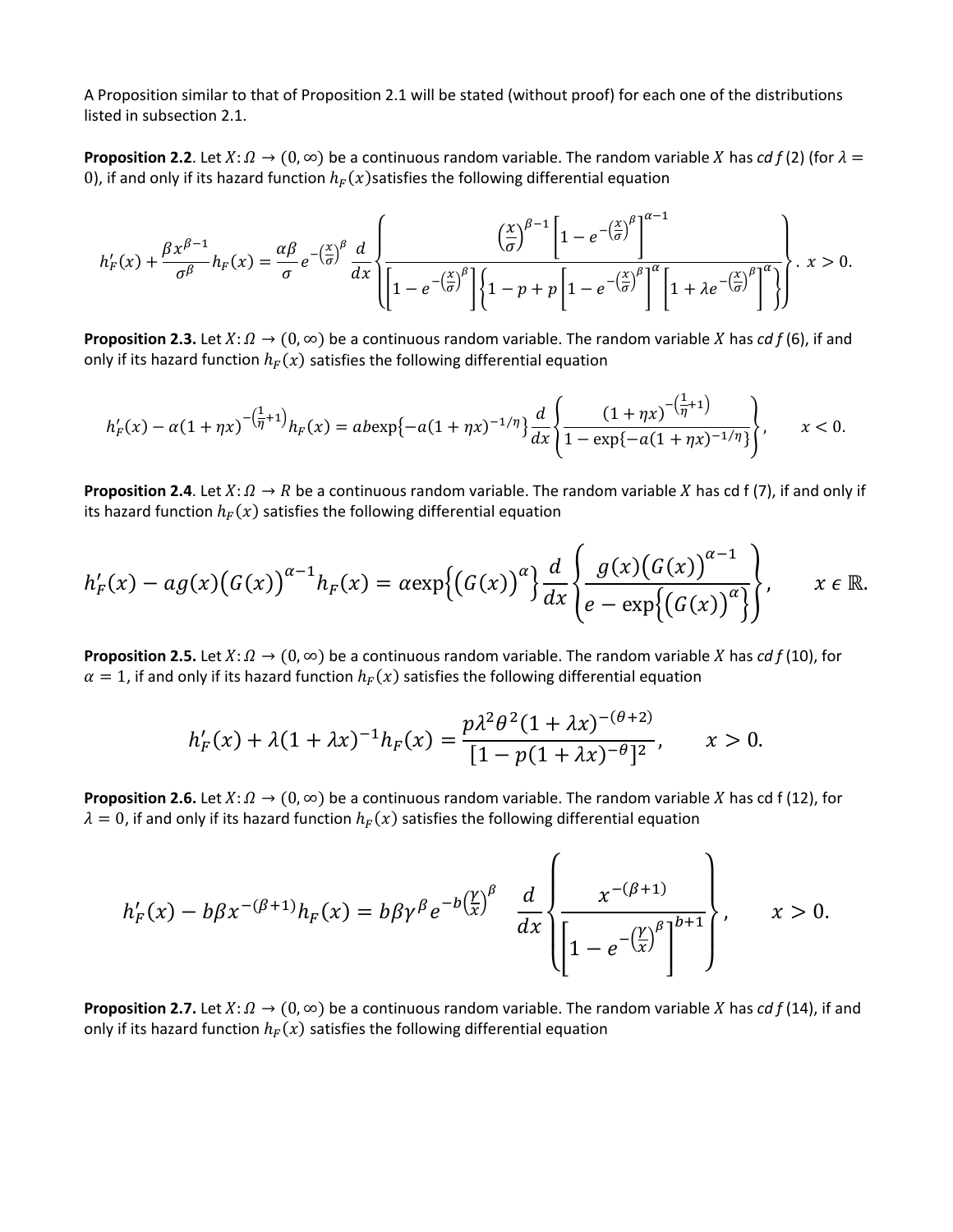$$
h'_{F}(x) - (u - 1)x^{-1}h_{F}(x) = \alpha \beta u x^{u-1} \frac{d}{dx} \left\{ \frac{\left( \log \left[ 1 + \left( \frac{x}{s} \right)^{u} \right] \right)^{\beta - 1}}{x^{u} + s^{u}} \right\}, \qquad x > 0.
$$

**Proposition 2.8.** Let  $X: \Omega \to (0, \infty)$  be a continuous random variable. The random variable X has *cd* f (18), if and only if its hazard function  $h_F(x)$  satisfies the following differential equation

$$
h'_{F}(x)+2\lambda^2xh_{F}(x)=2\alpha\beta\lambda^2\theta e^{-(\lambda x)^2}\frac{d}{dx}\left\{\frac{x\big(1-e^{-(\lambda x)^2}\big)^{\theta\beta-1}}{\big[1-\big(1-e^{-(\lambda x)^2}\big)^{\theta}\big]^{\beta+1}}\right\},\qquad x>0.
$$

**Proposition 2.9.** Let  $X: \Omega \to (0, \infty)$  be a continuous random variable. The random variable X has *pd f* (38), if and only if its hazard function  $h_F(x)$  satisfies the following differential equation

$$
h'_{F}(x) + \frac{\alpha + 1}{x}h_{F}(x) =
$$

$$
a b \alpha \theta^{\alpha} x^{-(\alpha+1)} \frac{d}{dx} \left\{ \frac{\left[1 - \lambda + 2\lambda \left(\frac{\theta}{x}\right)^{\alpha}\right] \left\{\left[1 - \left(\frac{\theta}{x}\right)^{\alpha}\right] \left[1 + \lambda \left(\frac{\theta}{x}\right)^{\alpha}\right] \right\}^{a-1}}{1 - \left[1 - \left(\frac{\theta}{x}\right)^{\alpha}\right]^{\alpha} \left[1 + \lambda \left(\frac{\theta}{x}\right)^{\alpha}\right]^a} \right\}, \qquad x > 0.
$$

**Proposition 2.10**. Let  $X: \Omega \to (0, \infty)$  be a continuous random variable. The random variable X has *cd f* (21), if and only if its hazard function  $h_F(x)$  satisfies the following differential equation

$$
h'_F(x) - \frac{\alpha - 1}{x + \beta} h_F(x) = \alpha \beta (x + \beta)^{\alpha - 1} \frac{d}{dx} \left\{ \frac{x^{\alpha - 1}}{[(x + \beta)^{\alpha} - x^{\alpha}][\delta (x + \beta)^{\alpha} - (\delta - 1)x^{\alpha}]} \right\}, \qquad x > 0.
$$

**Proposition 2.11.** Let  $X: \Omega \to (0, \eta)$  be a continuous random variable. The random variable X has *pd f* (46), if and only if its hazard function  $h_F(x)$  satisfies the following differential equation

$$
h'_{F}(x) + \theta h_{F}(x) = \frac{\theta^{2}}{(1+\theta)^{2}} \left\{ \frac{1+\theta+\theta[x+\theta(1+x)^{2}]e^{-\theta x} - (1+\theta+\theta\eta)e^{-\theta\eta}}{[(1+\theta+\theta x)e^{-\theta x} - (1+\theta+\theta\eta)e^{-\theta\eta}]^{2}} \right\}, \qquad 0 < x < \eta.
$$

**Proposition 2.12.** Let  $X: \Omega \to (0, \infty)$  be a continuous random variable. The random variable X has *cd*  $f$  (24), for  $\lambda = 0$ , if and only if its hazard function  $h_F(x)$  satisfies the following differential equation

$$
h'_{F}(x) - \beta \theta^{\beta} x^{-(\beta+1)} h_{F}(x) = \alpha \beta \theta^{\beta} e^{-\left(\frac{\theta}{x}\right)^{\beta}} \left\{ \frac{x^{-(\beta+2)} \left[ (\beta+1-\beta \theta^{\beta} x) e^{-\left(\frac{\theta}{x}\right)^{\beta}} - (\beta+1) \right]}{\left(1 - e^{-\left(\frac{\theta}{x}\right)^{\beta}}\right)^{2}}, x > 0.
$$

**Proposition 2.13.** Let  $X: \Omega \to (0, \infty)$  be a continuous random variable. The random variable X has *cd*  $f$  (30), for  $a = 1$ , if and only if its hazard function  $h_F(x)$  satisfies the following differential equation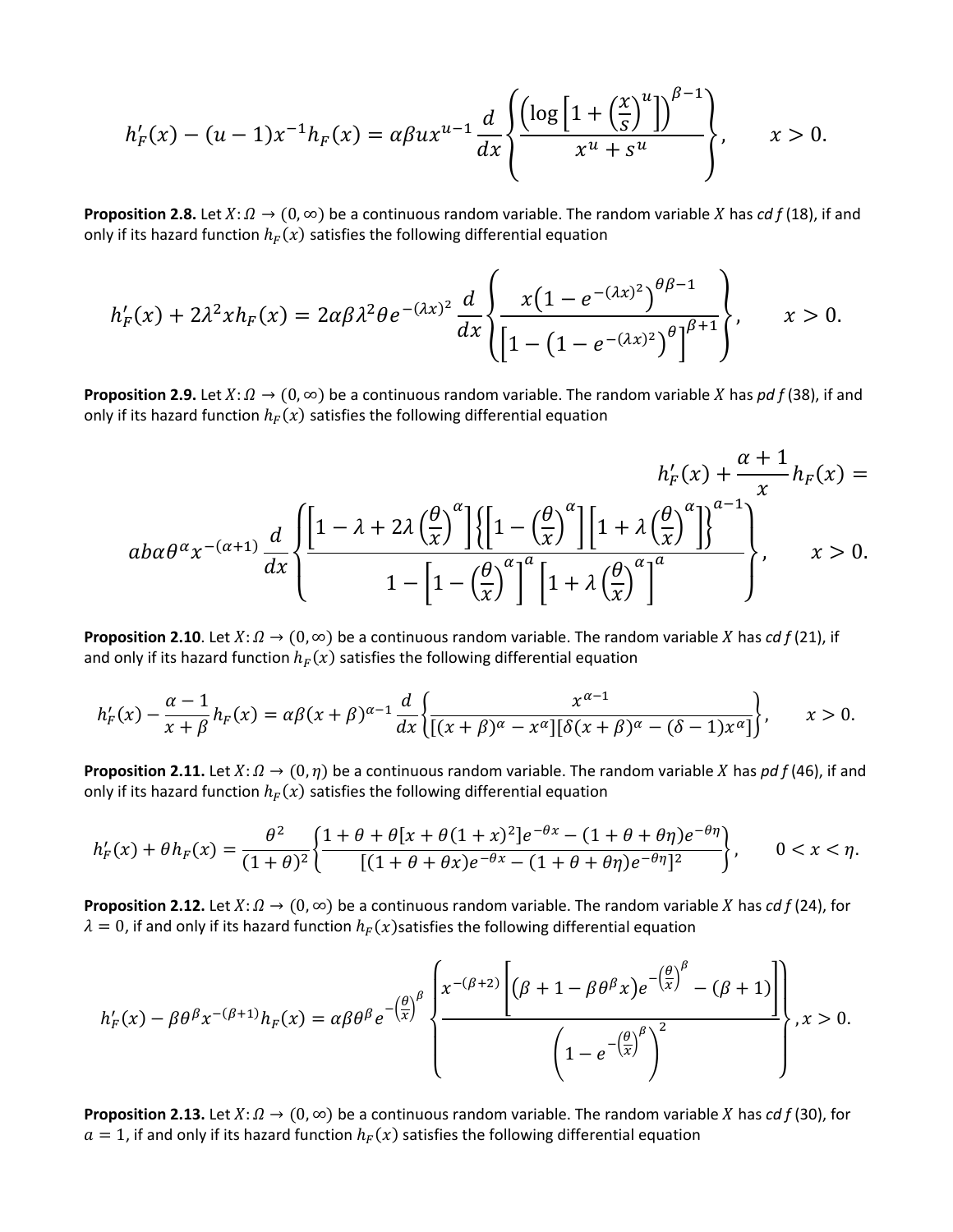$$
h'_F(x) - \frac{\alpha - 1}{x} h_F(x)
$$
  
=  $-\alpha \alpha^2 \beta \lambda x^{2(\alpha - 1)} (1 + x^{\alpha})^{-\beta - 2}$   
+  $\alpha \alpha \beta \lambda e^{-\lambda} x^{\alpha - 1} \frac{d}{dx} \left\{ \frac{(1 + x^{\alpha})^{-\beta - 1}}{\exp(\lambda((1 + x^{\alpha})^{-\beta} - 1)) - e^{-\lambda}} \right\}, \qquad x > 0.$ 

**Proposition 2.14.** Let  $X: \Omega \to (0, \infty)$  be a continuous random variable. The random variable X has cd f (34), for  $\lambda = 0$ , if and only if its hazard function  $h_F(x)$  satisfies the following differential equation

$$
h'_{F}(x) - \frac{\alpha}{1 + \alpha x} h_{F}(x) = -\alpha \theta^{3} (1 + \alpha x) (\theta + \alpha + \alpha \theta x)^{-2}, \qquad x > 0.
$$

**Proposition 2.15.** Let  $X: \Omega \to (0, \lambda)$  be a continuous random variable. The random variable X has *cd* f (38), if and only if its hazard function  $h_F(x)$  satisfies the following differential equation

$$
h'_F(x) - \frac{\alpha \theta - 1}{x} h_F(x) = \frac{\alpha^2 b \theta^2}{\lambda^2} \left(\frac{x}{\lambda}\right)^{2(\alpha \theta - 1)} \left[1 - \left(\frac{x}{\lambda}\right)^{\alpha \theta}\right]^{-2}, \qquad 0 < x < \lambda.
$$

**Proposition 2.16.** Let  $X: \Omega \to \mathbb{R}$  be a continuous random variable. The random variable *X* has cd f (44), if and only if its hazard function  $h_F(x)$  satisfies the following differential equation

$$
h'_{F}(x) - \frac{g'(x;\eta)}{g(x;\eta)}h_{F}(x) = ckg(x;\eta)\frac{d}{dx}\left\{\frac{\left(-\log(\bar{G}(x;\eta))\right)^{c-1}\left(1+\left(-\log(\bar{G}(x;\eta))\right)^{c}\right)}{\bar{G}(x;\eta)}\right\}, \qquad x \in \mathbb{R}
$$

**Proposition 2.17**. Let  $X: \Omega \to (0, \infty)$  be a continuous random variable. The random variable X has cd f (50), if and only if its hazard function  $h_F(x)$  satisfies the following differential equation

$$
h'_{F}(x)-\frac{\gamma-1}{x}h_{F}(x)=\alpha\beta(\beta-1)\lambda^{2}\gamma^{2}x^{2(\gamma-1)}e^{\lambda x^{\gamma}}\big[e^{\lambda x^{\gamma}}-1\big]^{\beta-2},\qquad x>0.
$$

**Proposition 2.18**. Let  $X: \Omega \to (0,1)$  be a continuous random variable. The random variable X has *pd f* (104), if and only if its hazard function  $h_F(x)$  satisfies the following differential equation

$$
h'_{F}(x) - \frac{\alpha - 1}{x}h_{F}(x) = 0, 0 < x < 1.
$$

**Proposition 2.19.** Let  $X: \Omega \to \mathbb{R}$  be a continuous random variable. The random variable *X* has *cd f* (60), if and only if its hazard function  $h_F(x)$  satisfies the following differential equation

$$
h'_F(x) - \frac{g'(x;\eta)}{g(x;\eta)}h_F(x) = (\alpha-1)g(x)\frac{d}{dx}\left\{\frac{[\alpha-(\alpha-1)G(x)]^{-1}}{\log[\alpha-(\alpha-1)G(x)]}\right\} \ x \in \mathbb{R}.
$$

**Proposition 2.20**. Let  $X: \Omega \to (0, \infty)$  be a continuous random variable. The random variable X has cd f (65), if and only if its hazard function  $h_F(x)$  satisfies the following differential equation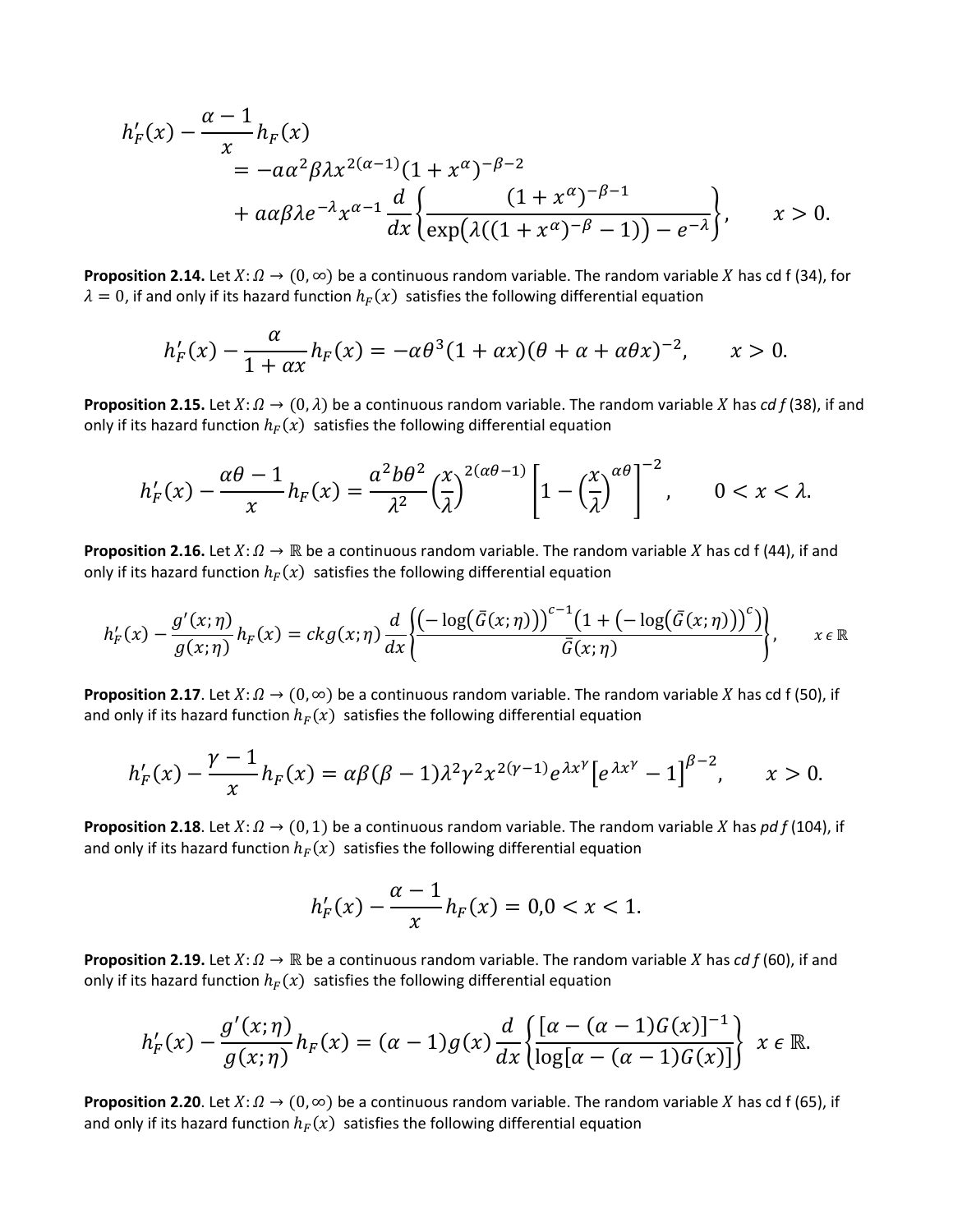$$
h'_{F}(x) - \frac{\alpha - 1}{x}h_{F}(x) = \theta^{2}\alpha\beta\sigma^{-\alpha}x^{\alpha - 1}\frac{d}{dx}\left\{\frac{\left[1 + \left(\frac{x}{\sigma}\right)^{\alpha}\right]^{2\beta - 1}}{1 + \theta\left[1 + \left(\frac{x}{\sigma}\right)^{\alpha}\right]^{\beta}}\right\}, \qquad x > 0.
$$

**Proposition 2.21.** Let  $X: \Omega \to (0, \infty)$  be a continuous random variable. The random variable X has *cd f* (67) if and only if its hazard function  $h_F(x)$  satisfies the differential equation

$$
h'_{F}(x) + \frac{cx^{c-1}}{1+x^{c}}h_{F}(x) = (1+x^{c})^{-1}\frac{d}{dx}\big\{kcx^{c-1} + (1+x^{c})\alpha e^{\lambda x}x^{\beta-1}(\beta+\lambda x)\big\}, \qquad x > 0.
$$

**Proposition 2.22.** Let  $X: \Omega \to (0, \infty)$  be a continuous random variable. The random variable X has *cd f* (69) if and only if its hazard function  $h_F(x)$  satisfies the differential equation

$$
h'_{F}(x) - \left(\alpha \frac{h_{1}(x)}{H_{1}(x)} + \beta \frac{h_{2}(x)}{H_{2}(x)}\right)h_{F}(x)
$$
  
=  $\exp\{\mu + \alpha \log H_{1}(x) + \beta \log H_{2}(x)\}\frac{d}{dx}\left\{\left(\alpha \frac{h_{1}(x)}{H_{1}(x)} + \beta \frac{h_{2}(x)}{H_{2}(x)}\right)\right\}, \qquad x > 0.$ 

**Proposition 2.23.** Let  $X: \Omega \to (0, \infty)$  be a continuous random variable. The random variable X has *cd f* (71) if and only if its hazard function  $h_F(x)$  satisfies the differential equation

$$
h'_{F}(x) + (\alpha + \beta \gamma x^{\gamma-1})h_{F}(x) = \theta e^{-\alpha x - \beta x^{\gamma}} \frac{d}{dx} \left\{ \frac{\alpha x + \beta \gamma x^{\gamma-1}}{\exp\{\theta e^{-\alpha x - \beta x^{\gamma}}\} - 1} \right\}, \qquad x > 0.
$$

**Proposition 2.24.** Let  $X: \Omega \to (0, \infty)$  be a continuous random variable. The random variable X has *cd f* (74) if and only if its hazard function  $h_F(x)$  satisfies the differential equation

$$
h'_{F}(x) - \frac{g'(x; \theta)}{g(x; \theta)} h_{F}(x)
$$
  
=  $ag(x; \theta) \times \frac{d}{dx} \left\{ \frac{\alpha e^{\gamma(-\log \bar{G}(x; \theta))} (\gamma(-\log \bar{G}(x; \theta)) + 1) + \lambda e^{\lambda(-\log \bar{G}(x; \theta)) - \beta}}{\bar{G}(x; \theta)} \right\},\$   
x > 0.

**Proposition 2.25**. Let  $X: \Omega \to (0, \infty)$  be a continuous random variable. The random variable X has *cd f* (75) if and only if its hazard function  $h_F(x)$  satisfies the differential equation

$$
\times \frac{d}{dx} \left\{ \frac{x^{\beta-1} (1+x^{\beta}) e^{-\lambda x^{\beta}} \left[ 1 - \left( 1 + \frac{\lambda x^{\beta}}{\lambda + 1} \right) e^{-\lambda x^{\beta}} \right]^{\alpha - 1} C' \left( \theta - \theta \left[ 1 - \left( 1 + \frac{\lambda x^{\beta}}{\lambda + 1} \right) e^{-\lambda x^{\beta}} \right]^{\alpha} \right)}{C \left( \theta - \theta \left[ 1 - \left( 1 + \frac{\lambda x^{\beta}}{\lambda + 1} \right) e^{-\lambda x^{\beta}} \right]^{\alpha} \right)}, \qquad x > 0.
$$

**Proposition 2.26.** Let  $X: \Omega \to \mathbb{R}$  be a continuous random variable. The random variable X has *cd f* (76) if and only if its hazard function  $h_F(x)$  satisfies the differential equation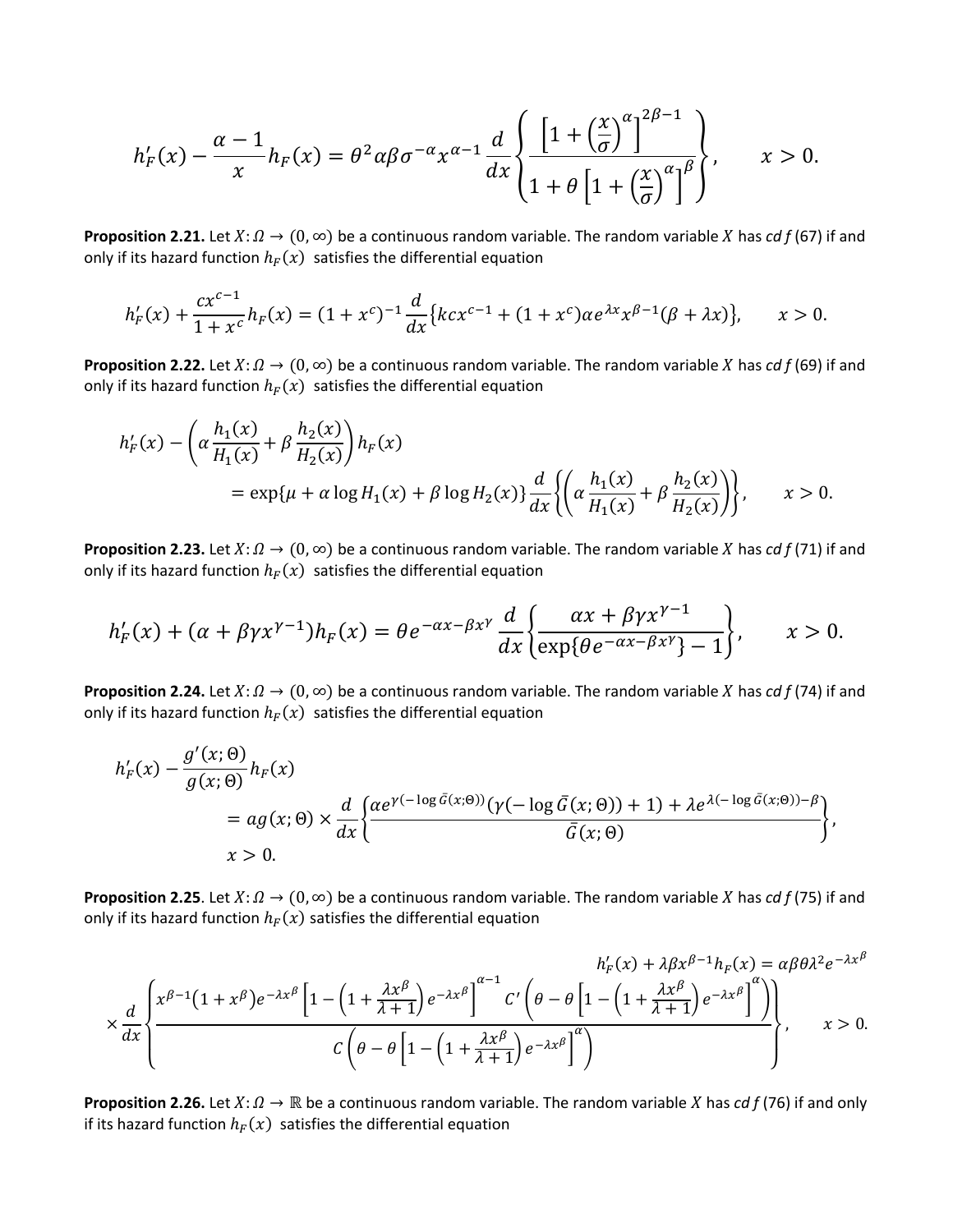$$
h'_{F}(x) - \frac{f'_{R}(x)}{f_{R}(x)}h_{F}(x) = \frac{c}{\gamma^{c}}\frac{d}{dx}\left\{\frac{\left[-\log(1 - F_{R}(x))\right]^{c-1}}{1 - F_{R}(x)}\right\}, \qquad x \in \mathbb{R}.
$$

**Proposition 2.27.** Let  $X: \Omega \to (0, \infty)$  be a continuous random variable. The random variable X has *cd f* (79) if and only if its hazard function  $h_F(x)$  satisfies the differential equation

$$
h'_{F}(x) - \frac{\beta - 1}{x} h_{F}(x) = \frac{\beta x^{\beta - 1}}{(\gamma(t))^{\beta}} \frac{d}{dx} \left\{ \frac{1 - \lambda + 2\lambda \exp\left[-\left(\frac{x}{\gamma(t)}\right)^{\beta}\right]}{1 - \lambda + \lambda \exp\left[-\left(\frac{x}{\gamma(t)}\right)^{\beta}\right]} \right\}, x > 0.
$$

2.3 Characterization in Terms of the Reverse (or Reversed) Hazard Function

The reverse hazard function,  $r_F$ , of a twice differentiable distribution function,  $F$ , is defined as  $r_F(x) = \frac{f(x)}{F(x)}$ ,  $x \in$ support of F. In this subsection we present characterizations of ETWG (for  $\lambda = 0$ ), GEG, ELG (for  $\alpha = 1$ ), KwTP (for  $b = 1$ ) MOEIP, SSTE, GBXIIP, OLBXII, MWP, EPLG distributions in terms of the reverse hazard function.

**Proposition 3.1**. Let  $X: \Omega \to (0, \infty)$  be a continuous random variable. The random variable X has pd f (4) (for  $\lambda =$ 0) if and only if its reverse hazard function  $r_F(x)$  satisfies the following differential equation

$$
r'_{F} + \frac{\beta x^{\beta - 1}}{\sigma^{\beta}} r_{F}(x) = \frac{\alpha \beta (1 - p)}{\sigma} e^{-\left(\frac{x}{\sigma}\right)^{\beta}}
$$

$$
\frac{d}{dx} \left\{ \frac{\left(\frac{x}{\sigma}\right)^{\beta - 1}}{\left[1 - e^{-\left(\frac{x}{\sigma}\right)^{\beta}}\right] \left\{1 - p + p\left[1 - e^{-\left(\frac{x}{\sigma}\right)^{\beta}}\right]^{\alpha}\left[1 + \lambda e^{-\left(\frac{x}{\sigma}\right)^{\beta}}\right]^{\alpha}\right\}}, \qquad x > 0.
$$

Proof. If X has *pd f* (4) for  $\lambda = 0$ , then clearly the above differential equation holds. If the differential equation holds, then

$$
\frac{d}{dx}\left\{e^{\left(\frac{x}{\sigma}\right)^{\beta}}r_F(x)\right\}=\frac{\alpha\beta(1-p)}{\sigma}\frac{d}{dx}\left\{\frac{\left(\frac{x}{\sigma}\right)^{\beta-1}}{\left[1-e^{-\left(\frac{x}{\sigma}\right)^{\beta}}\right]\left\{1-p+p\left[1-e^{-\left(\frac{x}{\sigma}\right)\beta}\right]^{\alpha}\left[1+\lambda e^{-\left(\frac{x}{\sigma}\right)\beta}\right]^{\alpha}\right\}},
$$

from which we arrive at the hazard function corresponding to the *cd f* (2) .

A Proposition similar to that of Proposition 3.1 will be stated (without proof) for each one of the distributions listed in subsection 3.1.

**Proposition 3.2.** Let  $X: \Omega \to R$  be a continuous random variable. The random variable X has *cd f* (7) if and only if its reverse hazard function  $r_F(x)$  satisfies the following differential equation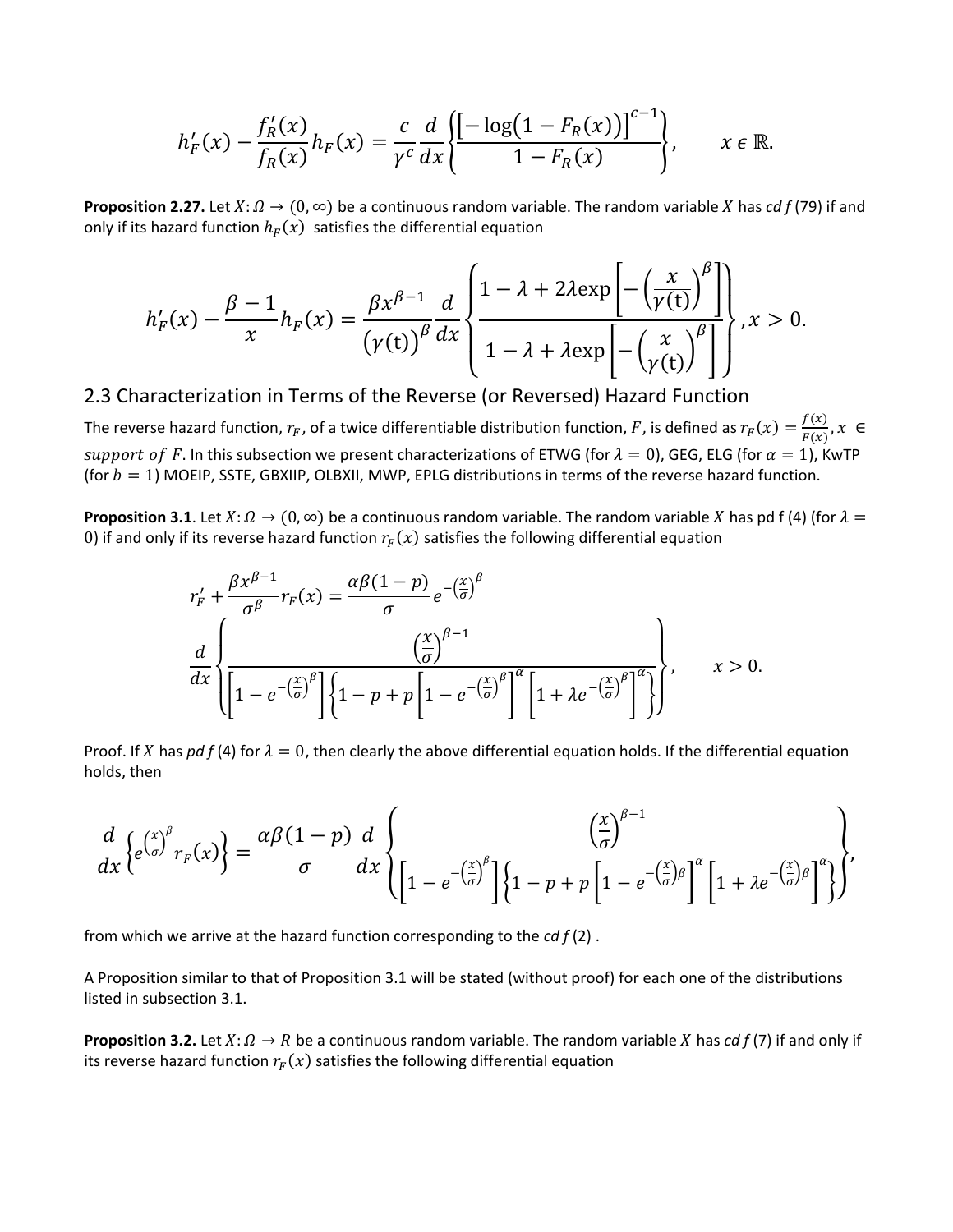$$
r'_{F}(x)-\alpha g(x)\big(G(x)\big)^{\alpha-1}r_{F}(x)=\alpha \exp\big\{\big(G(x)\big)^{\alpha}\big\}\frac{d}{dx}\bigg\{\frac{g(x)\big(G(x)\big)^{\alpha-1}}{\exp\{(G(x)\big)^{\alpha}\}-1}\bigg\},\qquad x\in\mathbb{R}.
$$

**Proposition 3.3.** Let  $X: \Omega \to (0, \infty)$  be a continuous random variable. The random variable X has *pd f* (20), for  $\alpha = 1$ , if and only if its reverse hazard function  $r_F(x)$  satisfies the following differential equation

$$
r'_{F}(x) + \lambda (1 + \lambda x)^{-1} r_{F}(x) = (1 - p)\lambda \theta (1 + \lambda x)^{-(\theta + 1)} \frac{d}{dx} \left\{ \frac{\left[1 - (1 + \lambda x)^{-\theta}\right]^{-1}}{1 - p(1 + \lambda x)^{-\theta}} \right\}, \qquad x > 0.
$$

**Proposition 3.4.** Let  $X: \Omega \to (0, \infty)$  be a continuous random variable. The random variable X has *cd*  $f(19)$ , for  $b = 1$ , if and only if its reverse hazard function  $r_F(x)$  satisfies the following differential equation

$$
r'_{F}(x) + \frac{\alpha+1}{x}r_{F}(x) = aba\theta^{\alpha}x^{-(\alpha+1)}\frac{d}{dx}\left\{\frac{\left[1-\lambda+2\lambda\left(\frac{\theta}{x}\right)^{\alpha}\right]}{\left[1-\left(\frac{\theta}{x}\right)^{\alpha}\right]\left[1+\lambda\left(\frac{\theta}{x}\right)^{\alpha}\right]}\right\}, \qquad x > 0.
$$

**Proposition 3.5**. Let  $X: \Omega \to (0, \infty)$  be a continuous random variable. The random variable X has *cd f* (21), if and only if its reverse hazard function  $r_F(x)$  satisfies the following differential equation

$$
r'_{F}(x) - \frac{\alpha - 1}{x + \beta} r_{F}(x) = \alpha \beta \delta(x + \beta)^{\alpha - 1} \frac{d}{dx} \left\{ \frac{1}{x[\delta(x + \beta)^{\alpha} - (\delta - 1)x^{\alpha}]} \right\}, \qquad x > 0.
$$

**Proposition 3.6.** Let  $X: \Omega \to (0, \infty)$  be a continuous random variable. The random variable X has *cd f* (29), if and only if its reverse hazard function  $r_F(x)$  satisfies the following differential equation

$$
r_F'(x) + \theta r_F(x) = -\frac{\pi}{2} \theta^2 e^{-2\theta x} \left[ 1 + \tan^2 \left( \frac{\pi}{2} e^{-\theta x} \right) \right], \qquad x > 0.
$$

**Proposition 3.7.** Let  $X: \Omega \to (0, \infty)$  be a continuous random variable. The random variable X has *cd* f (30), if and only if its reverse hazard function  $r_F(x)$  satisfies the following differential equation

$$
r'_{F}(x) - \frac{\alpha - 1}{x} r_{F}(x) =
$$
  

$$
\alpha^{2} \alpha \beta (\beta + 1) \lambda x^{2(\alpha - 1)} (1 + x^{\alpha})^{-\beta - 2} + \alpha \alpha \beta \lambda x^{\alpha - 1} \frac{d}{dx} \left\{ \frac{(1 + x^{\alpha})^{-\beta - 1}}{1 - \exp(\lambda((1 + x^{\alpha})^{-\beta} - 1))} \right\}, x > 0.
$$

**Proposition 3.8.** Let  $X: \Omega \to (0, \infty)$  be a continuous random variable. The random variable X has cd f (65), if and only if its reverse hazard function  $r_F(x)$  satisfies the following differential equation

$$
r'_{F}(x) - \frac{\alpha - 1}{1}r_{F}(x) = \theta \alpha \beta \sigma^{-\alpha} x^{\alpha - 1} \frac{d}{dx} \left\{ \frac{\left[1 + \left(\frac{x}{\sigma}\right)^{\alpha}\right]^{2\beta - 1}}{1 + \theta \left[1 + \left(\frac{x}{\sigma}\right)^{\alpha}\right]^{\beta}} \right\}, \qquad x > 0.
$$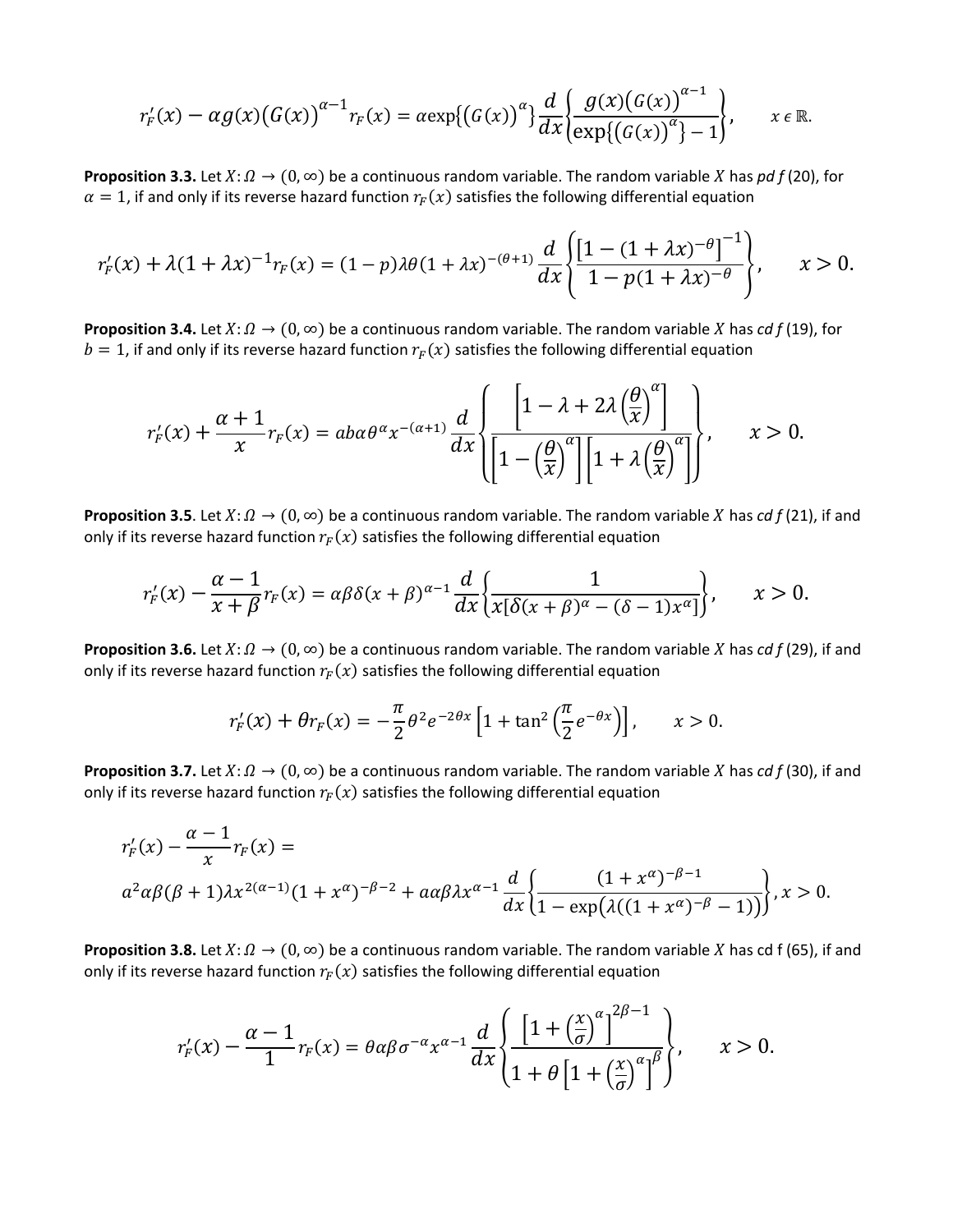**Proposition 3.9.** Let  $X: \Omega \to (0, \infty)$  be a continuous random variable. The random variable X has *cd* f (71), if and only if its reverse hazard function  $r_F(x)$  satisfies the following differential equation

$$
r'_{F}(x) + (a + \beta \gamma x^{\gamma-1})r_{F}(x) = \theta e^{-\alpha x - \beta x^{\gamma}} \frac{d}{dx} \left\{ \frac{\alpha x + \beta \gamma x^{\gamma-1}}{1 - \exp\{-\theta(1 - e^{-\alpha x - \beta x^{\gamma}})\}} \right\}, \qquad x > 0.
$$

**Proposition 3.10**. Let  $X: \Omega \to (0, \infty)$  be a continuous random variable. The random variable X has *cd f* (72), if and only if its reverse hazard function  $r_F(x)$  satisfies the following differential equation

$$
r'_{F}(x) + \lambda \beta x^{\beta-1} r_{F}(x) = \frac{\alpha \beta \lambda^{2}}{\lambda + 1} e^{-\lambda x^{\beta}} \times \frac{d}{dx} \left\{ \frac{x^{\beta-1} (1 + x^{\beta}) \left[ 1 - \left( 1 + \frac{\lambda x^{\beta}}{\lambda + 1} \right) e^{-\lambda x^{\beta}} \right]^{-1}}{1 - \theta \left[ 1 - \left( 1 + \frac{\lambda x^{\beta}}{\lambda + 1} \right) e^{-\lambda x^{\beta}} \right]^{\alpha}} \right\}, \qquad x > 0.
$$

#### 2.4 Characterization Based on the Conditional Expectation of Certain Function of the Random Variable

In this subsection we employ a single function  $\psi$  (or  $\psi_1$ ) of X and characterize the distribution of X in terms of the truncated moment of  $\psi(X)$  (or  $\psi_1(X)$ ). The following propositions have already appeared in Hamedani's previous work (2013), so we will just state them here which can be used to characterize some of the distributions listed in Section 1.

**Proposition H1.** Let  $X: \Omega \to (e, f)$  be a continuous random variable with cd f F. Let  $\psi(x)$  be a differentiable function on  $(e, f)$  with  $\lim_{x\to e} + \psi(x) = 1$ . Then for  $\delta \neq 1$ ,

$$
E[\psi(X)|X \ge x] = \delta \psi(x), \qquad x \in (e, f),
$$

if and only if

$$
\psi(X) = \left(1 - F(x)\right)^{\frac{1}{\delta} - 1}, \qquad x \in (e, f).
$$

**Proposition H2**. Let  $X: \Omega \to (e, f)$  be a continuous random variable with cd f F. Let  $\psi_1(X)$  be a differentiable function on  $(e, f)$  with  $\lim_{x\to e} + \psi(x) = 1$ . Then for  $\delta \neq 1$ ,

$$
E[\psi_1(X)|X \le x] = \delta_1 \psi_1(x), \qquad x \in (e, f),
$$

implies

$$
\psi_1(X) = \left(F(x)\right)^{\frac{1}{\delta}-1} \cdot x \in (e, f).
$$

**Remarks 4.1.** (A) For  $(e, f) = (0, \infty)$ ,  $\psi(x) = 1 - \exp\left\{-a(1 + \eta x)^{-\frac{1}{\eta}}\right\}$  and  $\delta = \frac{b}{1+b}$ , Proposition H1 provides a characterization of KumGEV distribution. (*B*) For  $(e, f) = (0, \infty)$ ,  $\psi(x) = \exp\left\{-\left(\log\left[1 + \left(\frac{\lambda}{s}\right)u\right]\right)\right\}$  $\stackrel{\beta}{\longrightarrow}$ and  $\delta =$  $\frac{\alpha}{1+\alpha}$ , Proposition H1 provides a characterization of GWBXII distribution. (*C*) For  $(e, f) = (0, \infty)$ ,  $\psi(x) =$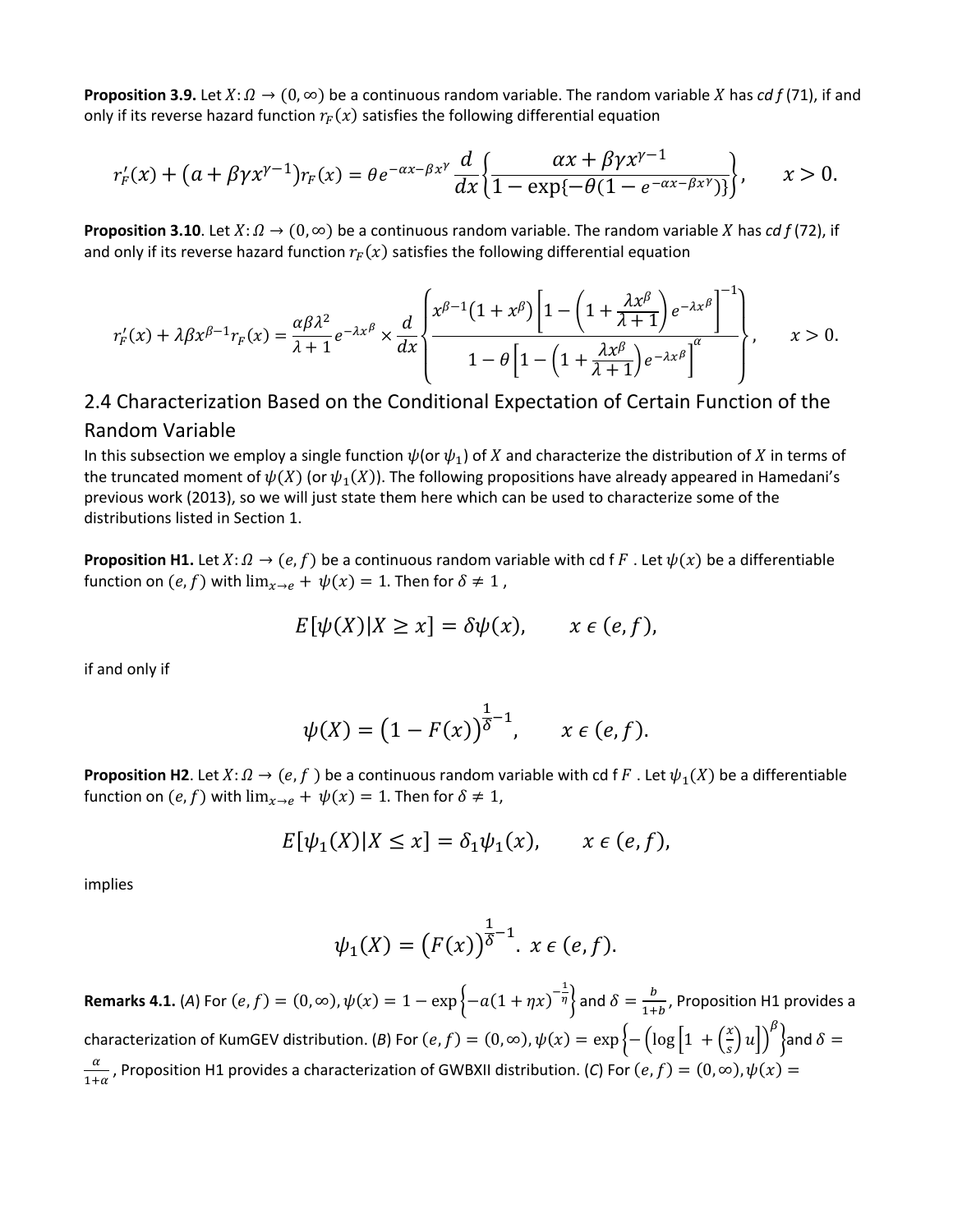$\exp\left\{-\frac{\left(1-e^{-(\lambda x)^2}\right)^{\theta}}{\sqrt{1-e^{-(\lambda x)^2}}}\right\}$  $\left[1-\left(1-e^{-(\lambda x)^2}\right)^{\theta}\right]$  $\frac{a}{\beta}$  and  $\delta = \frac{a}{1+a'}$ , Proposition H1 provides a characterization of WBX distribution. (*D*) For  $(e, f) = (0, \infty), \psi(x) = 1 - \left|1 - \left(\frac{\theta}{x}\right)\right|$  $\alpha$ �  $\alpha$  $\left|1 + \lambda \left(\frac{\theta}{r}\right)\right|$  $\alpha$ � and  $\delta = \frac{b}{1+b}$ , Proposition H1 provides a characterization of KwTP distribution. (*E*) For  $(e, f) = (0, \infty)$ ,  $\lambda = 0$ ,  $\psi(x) = \left(1 - e^{-\left(\frac{\theta}{x}\right)^{\beta}}\right)$  and  $\delta = \frac{\alpha}{\alpha+1}$ , Proposition H1 provides a characterization of TEF distribution. (*F*) For  $(e, f) = (0, \infty)$ ,  $\psi(x) = \frac{1 - \exp(\lambda((1 + x\alpha) - \beta - 1))}{1 - e^{-\lambda}}$  and  $\delta = \frac{a}{1 + a}$ , Proposition H2 provides a characterization of GBXIIP distribution. (*G*) For  $(e, f) = (0, \infty)$ ,  $\lambda = 0$ ,  $\psi(x) =$  $\left(\frac{\theta+\alpha+\alpha\theta x\theta}{\theta+\alpha}\right)$ 1  $\frac{\theta}{\theta}e^{-x}$  and  $\delta = \frac{\theta}{1+\theta}$ , Proposition H1 provides a characterization of TLL distribution. (H) For  $(e, f) =$  $(0, \lambda), \psi(x) = \left[1 - \left(\frac{1}{\lambda}\right)\right]$  $\begin{bmatrix} a^{H} \end{bmatrix}$  and  $\delta = \frac{b}{1+b}$ , Proposition H1 provides a characterization of Kw-PF distribution. (*I*) For  $(e, f) = \mathbb{R}, \psi(x) = \left(1 \ + \left(-\log(\bar{G}\ (x; \eta)\right)\right)^c$  $\big)$  $\sigma$ <sup>-1</sup> and  $\delta = \frac{k}{1+k}$ , Proposition H1 provides a characterization of GBG distribution. (*J*) For  $(e, f) = (0, \infty)$ ,  $\psi(x) = \exp\left\{-\left[e^{\lambda x \gamma} - 1\right]^\beta\right\}$  and  $\delta = \frac{\alpha}{1 + \alpha}$ , Proposition H1 provides a characterization of WW distribution.  $(K)$  For  $(e, f) = (0, 1)$ ,  $\psi(x) = e^{x^{\alpha}}$  and  $\delta = \frac{\ln 2}{1 + \ln 2}$ , Proposition H1 provides a characterization of NLM distribution. (*L*) For  $(e, f) = (0, \infty)$ ,  $\psi(x) = \left( \frac{1 + \theta \left[1 + \left(\frac{x}{\sigma}\right)^\alpha\right]^{\beta}}{1 + \theta}\right)$  $\frac{1}{1+\theta}$  exp {  $1-\frac{1}{2}$  $\left[1 + \left(\frac{1}{\sigma}\right)\right]$  $\alpha$  $\bigg\}$  $\binom{\beta}{k}$  and  $\delta = \frac{\theta}{1+\theta}$ , Proposition H1 provides a characterization of OLBXII distribution. (*M*) For  $(e,f)=(e,f)$ 

 $(0, ∞), ψ(x) = (1 + x^c)^{-1} e^{-\frac{\alpha}{k}x^{\beta}e^{\lambda x}}$  and  $\delta = \frac{k}{1+k}$ , Proposition H1 provides a characterization of BXIIMW distribution.  $(N)$  For  $(e, f) = \mathbb{R}$ ,  $\psi(x) = \exp\left\{-\left[-\text{log}\big(1 - F_R\left(x\right)\big)\right]^{\text{cyc}}\right\}$  $1/r^{c}$  and  $\delta = \frac{1}{1+r^{c}}$ , Proposition H1 provides a characterization of W-R distribution.

#### 3. Infinite Divisibility

Bondesson (1979) showed that all the members of the following families

$$
f(x) = C x^{\beta - 1} (1 + c x^{\alpha})^{-\gamma}, \qquad x > 0, \qquad 0 < \alpha \le 1,
$$
  

$$
f(x) = C x^{\beta - 1} \exp\{-cx^{\alpha}\}, \qquad x > 0, \qquad 0 < |\alpha| \le 1,
$$
 (B<sub>1</sub>)

$$
(x) = C x^{\beta - 1} \exp\{-(c_1 x + c_2 x^{-1})\}, \qquad x > 0, \qquad -\infty < \beta < \infty.
$$

$$
f(x) = C x^{\beta - 1} \exp\{-(c_1 x + c_2 x^{-1})\}, \qquad x > 0, \qquad -\infty < \beta \le \infty,
$$
 (B<sub>3</sub>)

$$
f(x) = C x^{-1} \exp\{-(\log x - \mu)^2/(2\sigma^2)\}, \qquad x > 0,
$$
\n(B4)

where the natural restrictions are put on the unspecified parameters, are infinitely divisible. The last one is the lognormal density.

**Remark 3.1.** Bondesson (1992, Theorem 6.2.4) pointed out that multiplying densities (B1) – (B4) by  $C1(\delta + x)^{-\nu}$ for  $\delta > 0$  and  $\nu > 0$ , will result in densities which are also infinitely divisible.

**Remark 3.2.** The distributions, listed in Section 1, whose densities can be expressed, in view of Remark 3.1, in the form (B1) are: BTXII, ZBXII (for  $a = 1$ ), MOEIP (for  $\delta = 1$ ), LLGW and MB-F (for  $a + c > 1$ ); in the form (B2)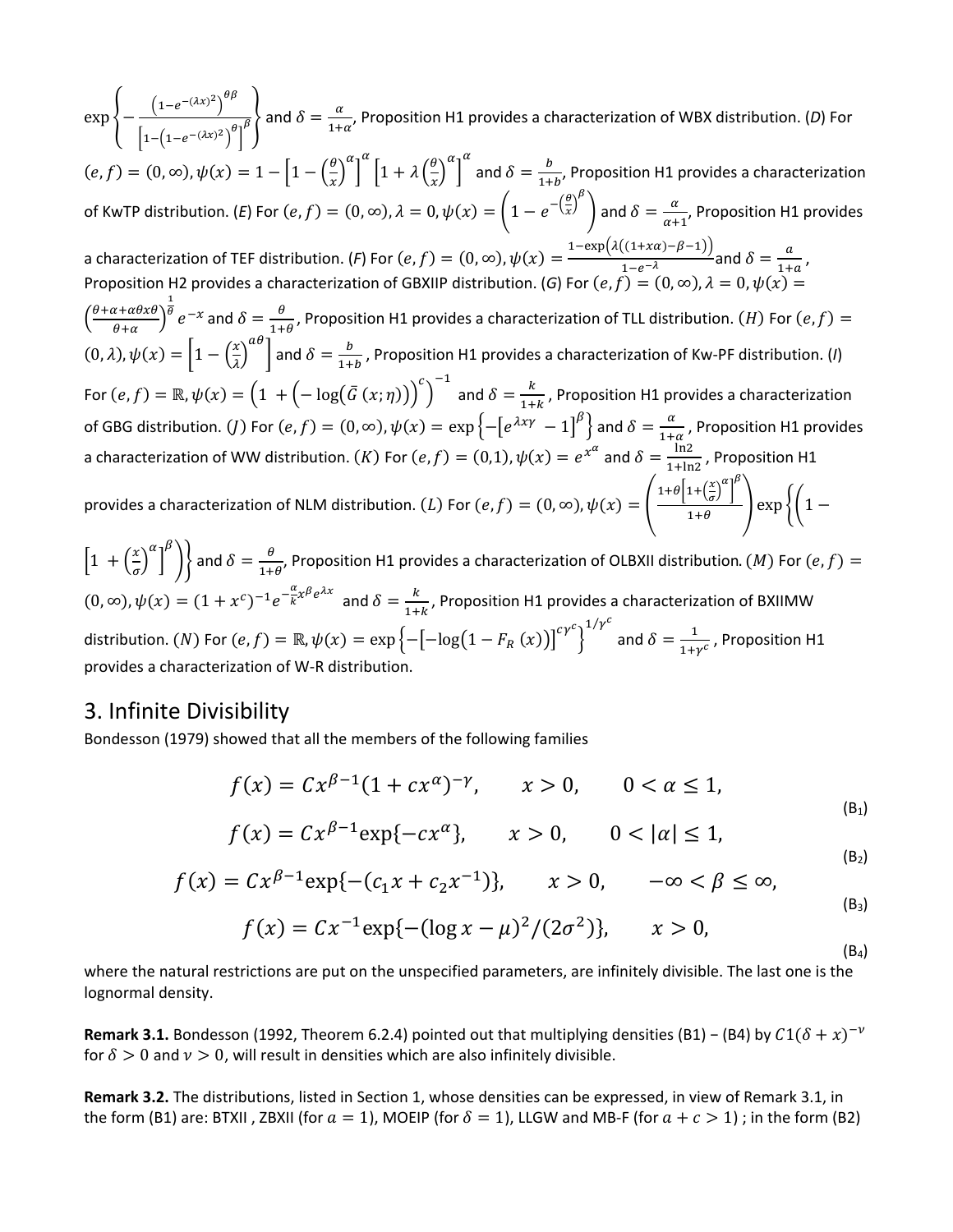are: EBXII (for  $\beta = \nu = b = 1$ ,  $|\alpha| \le 1$ ), McQL (for  $a = b = 1$ ); in the form of (B3) are: TIGE for  $\alpha = 1$ , TGIE (for  $\alpha = 1, \lambda = 0$ ), MOEIW (for  $\theta = \beta = 1$ ) and TEF (for  $\alpha = \beta = 1, \lambda = 0$ ).

# 4. Concluding Remarks

In designing a stochastic model for a particular modeling problem, an investigator will be vitally interested to know if their model fits the requirements of a specific underlying probability distribution. To this end, the investigator will vitally depend on the characterizations of the selected distribution. A good number of recently introduced distributions which have important applications in many different fields have been mentioned in this work. Certain characterizations of these distributions have been established. We hope that these results will be of interest to the investigators who may believe their models have distributions mentioned here and are looking for justifying the validity of their models. It is known that determining a distribution is infinitely divisible or not via the existing representations is not easy. We have used Bondesson's classifications to show that some of the distributions taken up in this work are infinitely divisible. This could be helpful to some researchers. Finally, we like to mention that the distributions mentioned in this work may be a source of preventing duplications of the existing distributions.

# References

- Abdelall, Y. Y. (2016). The odd generalized exponential modified Weibull distribution. *International Mathematical Forum*, *11*(19), 943-959.
- Abd El-Monsef, M. M. E., Hassanein, W. A., & Kilany, N. M. (2017). Erlang-Lindley distribution. *Commun. Statist. Theo-Meth.*, *46*(19), 9494-9506.
- Abdel-Hamid, A. H., & Albasuoni, N. A. (2016). Log-logistic generated Weibull distribution: Model, properties, applications and estimations under progressive type-II censoring. *J. Stat. Appl. Pro.*, *5*(2), 221-232.
- Abdul-Moniem, I. B. (2017). The Kumarasamy power function distribution. *J. Stat. Appl. Pro.*, *6*(1), 81-90.
- Abouelmagd, T. H. M., Hamed, M. S., & Afify, A. Z. (2017). The extended Burr XII distribution with variable shape for
- the hazard rate. Pak.j.stat.oper.res., XIII(1), 687-698.

Abouelmagd, T. H. M., Hamed, M. S., & Ebraheim, A. E. H. N. (2017). The Poisson-G family of distributions with applications. Pak.j.stat.oper.res., XIII(2), 313-326.

- Abouelmagd, T. H. M., Al-mualim, S., Elgarhy, M., Afify, A. Z., & Ahmad, M. (2017). Properties of the fourparameter
- Weibull distribution and its applications. Pak.J.Statist., 33(6), 449-466.
- Abouelmagd, T. H. M., Al-mualim, S., Afify, A. Z., Ahmad, M., & Al-Mofleh, H. (2018). The odd Lindley Burr XII distribution with applications. Pak.J.Statist., 34(1), 15-32.
- Afify, A. Z., Cordeiro, G. M., Ortega, E. M. M., Yousof, H. M., & Butt, N. S. (2017). The four parameter Burr XII distribution: Properties, Regression model and Applications, Commun. Statist. Theo-Meth.
- Afify, A. Z., Yousof, H. M., Hamedani, G. G., & Aryal, G. (2016). The exponentiated Weibull-Pareto distribution with
- application. J. of Statistical Theory and Applications (JSTA), 15, 326-344.
- Ahmad, A., Ahmad, S. P., & Ahmed, A. (2015). Characterization and estimation of transmuted Rayleigh distribution. J.
- Stat. Appl. Pro., 4(2), 315-321.
- Ahsan ul Haq, M. (2016). Transmuted exponentiated inverse Rayleigh distribution. J. Stat. Appl. Pro., 5(2), 337- 343.
- Ahsan ul Haq, M., Yousof, H. M., & Hashmi, S. (2017). A new five-parameter Fr´echet model for extreme values, Pak.j.stat.oper.res. XIII(1), 617-632.
- Alizadeh, M., Bagheri, S. F., Alizadeh, Mohammad and Nadarajah, S. (2016). A new four-parameter lifetime distribution.
- J. of Applied Statistics.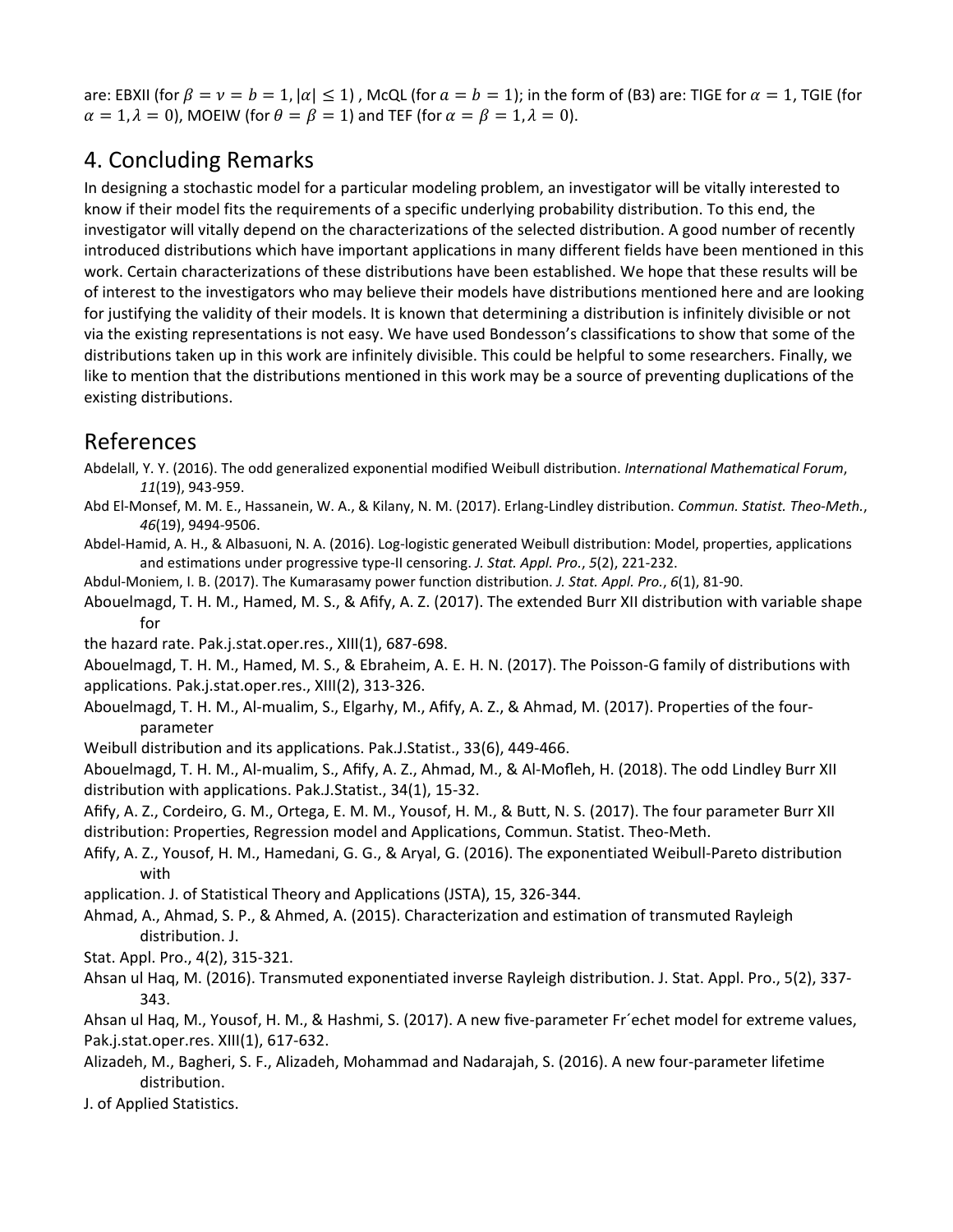Alizadeh, M., Bagheri, S. F., Bahrami Samani, Ghobagi, S., & Nadarajah, S. Exponentiated power Lindley power series

class of distributions: theory and applications. (Forthcoming).

- Alizadeh, M., Cordeiro, G. M., de Brito, E., & Dem´etrio, C. G. (2017). The beta Marshall-Olkin family of distributions.
- JSDA, 2, 1-18.
- Alizadeh, M., MirMostafee, S. m. T. k., Ortega, E. M. M., Ramires, T. G., & Cordeiro, G. M. (2017). The odd loglogistic
- Logarithmic generated family of distributions with applications in different areas. JSDA, 4:6, 1-25.
- Al-babtain, A., Fattah, A. A., Ahmed, A-hadi N., & Merovci, F. (2017). Kumaraswamy-transmuted exponentiated modified Weibull distribution, Commun. Statist. Simulation and Computation, 2015 online; In print on Jan. 25, 3812-3832.
- Al-Khazaleh, A. M. H. (2016). Transmuted Burr Type XII distribution: A generalization of the Burr Type XII distribution.
- International Mathematical Forum, 11(12), 547-556.
- Al-Khazaleh, M., Al-Omari, A. I., & Al-Khazaleh, A. M. H. (2016). Transmuted two-parameter Lindley distribution. J.
- Stat. Appl. Pro., 5(3), 421-432.
- Al-Omari, A. I., & Al-Khazaleh, A. M. H., & Alzoubi, L. M. (2017). Transmuted Janardan distribution: a generalization
- of the Janardan distribution. J. Stat. Appl. Pro., 5(2), 259-269.
- Alzaatreh, A., Famoye, F., & Lee, C. (2012). Gamma-Pareto distribution and its application. J. Modern Applied **Statistical**
- Methods, 11, 78-94.
- Arifa, S., Yab, M. Z., & Ali, A. (2017). The modified Burr III G family of distributions. JDS, 15(1), 41-60.
- Asgharzadeh, A., Nadarajah, S., & Sharafi, F. (2016). Generalized inverse Lindley distribution with application to Danish
- fire insurance data, Commun. in Statist. Theo-Meth. 45, 5001-5021.
- Badr, A. M. M. (2017). Transmuted Kumaraswamy exponentiated inverse Rayleigh distribution. Mathematical Theory
- and Modeling, 7(3), 41-55.
- Bagheri, S. F., Bahrami Samani, E., & Ganjali, M. (2016). The generalized modified Weibull power series distribution:
- theory and applications. Computational Statistics and Data Analysis, 94, 136-160.
- Barco, K. V., Mazucheli, J., & Janeiro, V. (2017). The inverse power Lindley distribution. Commun. in Statist. Simulation and Computation, 46, 6308-6323.
- Bourguignon, M., Silva, R. B., Zea, L. M. Zea Cordeiro, G. M. (2013). The Kumaraswamy Pareto distribution. J. Stat. Theory & Appl., 12, 129-144.
- Brito, E., Cordeiro, G. M., Yousof, H. M., Alizadeh, M., & Silva, G. O. (2017). The Topp-Leone odd log-logistic family of distributions. *J. Statistical Computation and Simulation (JSCS)*, *87*(15), 3040-3058.
- Bulut, Y. M., Jamalizadeh, A., Dogru, F. Z., & Arslan, O. (2017). The generalized half-t distribution. *Statistics and Its Inference, 10*, 727-734.
- Chakraborty, S., & Handique, L. (2017). The generalized Marshall-Olkin-Kumaraswamy-G family of distributions. *Journal of Data Science, 15*, 391-422.
- Chhetri, S. B., Akinsete, A. A., Aryal, G., & Long, H. (2017). The Kumaraswamy transmuted Pareto distribution. *J. Statistical Distributions and Applications (JSDA)*, 4:11, 1-24.
- Chhetri, S. B., Long, H., & Aryal, G. (2017). The beta transmuted Pareto distribution: Theory and Applications. *J. Stat. Appl. Pro.*, 6(2), 243-258.
- Condino, F., & Domma, F. A new distribution function with bounded support: the reflected generalized Topp-Leone power series distribution, (METRON, forthcoming).
- Cordeiro, G. M., Alizadeh, M., Ortega, E. M. M., & Serrano, L. H. V. (2016). The Zografos-Balakrishnan odd log-logistic family of distributions: properties and Applications. *HJMS, 45*, 1781-1803.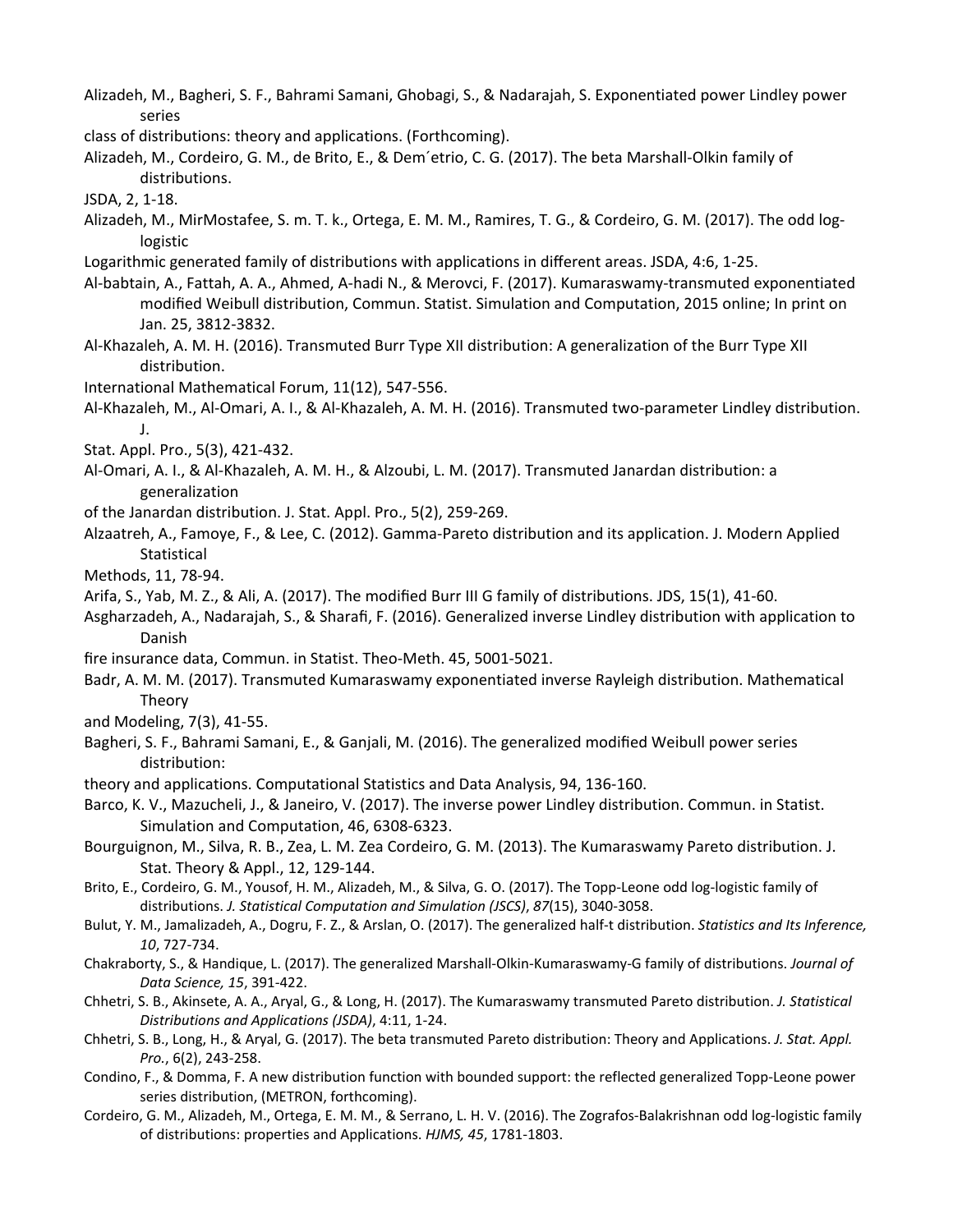- Cordeiro, G. M., Alizadeh, M., Silva, R. B., & Ramires, T. G. (To appear, 2016). A new wider family of continuous models: The extended Cordeiro and de Castro family.
- Cordeiro, G. M., Lima, M. C. S., Gomes, A. Z., da Silva, C. O., & Ortega, E. M. M. (2016). The gamma extendedWeibull distribution. *J. Statistical Distributions and Applications, 3*, 1-18.
- Cordeiro, G. M., Mead, M. E., Afify, A. Z., Suzki, A. K., & Abd El-Gaied, A. A. K. (2017). An extended Burr XII distribution: Properties, Inference and Applications. *PJSOR*, XIII(\$), 809-828.
- Cordeiro, G. M., Nadarajah, S., Ortega, E. M. M., & Ramires, T. G. An alternative two-parameter gamma generated family of distributions: properties and applications. (To appear in HJMS).
- Cordeiro, G. M., Ortega, E. M. M., & da Cunha, D. C. C. (2013). The exponentiated generalized class of distributions. *J. of Data Science, 11*, 1-27.
- Dar, A. A., Ahmed, A., & Reshi, J. A. (2017). Transmuted weighted exponential distribution and its application. *J. Stat. Appl. Pro.*, *6*(1), 219-232.
- Dey, S., Dey, T., Ali, S., & Mulekar, M. S. (2016). Two-parameter Maxwell distribution: properties and different methods of estimation. *J. of Statistical Theory and Practice (JSTP)*, *10*(2), 291-310.
- Dey, S., Nassar, M., & Kumar, D. (2017). α Logarithmic transformed family of distributions with application. *ADS (Annals of Data Science)*, *4*(4), 457-458.
- Dias, C. R. B., Alizadeh, M., & Cordeiro, G. M. The beta Nadarajah-Haghighi distribution, (HJMS, forthcoming). Dias, C. R. B., Cordeiro, G. M., Alizadeh, M., Diniz Marinho, P. R., & Campos Coˆelho, H. F. (2016). Exponentiated Marshall-Olkin family of distributions. *JSDA*, 3:15, 1-21.
- El-Bassiouny, A. H., El-Damcese, M., Mustafa, A., & Eliwa, M. S. (2017). Exponentiated generalizedWeibull-Gompertz distribution with application in survival analysis. *J. Stat. Appl. Pro.*, *6*(1), 7-16.
- Elgarhy, M. On the exponentiated Weibull Rayleigh distribution. (Personal Communication). Elbatal, I. (2013). Transmuted generalized inverted exponential distribution. *Econ. Qual. Control*, *26*(2), 125-133.
- Elbatal, I., & Aryal, G. On the transmuted additive Weibull distribution. *Austrian J. of Statistics*, *42* (2013), 117 − 132.
- Elbatal, I., Asha, G., & Raja, A. V. (2014). Transmuted exponentiated Fr´echet distribution: Properties and Applications. *J. Stat. Appl. Pro.*, *3*(3), 379-394.
- Elbatal, I., & Elgarhy, M. (2013). Statistical properties of Kumaraswamy Quasi Lindley distribution. *International J. of Mathematics Trend and Technology*, *4*, 237-246.
- Elbatal, I., El Gebaly, Y. M., & Amin, E. A. (2017). The beta generalized inverse Weibull geometric distribution and its applications, Pak.j.stat.oper.res. XIII(1), 75-90.
- Elbatal, I., Zayed, M., Rasekhi, M., & Butt, N. S. (2017). The Exponential Pareto power series distribution: Theory and Applications, Pak.j.stat.oper.res. XIII(1), 603-615.
- El-Damcese, M. A., Mustafa, A., El-Desouky, B. S., & Mustafa, M. E. (2016). The odd generalized exponentiated linearfailure rate distribution. J. Stat. Appl. Pro., 5(2), 299-309.
- Elgarhy, M. On the exponentiated Weibull Rayleigh distribution. (Personal Communication).
- Elgarhy, M., Shakil, M., & Kibria, B. M. G. (2017). Exponentiated Weibull-exponential distribution with applications, AAM (Applications and Applied Mathematics), 12(2), 710-725.
- El-Gohary, A., El-Bassiouny, A. H., & El-Morshedy, M. (2015). Inverse flexible Weibull extension distribution. International J. of Computer Applications, 115 46-51.
- Eljabri, S., & Nadarajah, S. (2017). The Kumaraswamy GEV distribution. Commun. Statist. Theo-Meth., 46(20), 10203-10235.
- El-Morshedy, M., El-Bassiouny, A. H, & El-Gohary, A. (2017). Exponentiated inverse flexible Weibull extension distribution. J. Stat. Appl. Pro., 6(1), 169-183.
- Fattah, A. A., Nadarajah, S., & Ahmad, A. N. (2017). The exponentiated transmuted Weibull geometric distribution with application in survival analysis. Commun. Statist. Simul. Comp., 46(6), 4244-4263.
- Genc<sub>.</sub>, A. (2017). Truncated inverted generalized exponential distribution and its properties. Commun. Statist. Simul. Comp. (CSSC), 46(6), 4654-4670.
- Gharib, M., Mohammed, B. I., & Aghel, W. E. R. (2017). Marshall-Olkin extended inverse Pareto distribution and its application. IJSP, 6(6), 71-84.
- Ghorbani, M., Bagheri, S. F., & Alizadeh, M. (2014). A new lifetime distribution: The modified Weibull Poisson distribution. International journal of Operational Research and Decision Science Studies, 1(2), 28-47.
- Ghorbani, M., Bagheri, S. F., & Alizadeh, M. (2017). A new family of distributions: The additive modified Weibull odd log-logistic-G Poisson family, properties and applications. Ann. Data Sci., 4(2), 249-287.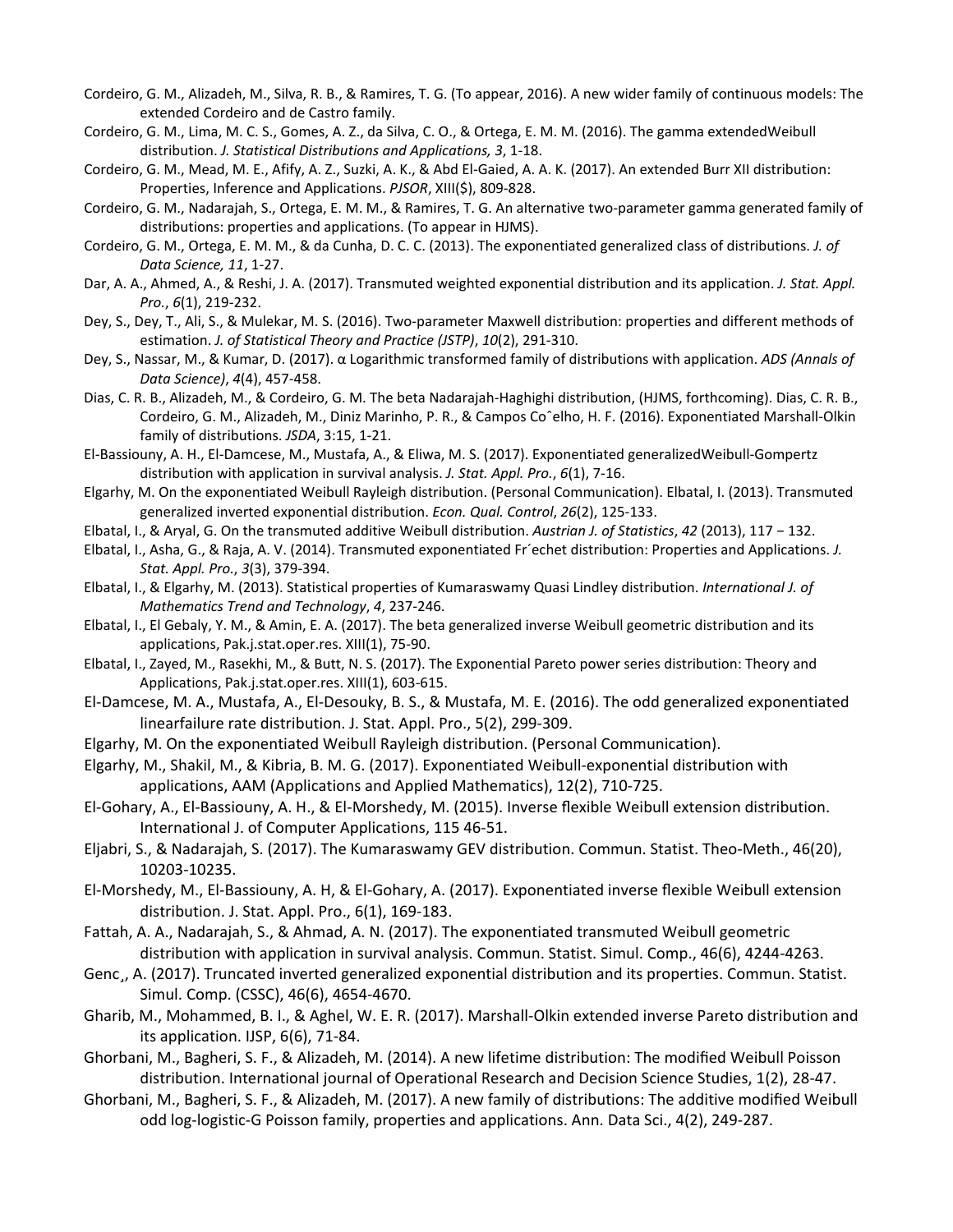- Ghosh, I., & Nadarajah, S. On some further properties and application of Weibull-R family of distributions, Annals of Data Science. (Forthcoming).
- Gl¨anzel, W. (Bad Tatzmannsdorf, 1986). A characterization theorem based on truncated moments and its application to some distribution families, Mathematical Statistics and Probability Theory, Vol. B, Reidel, Dordrecht, 1987, 75–84.
- Gl¨anzel, W. (1990). Some consequences of a characterization theorem based on truncated moments. *Statistics: A Journal of Theoretical and Applied Statistics*, *21*(4), 613–618.
- Gl¨anzel, W., & Hamedani, G. G. (2001). Characterizations of univariate continuous distributions. *Studia Sci. Math. Hungar., 37*, 83-118.
- Gomez-Silva, F. S., Percontini, A., de Brito, E., Ramos, M.W., Venancio, R., & Coreiro, G. M. (2017). The odd Lindley-G family of distributions. *Austrian J. Stat.*, *49*(1), 57-79.
- Granzotto, D. C. T., Santos, C. A., & Louzada, F. (2018). The transmuted Weibull regression model: an application to type 2 diabetes Mellitus data. *IJSP*, *7*(2), 1-11.
- Guerra, R. R., Pe˜na-Ramirez, S. A., & Cordeiro, G. M. (2017). The gamma Burr XII distribution: Theory and application. *Journal of Data Science, 15*, 467-494.
- Hamedani, G.G. (2016). On characterizations and infinite divisibility of recently introduced distribution. *SMH*, *53*(4), 467- 511.
- Hamedani, G. G. (2013). On certain generalized gamma convolution distributions II, Technical Report No. 484. MSCS, Marquette University.
- Hamedani, G. G. (2018). Characterizations and infinite divisibility of certain 2016-2017 univariate continuous distributions III. *IJSP*, *7*(1), 39-71.
- Hamedani, G. G. (2017a). Characterizations and infinite divisibility of certain 2016-2017 univariate continuous distributions II. *IMF (International Mathematical Forum)*, *12*(12), 565-609.
- Hamedani, G. G., & Maadooliat, M. (Research Monograph, 2017). Characterizations of recently introduced univariate continuous distributions.
- Hamedani, G. G., & Safavimanesh, F. (2017b). Characterizations and infinite divisibility of certain 2016 univariate continuous distributions. *IMF*, *12*(5), 195-228.

Handique, L., Chakraborty, S., &Ali, M. M. (2017). Beta generated Kumarswamy-G family of distributions. *Pak.J.Statist.*, *33*(6), 467-490.

- Hassan, A. S., & Abd-Allah, M. (2017a). Exponentiated Lomax geometric distribution: properties and Applications. *Pak.j.stat.oper.res.*, *XIII*(2), 545-566.
- Hassan, A. S., & Assar, S. M. (2017). The exponentiated Weibull-Power Function distribution. *JDS*, *15*, 589-614.
- Hassan, A. S., & Nssar, S. G. (2018). Power Lomax Poisson distribution: properties and estimation. *JDS*, *18*, 105-128.
- Ibrahim, N. A., Khaleel, M. A., Merovci, F., Kilicman, A., & Shitan, M. (2017). Weibull Burr X distribution: Properties and Application. *Pak.J.Statist.*, *33*(5), 315-336.
- Jamal, F., Nasir, M. A., Tahir, M. H., & Montazeri, N. H. (2017). The odd Burr-III family of distributions. *J. Stat. Appl. Pro.*, *6*(1), 105-122.
- Joshi, S., & Jose, K. K. (2018). Wrapped Lindley distribution. *CSTM*, *47*(5), 1013-1021.
- Kemaloglu, S. A., & Yilmaz, M. (2017). Transmuted two-parameter Lindley distribution. *CSTM*, *46*(23), 11866-11879.
- Khan, M. S., King, R., &Hudson, I. L. (2017a). Transmuted new generalized inverseWeibull distribution. *Pak.j.stat.oper.res.*, *XIII*(2), 227-296.
- Khan, M. S., King, R., & Hudson, I. L. (2017b). Transmuted generalized exponential distribution: A generalization of the exponential distribution with applications to survival data. *Commun. Statist. Simul. Comp.*, *46*(6), 4377-4398.
- Korkmaz, M. C., Altun, E., Yousof, H. M., Afify, A. Z., & Nadarajah, S. (2018). The Burr X Pareto distribution: properties, application and VaR estimate. *J. of Risk and Financial Management*, *11*(1), 1-16.
- Korkmaz, M. C., & Yousof, M. H. (2017). The one-parameter odd Lindley exponential model: Mathematical properties and Applications. *Stochastics and Quality Control*, *32*(1), 25-35.
- Krishna, E., Jose, K. K., & Risti´c, M. M. (2013). The Marshall-Olkin Fr´echet distribution. *Communications in Statistics: Theory and Methods*, *42*, 4091-4107.
- Kumar, D. (2017). The Burr Type XII distribution with some statistical properties. *Journal of Data Science*, *16*(3), 509-534.
- Kumar, D., Singh, U., & Singh, S. K. (2015). A new distribution using sine function-its application to bladder cancer patient data. *J. Stat. Appl. Pro.*, *4*(3), 417-427.
- Lepetu, L., Oluyede, B. O., Makubate, B., Foya, S., & Mdlongwa, P. (2017). Marshall-Olkin log-logistic extendedWeibull distribution: Theory, Properties and Applications. *JDS*, *15*, 691-722.
- Luguterah, A., & Nasiru, S. (2015). The odd generalized exponential generalized linear exponential distribution. *J. Stat. Appl. Pro.*, *6*(1), 139-148.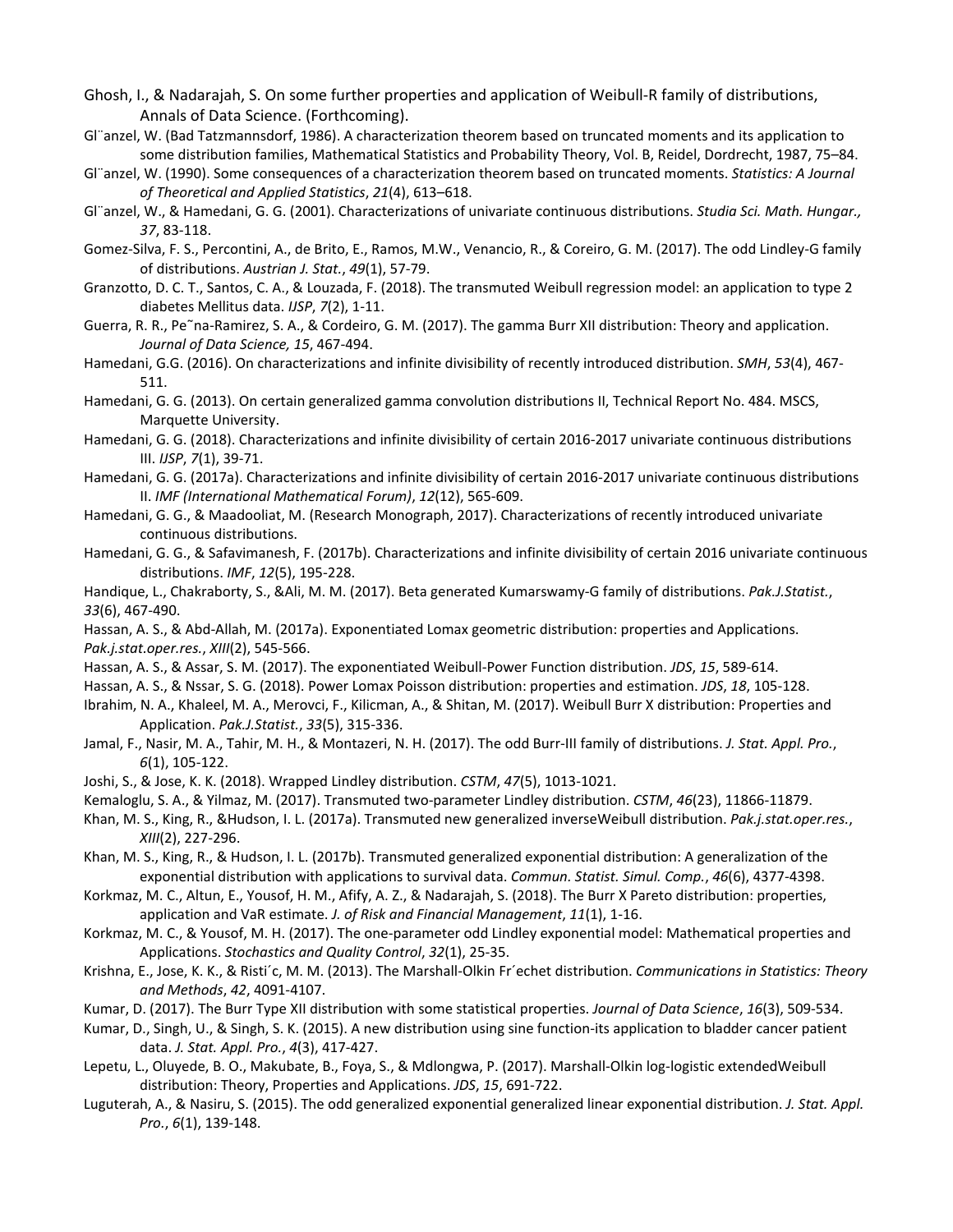- Mahmoud, M. R., El-Sherpieny, E. A., & Ahmad, M. A. (2015). The new Kumaraswamy Kumaraswamy family of distributions with application. *PJSOR*, *11*, 159-180.
- Maksaei, N., & Altun, E. (2017). The generalized Weibull-Burr XII distribution and its applications. *Journal of Data Science*, *16*(3), 535-552.
- Makubate, B., Oluyede, B.O., Motobesto, G., Haung, S., & Fagbamigbe, A. F. (2018). The beta Weibull-G family of distributions: model, properties and application. *IJSP*, *7*(2), 12-32.
- Mansoor, M., Tahir, M., Alizadeh, M., Cordeiro, G. M., Zubair, M., & Ghazali, S. S. A. (2016). An extended Fr´echet distribution: Properties and Applications. *Journal of Data Science, 14*, 167-188.
- Mansour, M. M., & Abd Elrazik, E. M. (2016). A new distribution to analyze a practical problem with applications. *J. Stat. Appl. Pro.*, *5*(3), 481-494.
- Maurya, S. K., Kaushik, A., Singh, S. K. & Singh, U. (2017). A new class of distribution having decreasing, increasing and bathtub-shaped failure rate. *Commun. Statist. Theo-Meth.*, *46*(20), 10359-10372.
- Mdlongwa, P., Oluyede, B. O., Amey, A., & Huang, S. (2017). The Burr XII modified Weibull distribution: model, properties and applications. *Electronic J. of Applied Statistical Analysis*, *10*(1), 118-145.
- Mead, M. E. (2014). An extended Pareto distribution. *PJSOR, 10*, 313-329.
- Muhammad, M. (2016). A generalization of the BurrXII-Poisson distribution and its applications. *J. Stat. Appl. Pro.*, *5*(1), 29- 41.
- Muhammad, M. (2017). The complementary exponentiated BurrXII Poisson distribution: model, properties and application. *J. Stat. Appl. Pro. 6*(1), 33-48.
- Muhammad, M. (2017). A new lifetime model with a bounded support. *ARJOM (Asian Research Journal of Mathematics)*, *7*(3), 1-11.
- Nadarajah, S., & Li, R. (2017). Exact distribution of a modified Behrens-Fisher statistic. *Commun. Statist. Simulation and Computation*, *46*(9), 6845-6864.
- Najarzadegan, H., Alamatsaz, M. H., & Hayati, S. Truncated Weibull-G more flexible and more reliable that beta-G distribution. *IJSP*, *6*(5), online 1-17.
- Nasir, M. A., Tahir, M. H., Jamal, F., & O¨ zel, G. (2017). A new generalized Burr family of distributions for the lifetime data. *J. Stat. Appl. Pro.*, *6*(2), 401-417.
- Nofal, Z., Afify, A., Yousof, H., Dra, D. C. T. G., & Louzada, F. (2017). The transmuted exponentiated additive Weibull distribution: properties and applications. *J. Modern Applied Statistical Methods forthcoming*.
- Oguntunde, P. E., & Adejumo, A. O. (2015). The generalized inverted generalized exponential distribution with an application to a censored data. *J. Stat. Appl. Pro.*, *4*(2), 223-230.
- Okasha, H. M., El-Baz, A. H., Tarabia, A. M. K., & Basheer, A. M. (2017). Extended inverse Weibull distribution with reliability application. *Journal of th Egyptian Mathematical Society, 25*, 343-349.
- Oluyede, B. O., Motsewabagale, G., Huang, S., Warahena-Liyanage, G., & Pararai, M. (2016). The Dagum-Poisson distribution: model, properties and application. *Electronic J. of Applied Statistical Analysis*, *9*(1), 169-197.
- Park, S., & Park, J. (2018). A general class of flexible Weibull distributions, CSTM, *47*(4), 767-778.
- Rasekhi, M., Zayed, M., & Yousof, H. M. (2017). A new two-parameter Weibull distribution with variable shapes for the hazard rate. *J. Modern Applied Statistical methods (JMASM)*, 1-22.
- Reyes, J., Vilca, F., Gallardo, D., & G´omez, W. (2017). Modified slash Birnbaum-Saunders distribution, HJSM, *46*(5), 969-984.
- Roozegar, R., & Esfandiary, F. (2015). The McDonald quasi Lindley distribution and its statistical properties and applications. *J. Stat. Appl. Pro.*, *4*(3), 375-386.
- Saghir, A., Khadim, A., & Lin, Z. (2016). The Maxwell length biased distribution: properties and Estimation. *J. of Statistical Theory and Practice*, *11*, 26-40.
- Sarhan, A. M. (2009). Generalized quadratic hazard rate distribution. *International J. of Applied Math.* & *Stat.*, *14*(S09), 94- 106.
- Sharma, V. K., Bakouch, H. S., & Suthar, K. (2017). An extended Maxwell distribution: Properties and Applications. *Commun. Statist. Simulation and Computation*, *46*(9), 6982-7007.
- Singh, S. K., Singh, U., & Sharma, V. K. (2014). The truncated Lindley distribution: Inference and Application. *J. Stat. Appl. Pro.*, *3*(2), 219-228.
- Tahir, M., Alizadeh, M., Mansoor, M., Cordeiro, G. M., & Zubair, M. (2014). *The Weibull-power function distribution with applications.* HJMS, Series B: Mathematics and Statistics.
- Tahmasebi, S., & Jafari, A. A. (2016). Generalized Gompertz-power series distribution. *HJMS*, *45*(5), 1579-1604.
- Yousof, H. M., Afify, A. Z., Hamedani, G. G., & Aryal, G. (2016). The Burr X generator of distributions for lifetime data. *JSTA,*  16, 1-19.
- Yousof, H. M., Afify, A. Z., Cordeiro, G. M., Alzaatreh, A., & Ahsanullah, M. (December, 2017). A new four-parameter Weibull model for lifetime data. *JSTA, 16*(4), 448-466.